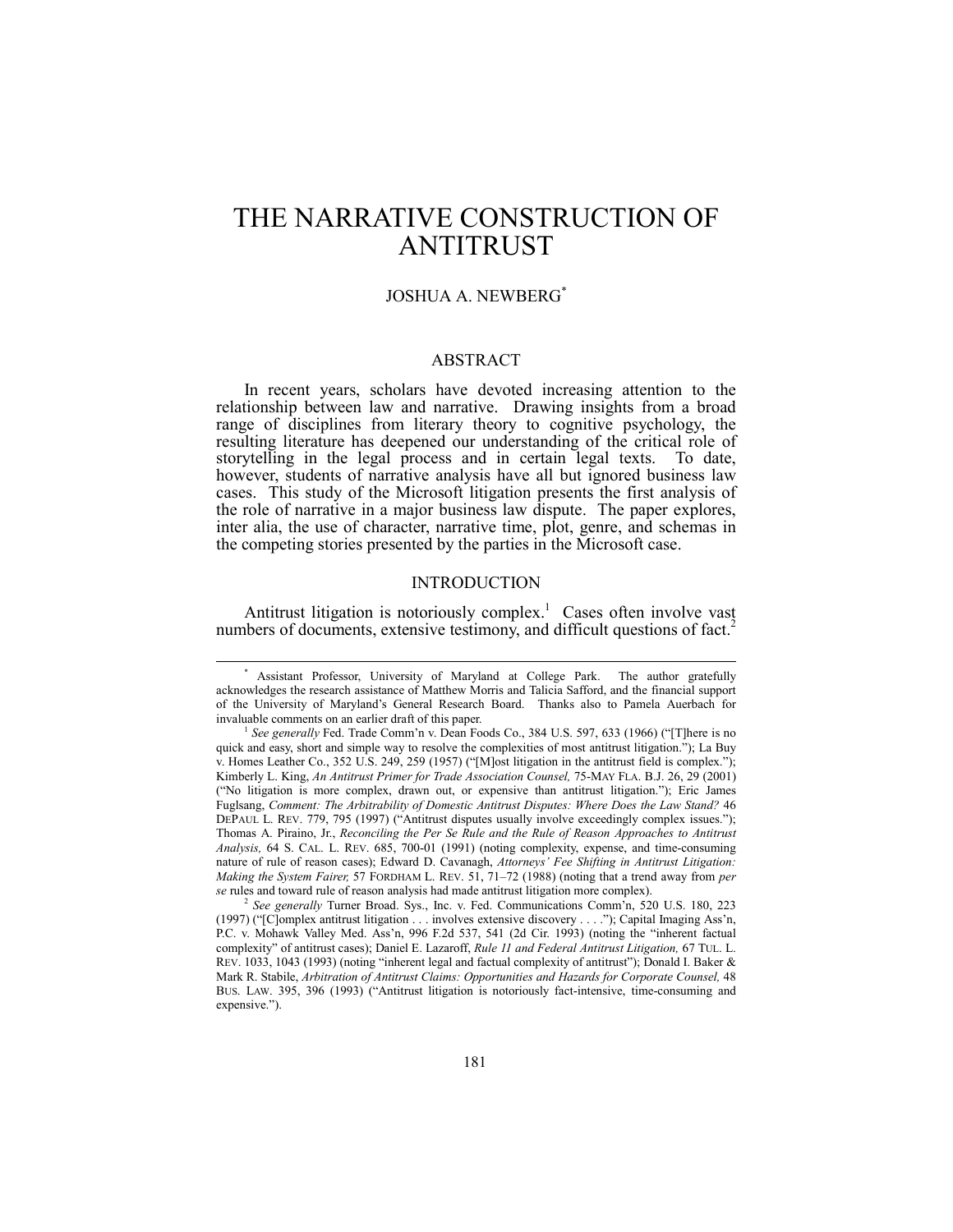Moreover, the discourse of antitrust—that is, the language employed in the analysis of competition law issues—is technical and arcane.<sup>3</sup> Despite this complexity and stylized argument, antitrust litigation is, like all litigation, an exercise in storytelling.<sup>4</sup> The landmark case brought by the Justice Department against the Microsoft Corporation<sup>5</sup> is no exception. Although the case has generated more public attention than any other antitrust matter in at least a generation,<sup>6</sup> the academic commentary on *Microsoft* focuses almost exclusively on antitrust doctrine and the economic effects of the firm's business practices.<sup>7</sup> Regarding what actually happened in the *Microsoft* litigation and why, the literature is virtually silent.<sup>8</sup>

5 United States v. Microsoft Corp., 87 F. Supp. 2d 30 (D.D.C. 2000), *affíd in part and revíd in part,* 253 F.3d 34 (D.C. Cir. 2001).

<sup>6</sup> *See* Jonathan Krim, *Scope of Antitrust Suit Goes Beyond Microsoftís Fate*, WASH. POST, Mar. 26, http://www.washingtonpost.com/wp-dyn/articles/A16950-2002Mar25.html (referring to *Microsoft* as "the most significant antitrust case in a generation"); Steven C. Salop & R. Craig Romaine, *Preserving Monopoly: Economic Analysis, Legal Standards, and Microsoft*, 7 GEO. MASON L. REV. 617, 617 (1999) ("No antitrust matter in the past generation has attracted more attention than the Microsoft case.î); *Nationwide Poll Results,* FORTUNE, Feb. 2, 1998, http://pathfinder.com/fortune/ 1998/980202/nationpoll.html (reporting that 54% of those surveyed in nationwide poll had heard about the Justice Department's case against Microsoft).

<sup>7</sup> *See, e.g.,* RICHARD B. MCKENZIE, TRUST ON TRIAL (2000); STAN J. LIEBOWITZ & STEPHEN MARGOLIS, WINNERS, LOSERS & MICROSOFT (1999); Gregory J. Werden, *Network Effects and Conditions of Entry: Lessons from the* Microsoft *Case,* 69 ANTITRUST L. J. 87 (2001); Richard J. Gilbert & Michael L. Katz, *An Economist's Guide to U.S. v. Microsoft*, 15 J. ECON. PERSP. 25 (2001); Benjamin Klein, *The Microsoft Case: What Can a Dominant Firm Do to Defend Its Market Position?,* 15 J. ECON. PERSP. 45 (2001); Benjamin Klein, *Did Microsoft Engage in Anticompetitive Exclusionary Behavior?*, 46 ANTITRUST BULL. 71 (2001); J. Gregory Sidak, *An Antitrust Rule for Software Integration,* 18 YALE J. ON REG. 1 (2001); Carol B. Swanson, *Antitrust Excitement in the New Millennium: Microsoft, Mergers, and More,* 54 OKLA. L. REV. 285 (2001); Salop & Romaine, *supra* note 6; Michael P. Ackemann, *Microsoftís Licensing Agreements: Theory and Evidence on the Sale of MS-DOS and Windows,* 24 J. CORP. L. 553; John E. Lopatka & William H. Page, *Antitrust on Internet Time:* Microsoft *and the Law and Economics of Exclusion,* 7 SUP. CT. ECON. REV. 157 (1999); Thomas W. Hazlett, *Microsoftís Internet Exploration: Predatory or Competitive?*, 9 CORNELL J.L. & PUB. POLíY 29 (1999); Ronald A. Cass & Keith N. Hylton, *Preserving Competition: Economic Analysis, Legal Standards and Microsoft,* 8 GEO. MASON L. REV. 1 (1999). *But see* Mark Cooper, *Antitrust as Consumer Protection in the New Economy: Lessons from the Microsoft Case,* 52 HASTINGS

 <sup>3</sup> *See generally* Spencer Weber Waller, *The Language of Law and the Language of Business*, 52 CASE W. RES. L. REV. 283, 283 (2001) ("Antitrust since its inception has relied heavily on economic discourse and price theory in particular in recent times."); William E. Kovacic, *Evaluating Antitrust Experiments: Using Ex Post Assessments of Government Enforcement Decisions to Inform Competition* Policy, 9 GEO. MASON L. REV. 843, 850 (2001) ("To a degree unmatched in other fields of economic regulation, the elaboration of antitrust doctrine draws upon the contributions of economic theory.").

<sup>4</sup> *See* Robert A. Ferguson, *Untold Stories in the Law, in* LAWíS STORIES: NARRATIVE AND RHETORIC IN THE LAW 84-85 (Peter Brooks & Paul Gerwitz eds., 1996) ("Trials always function through a framework of storytelling.î); Philip N. Meyer, *Will You Please Be Quiet, Please? Lawyers* Listening to the Call of Stories, 18 VERMONT L. REV. 567, 567 (1994) ("It has long been recognized that storytelling is at the heart of the trial."); Jerome Bruner, *A Psychologist and the Law*, 37 N.Y.L. SCH. L. REV. 173, 177 (1992) ("All adjudication is premised upon someone's presumed ability to decide which competing narrative version is truer, righter, or provides a better fit to some point of law.î). Indeed, it has been observed that narrative pervades the law. *See, e.g.*, David Ray Papke, *Preface, in* NARRATIVE AND LEGAL DISCOURSE: A READER IN STORYTELLING AND THE LAW 1 (David Ray Papke ed., 1991) ("When we reflect on the things and activities we consider 'legal,' we find narrative present at every turn.").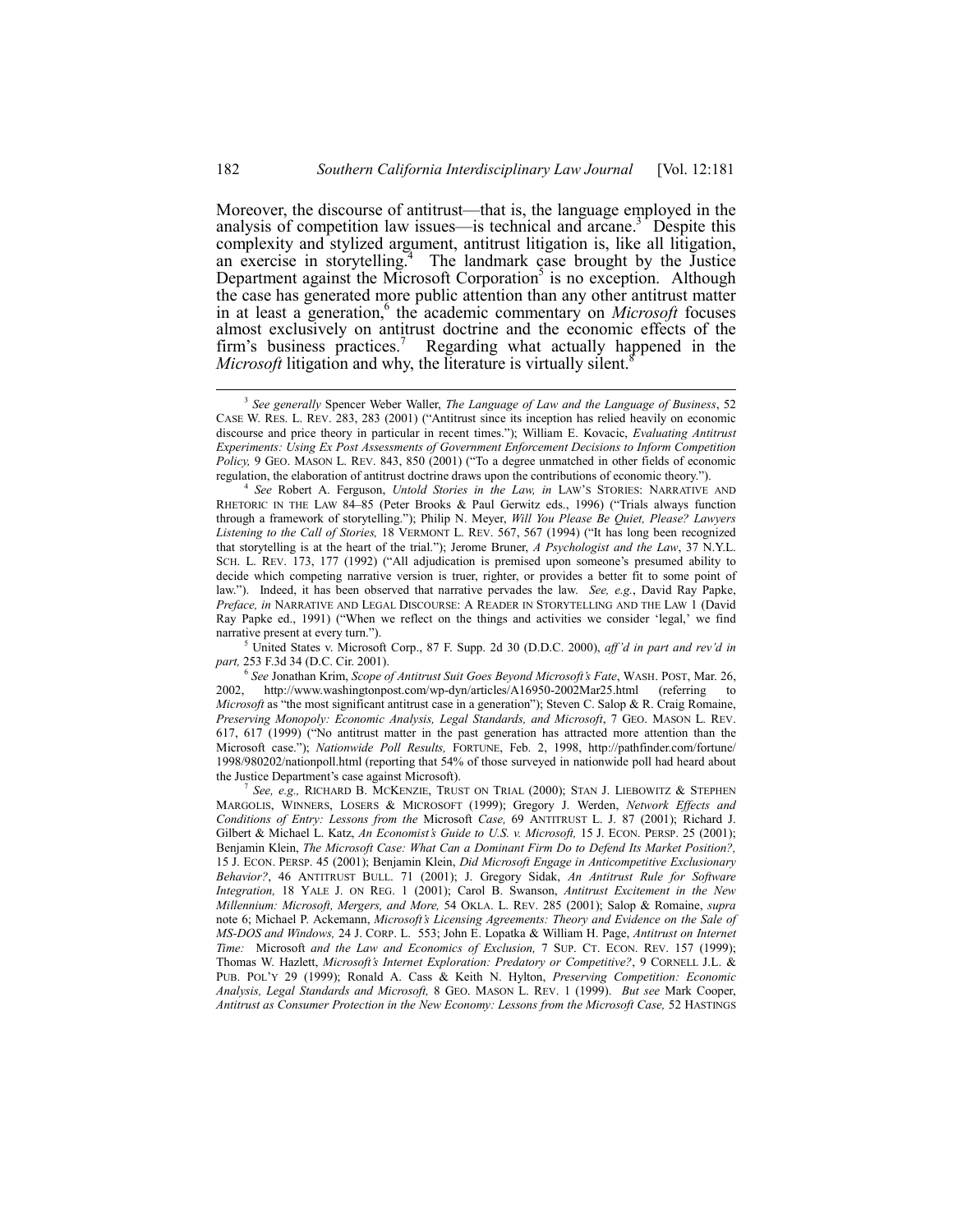An essential element of the *Microsoft* case was a contest over the narrative construction of reality. $9$  That is, the government and the company presented competing stories—"rhetorical narratives"<sup>10</sup>—upon which the court was urged to base its factual and legal determinations. The government presented a narrative of Microsoft's transgressions,<sup>11</sup> while Microsoft offered in response an alternative account in which no violation of the law occurred.<sup>12</sup> This paper explores these competing narratives and their role in the *Microsoft* case.

The role of narrative in *Microsoft* merits our attention, in part, because it sheds light on the litigation process in a major legal dispute. Although we cannot quantify the impact of storytelling on the outcome of the *Microsoft* litigation, it is possible to deepen our understanding of how the competing narratives functioned in this case.Narrative analysis, moreover, sheds light on how we make antitrust law and policy. In the U.S. legal system, antitrust law is formulated largely through common law decisionmaking, rather than detailed legislation.<sup>13</sup> Thus, it is principally left to the courts to adapt and develop antitrust doctrine.<sup>14</sup> Because courts base their decisions in part on the arguments lawyers present, the narratives constructed by advocates in antitrust litigation contribute to the formulation and development of the law. An exploration of the rhetorical narratives in *Microsoft* may therefore advance our understanding of how such stories shape the law, while also informing our judgment regarding the role that storytelling *should* play in future cases.

This article is organized in five sections: Part I presents a brief history of the government's antitrust case against Microsoft. Part II reviews the prosecution and defense narratives as they were presented in the closing arguments of the pivotal *Microsoft* antitrust trial of 1998–99 and isolates

<sup>10</sup> See generally ANTHONY G. AMSTERDAM & JEROME BRUNER, MINDING THE LAW 134 (2002).

<sup>14</sup> *See generally* William E. Kovacic & Carl Shapiro, *Antitrust Policy: A Century of Economic and Legal Thinking,* 14 J. ECON. PERSP. 43 (Winter 2000).

L.J. 813, 816 (2001) (reviewing evidence and arguments presented at *Microsoft* trial and opining that Microsoft "lost because its acts were simply indefensible").

<sup>8</sup> Discussion of the litigation process has been largely confined to accounts of journalists. *See, e.g.*, JOEL BRINKLEY & STEVE LOHR, *U.S. V. MICROSOFT* (2001); KEN AULETTA, WORLD WAR 3.0: MICROSOFT AND ITS ENEMIES (2001).

<sup>9</sup> *See generally* Jerome Bruner, *The Narrative Construction of Reality*, 18 CRITICAL INQUIRY 1, 4ñ 20 (1991) (noting that "we organize our experience and our memory of human happenings mainly in the form of narrative" and reviewing the principal characteristics of narrative constructions).

<sup>&</sup>lt;sup>11</sup> *See infra Part III.A.1 and accompanying notes.* 

<sup>&</sup>lt;sup>12</sup> Generally speaking, in litigation, defendants may challenge elements of the plaintiff's story, reframe issues to suggest that there has been no violation of the law, present an alternative story, or employ some combination of these approaches. *See* W. LANCE BENNETT & MARTHA S. FELDMAN, RECONSTRUCTING REALITY IN THE COURTROOM 94-95 (1981). Microsoft used a combination of approaches.

<sup>&</sup>lt;sup>13</sup> See Nat'l Soc'y of Prof'l Eng'rs v. United States, 435 U.S. 679, 688 (1978) (explaining that the Sherman Act delegates to federal courts the authority to develop federal antitrust common law); Michael A. Carrier, *Unraveling the Patent-Antitrust Paradox,* 150 U. PA. L. REV. 761, 809 (2002) (noting that legislative history of the Sherman Act shows "Congress's intention that the courts would play the primary role in the development of antitrust jurisprudence").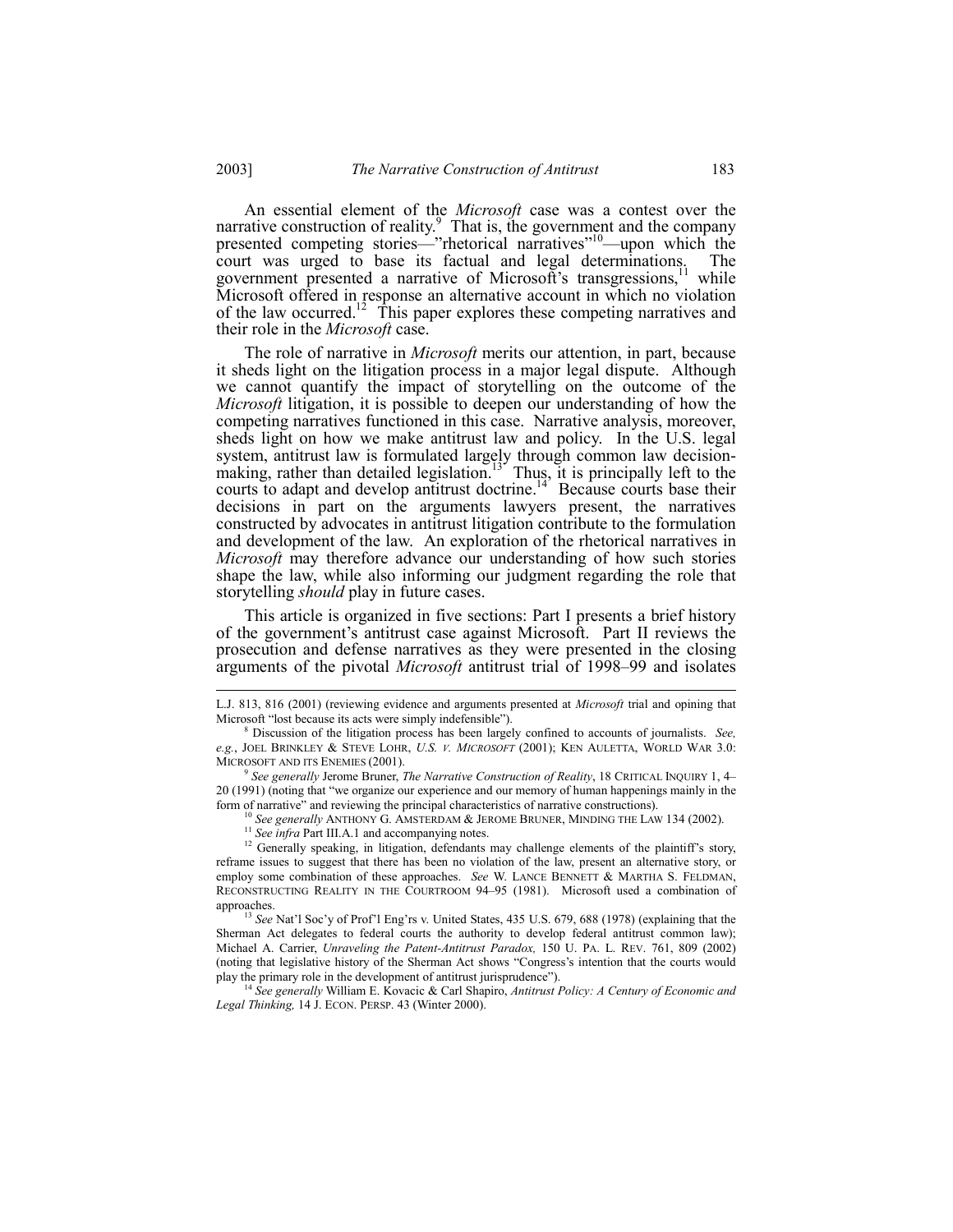the principal themes pressed by the litigants. Part III analyzes the *Microsoft* closing arguments as narrative constructions, focusing on the elements of character, narrative time, structure, and schemas. Part IV offers a critique of the narrative that prevailed at trial, and Part V concludes. As this analysis will show, the government presented a compelling story at trial, while Microsoft never offered the court an effective counter-narrative in response. Tactically, the government's narrative construction of reality was a masterful achievement of legal advocacy. However, the government's approach came at a significant cost. By placing much of its narrative and rhetorical focus on Microsoft's character and motives, the prosecution substantially diminished the potential value of the *Microsoft* litigation as a rigorous and searching exploration of the most important antitrust policy issues presented in the case.

# I. BACKGROUND

The current *Microsoft* case was initiated in May of 1998 by the Justice Department along with twenty states and the District of Columbia as coplaintiffs.<sup>15</sup> The government<sup>16</sup> charged Microsoft with: (1) maintaining a monopoly in a relevant market for "Intel-compatible PC operating systems"

<sup>&</sup>lt;sup>15</sup> Complaint, United States v. Microsoft Corp., No. 98-1232 (D.D.C. filed May 18, 1998). Although this article focuses on the conduct case brought by the Justice Department in 1998, Microsoft has been the subject of government antitrust scrutiny since 1990 when the Federal Trade Commission began investigating the companyís licensing of the *MS-DOS* PC operating system. *See generally Tie Vote Blocks Move to Enjoin Microsoft Sales Practices; Administrative Charges Against DOS Advantages May Also Fail,* FTC: WATCH (Feb. 8, 1993). The FTC staff twice recommended antitrust enforcement actions against Microsoft, but was unable to persuade a majority of the Commissioners to vote out a complaint. *See generally FTC Closes Antitrust Probe of Microsoft; Antitrust Division Begins Its Own Probe,* 65 ANTITRUST & TRADE REG. REP. 288 (Aug. 26, 1993).

In 1993, the Justice Department's Antitrust Division opened an investigation of Microsoft's licensing practices that culminated in an agreement with the company in 1994 to settle the case. *Id.* However, the U.S. District Court for the District of Columbia refused to accept the settlement on the grounds that it was too narrow and too lenient. United States v*.* Microsoft Corp., 159 F.R.D. 318 (D.D.C. 1995). *See also Court Rejects Proposed Consent Decree in Microsoft as Not in Public Interest*, 68 ANTITRUST & TRADE REG. REP. 194:1 (Feb. 16, 1995). The U.S. Court of Appeals for the District of Columbia Circuit reversed the District Court and removed Judge Stanley Sporkin from the case. United States v. Microsoft Corp*.*, 56 F. 3d 1448, 1449 (D.C. Cir. 1995). In the consent decree that was entered on remand in 1995, Microsoft agreed, among other things, to refrain from bundling its operating system software with other software products, subject to a proviso that nothing in the consent decree would bar the company from developing "integrated products." United States v. Microsoft Corp., No. 94-1564, 1995-2 Trade Cases (CCH) (D.D.C. Aug. 21, 1995).

In 1997, the Justice Department sued Microsoft for violating the 1995 consent decree by licensing the *Windows 95* operating system and the *Internet Explorer* (*IE*) web browser as a single package to original equipment manufacturers ("OEMs") and other licensees. The government prevailed at trial, but the D.C. Circuit reversed, finding that the combination of *Windows 95* and the *IE* browser created an "integrated product" that did not violate the terms of the consent decree. United States v. Microsoft Corp*.*, 980 F. Supp. 537 (D.D.C. 1997), *revíd*, United States v. Microsoft Corp., 147 F. 3d 935 (D.C. Cir. 1998).

<sup>&</sup>lt;sup>16</sup> In this article, I will refer to the Justice Department and the state co-plaintiffs collectively as "the government" or "the prosecution."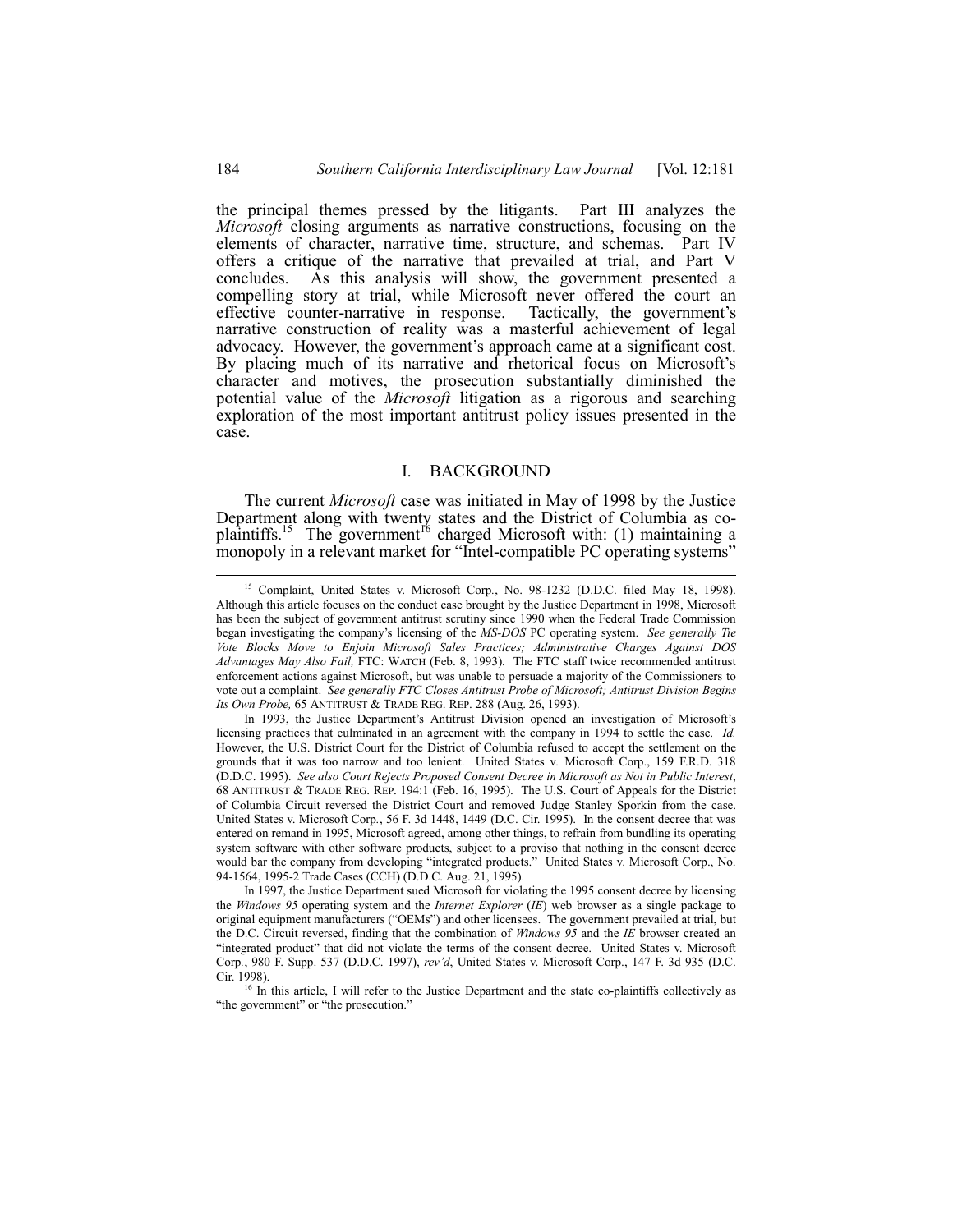in violation of  $\S 2$  of the Sherman Act; (2) attempting to monopolize a relevant market for "web browsers," also in violation of  $\S$  2; (3) tying the *Windows operating system with the <i>Internet Explorer* ("*IE*") web browser in violation of  $\S$  1 of the Sherman Act; and (4) unlawfully restraining trade by means of licensing restraints that allegedly resulted in the foreclosure of certain channels of distribution for web browsing software, also in violation of  $\S$  1.<sup>17</sup> The case was tried in the U.S. District Court for the District of Columbia before Judge Thomas Penfield Jackson in 1998 and 1999.<sup>18</sup> In conclusions of law issued on April 3, 2000, the District Court held for the government on the claims of monopolization, attempted monopolization, and tying, and held for Microsoft on the Section 1 foreclosure claims.<sup>1</sup> Several months later, the court ordered the break-up of Microsoft into two successor companies that were to be operated separately under substantial conduct restrictions.<sup>20</sup> On appeal, the U.S. Court of Appeals for the District of Columbia Circuit affirmed the District Court's ruling on the monopoly maintenance claim, reversed the trial court's determinations of liability for attempted monopolization and tying, and vacated the divestiture remedy.<sup>21</sup> The Court of Appeals also removed Judge Jackson from the case because of the appearance of bias against Microsoft.<sup>22</sup>

In the wake of the Court of Appeals decision, Microsoft and the Justice Department reached a settlement in which the company agreed to substantial modifications of its software licensing practices.<sup>23</sup> On November 1, 2002, the consent decree was conditionally approved by the U.S. District Court for the District of Columbia as the final judgment in the  $case.<sup>2</sup>$ 

# II. THE COMPETING NARRATIVES

This section reviews the competing narratives the government and Microsoft articulated in the closing arguments of the District Court trial that took place in 1998 and 1999.<sup>25</sup> Although the trial record runs

<sup>1</sup> United States v. Microsoft Corp., 253 F.3d 34 (D.C. Cir. 2001).

<sup>25</sup> See Transcript of Trial, vol. 77, at 4-81 (Sept. 21, 1999, a.m. session), United States v. Microsoft Corp*.*, 87 F. Supp. 2d 30 (D.D.C. 2000) ( No. 98-1232). *See also* Transcript of Trial, vol. 77,

<sup>&</sup>lt;sup>17</sup> Complaint, United States v. Microsoft Corp., (D.D.C. filed May 18, 1998) (No. 98-1232).

<sup>&</sup>lt;sup>18</sup> The trial began on October 19, 1998, and closing arguments were presented on September 21, 1999.<br><sup>19</sup> United States v. Microsoft Corp., 87 F. Supp. 2d 30 (D.D.C. 2000).

<sup>&</sup>lt;sup>20</sup> United States v. Microsoft Corp., No. 90-345 (D.D.C. 2000) (final judgment). One of the successor companies was to continue Microsoft's operating systems business. A separate successor company was to take over Microsoft's application software business. *See also Judge Enters Final Decree Requiring Split of Microsoft,* 78 ANTITRUST & TRADE REG. REP. 565, 569 (June 9, 2000).

 $^{22}$  *Id.* at 107–16.

<sup>23</sup> Proposed Final Judgment, United States v. Microsoft Corp*.*, (D.D.C. 2000) (No. 98-1232), *available at* http://news.findlaw.com/cnn/docs/microsoft/msstipprpfnljd110201.pdf; *Microsoft and DOJ Reach Settlement; States Need More Time to Review Case,* 81 ANTITRUST & TRADE REG. REP. 407, 413 (Nov. 9, 2001).

<sup>&</sup>lt;sup>24</sup> United States v. Microsoft, 231 F. Supp. 2d 144, 202 (D.D.C. 2002).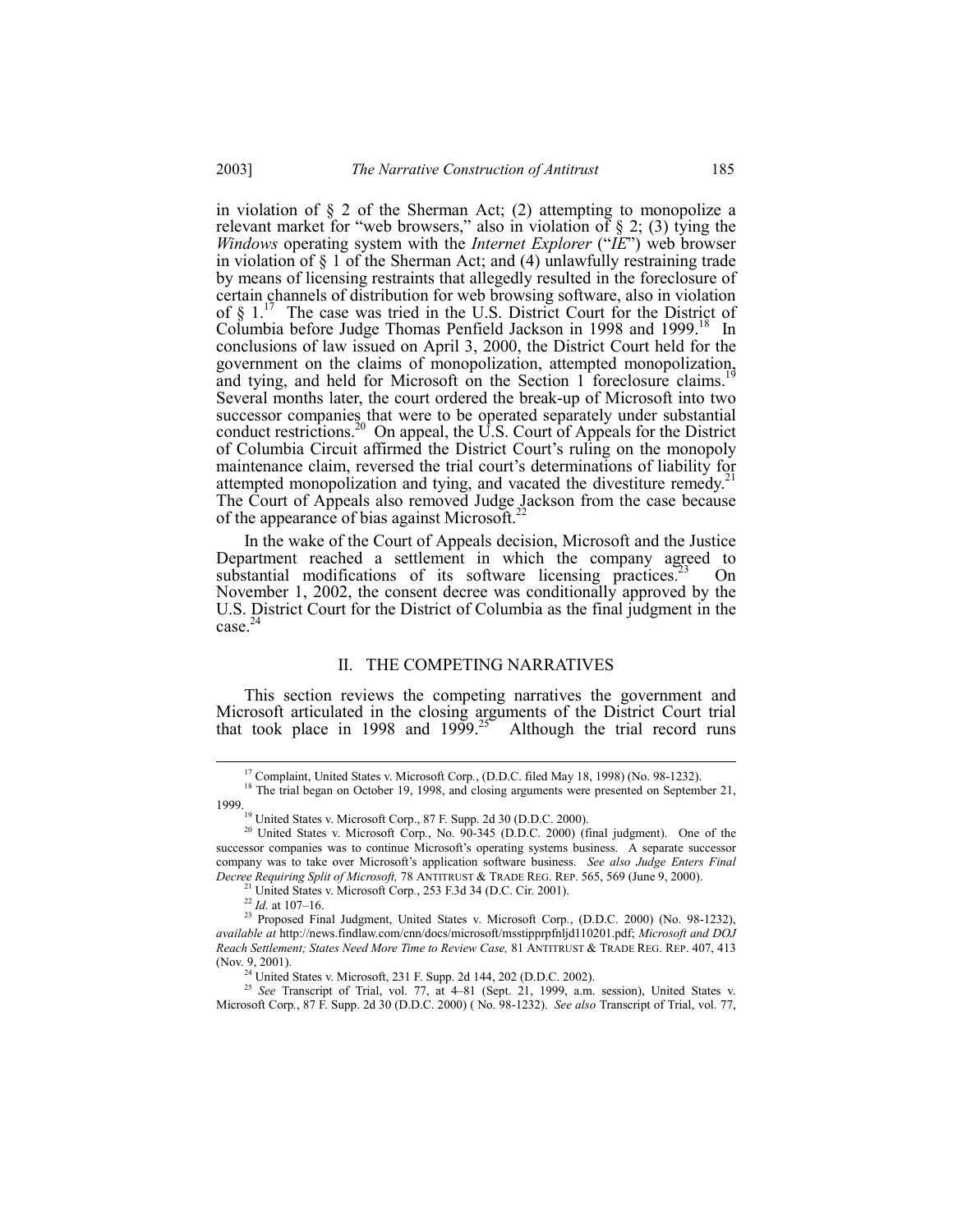thousands of pages, it is in the closing arguments that the competing narratives were presented in sharpest relief. In these statements, the litigants had the widest latitude in which to tell their stories at length, without interruption, and without having to coax the elements of the narratives out of the mouths of witnesses; $^{26}$  to tell the court what all of the evidence meant and how the facts and the law compelled a certain result.<sup>2</sup>

#### A. PLAINTIFFS' CLOSING ARGUMENT

The plaintiffs' closing argument was presented in three major parts:  $(1)$ a statement of the prosecution's case regarding monopoly power and harm to competition,  $28^{\circ}$  (2) an extended discussion of Microsoft's alleged anticompetitive conduct, $29$  and (3) a rebuttal in which the prosecution essentially continued its anticompetitive conduct story and responded briefly to some of the points made in the defendant's closing argument.<sup>3</sup>

The government began its closing statement by reviewing evidence of Microsoft's monopoly power and arguing that the company had harmed consumers by charging supracompetitive prices $31$  and suppressed innovation by impeding the development of new products and product

 $27$  To be sure, both sides made many significant points at trial and in written submissions that were not reiterated into the closing arguments. But it was in the closing statements that the litigants had the opportunity to synthesize and highlight what they thought to be the most important arguments and evidence and leave a final impression in the mind of the court.

at 4-99 (Sept. 21, 1999, p.m. session), United States v. Microsoft Corp., 87 F. Supp. 2d 30 (D.D.C. 2000) (No. 98-1232).

<sup>26</sup> The latitude accorded to lawyers in closing arguments is reflected in the fact that post-trial motions and appeals seeking the reversal of a trial result based on statements made by the prevailing party in closing arguments are rarely successful, even when such statements approach or cross "the line of propriety.î *See* Baker v. Conn. Bank & Trust Co., 125 F.R.D. 25, 27 (D. Conn. 1988) (denying motion for new trial). *See also* Baufield v. Safelite Glass Corp., 811 F. Supp. 713, 718 (D. Minn. 1993) (denying defendantís motion for new trial based on statements of plaintiffís counsel in closing argument characterizing defendant as "'the Mafia' and a 'corporate goon squad'"); Poe v. Nat'l R.R. Passenger Corp., 93 F.R.D. 573, 574-75 (E.D. Pa. 1982) (denying plaintiff's motion for new trial while acknowledging that statement of defense counsel referring to plaintiff in closing argument as a "con man" came "perilously close to being improper *per se*"). *But see* Falkowski v. Johnson, 148 F.R.D. 132, 137 (D. Del. 1993) (defendant's motion for new trial granted where plaintiff's counsel suggested that defendant's insurance carrier would cover any award of damages and engaged in a "generalized personal attack on defense counsel's integrity without reference to any specific facts").

Transcript of Proceedings at 4–28 (Sept. 21, 1999, a.m. session), United States v. Microsoft Corp*.*, 87 F. Supp. 2d 30 (D.D.C. 2000) (No. 98-1232) [hereinafter Government Closing Argument I]. Steven Houck, representing the state co-plaintiffs, presented the first part of the government's argument. In addition to covering two important elements of the government's case, this part of the closing argument was very much the "opening act," setting the stage for the main event to follow.

<sup>&</sup>lt;sup>29</sup> Transcript of Proceedings at 28-81 (Sept. 21, 1999, a.m. session), United States v. Microsoft Corp*.*, 87 F. Supp. 2d 30 (D.D.C. 2000) (No. 98-1232) [hereinafter Government Closing Argument II]. David Boies for the Justice Department presented the second part of the government's closing argument.

 $30$  Mr. Boies also delivered the government's rebuttal after the defendant's closing argument was completed. Transcript of Proceedings at 79-99 (Sept. 21, 1999, p.m. session), United States v. Microsoft Corp., 87 F. Supp. 2d 30 (D.D.C. 2000) (No. 98-1232) [hereinafter Rebuttal].

 $31$  Government Closing Argument I at 22–24.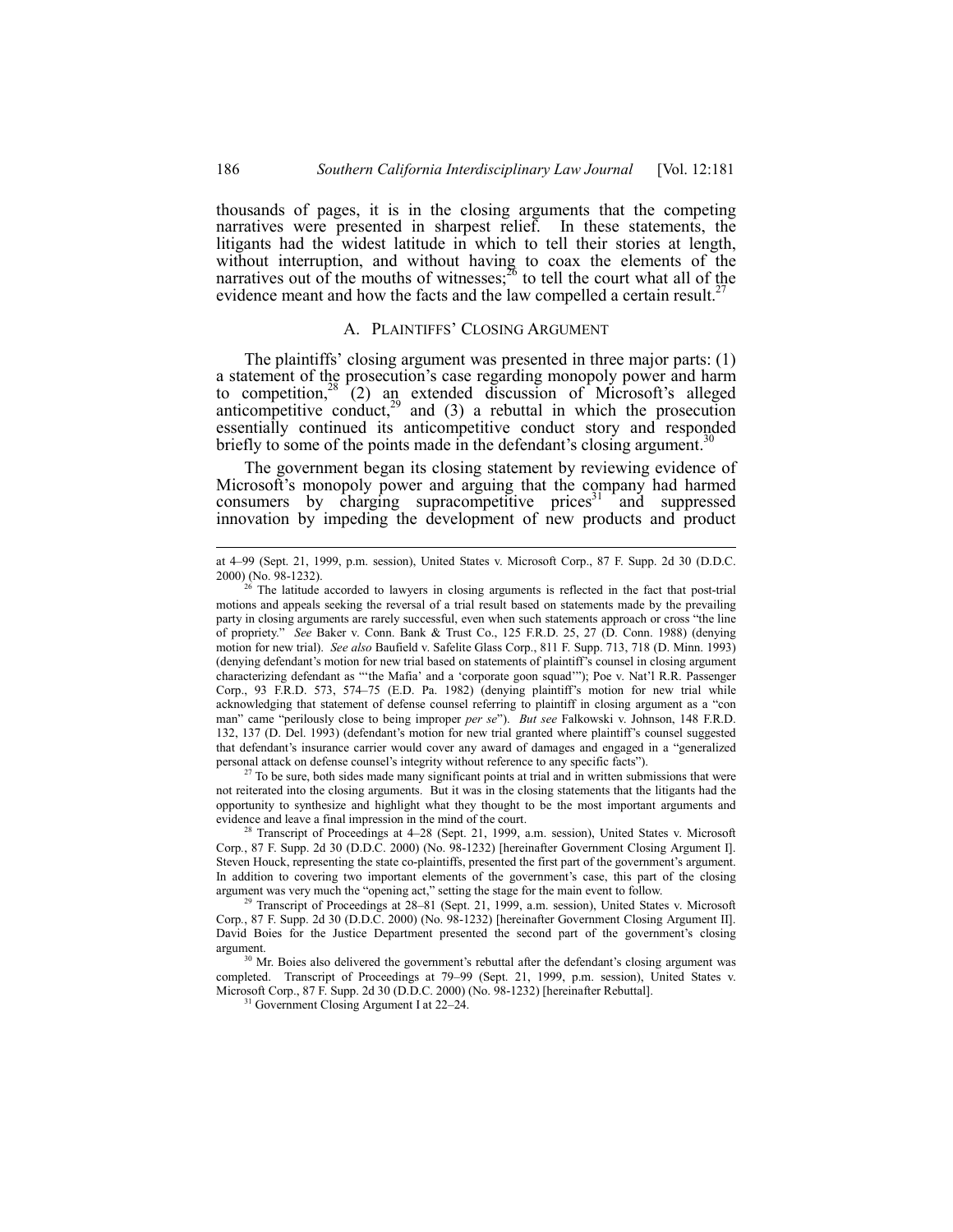features.<sup>32</sup> In the second part of its closing argument and in its rebuttal, the prosecution set out its central factual contention that Microsoft "maintained" its operating system monopoly by [engaging in] anticompetitive conduct" "middleware threat" in response to the posed by Netscape In Tesponse to the influence theat posed by Netscape<br>Communications' Navigator web browser and Sun Microsystems' JAVA<br>programming language.<sup>33</sup> Microsoft responded to the "middleware threat,"<br>according to the government, b Navigator browser from major distribution channels though licensing incentives and restrictions,<sup>35</sup> and drawing users toward Microsoft's Windows-only version of JAVA and away from Sun's cross-platform version.<sup>36</sup> As a result of Microsoft's campaign against the "middleware" threat," it was argued, nascent platform competition from Netscape and Sun was crushed, innovation—particularly on the part of OEMs—was suppressed, and consumers endured both higher prices and inferior personal computer ("PC") software and complementary products.<sup>3</sup>

Microsoft, in the prosecution's account, recognized the "middleware threat" some time in the first few months of 1995 and then embarked on a campaign of unlawful conduct in order to maintain its Windows operating system monopoly.<sup>38</sup> The government explained that "Microsoft's conduct against JAVA and the browsers [was] part of a pattern."<sup>39</sup> Beginning in 1995, "[w]henever a potential middleware [product], no matter how insignificant, has popped its head out, Microsoft has gone out to smash it down."<sup>40</sup> The first pivotal event in this pattern of unlawful conduct was a meeting on June 21 of that year between Microsoft representatives and Netscape's senior management, at which Microsoft, according to the government, presented Netscape with a choice:<sup>41</sup> If Netscape would agree to cede the *Windows-compatible* consumer web browser market to Microsoft's *Internet Explorer*, allowing *IE* to be the leading browser for use with the soon-to-be-released *Windows* 95 operating system, and promise

2003]

 $32$  Id. at 24-27. In accounting for Microsoft's monopoly power, the government stressed the socalled "applications barrier." According to the government, Microsoft's dominant position as a software platform was essentially invulnerable to challenges from new entrants because so many more software applications had been written for Windows than for any other platform. See id. at 9-10.

<sup>&</sup>lt;sup>33</sup> The "middleware threat" was the prospect that Netscape's Navigator web browser and/or Sun Microsystems' JAVA programming language would emerge as alternative platforms that would "facilitate the development of cross-platform [software] applications that could be used on multiple operating systems." Such an alternative could displace Microsoft's Windows as the dominant platform for PC software development. Government Closing Argument II at 30.

 $4$  *Id.* at 31-32.

<sup>&</sup>lt;sup>35</sup> Id. at 32-34, 68-74.

<sup>&</sup>lt;sup>36</sup> Id. at 36, 75-77.

 $37$  Rebuttal at 84–89.

<sup>&</sup>lt;sup>38</sup> Government Closing Argument II at 36-37.

 $39$  Id.

 $40$  *Id.* at 37.

<sup>&</sup>lt;sup>41</sup> The government's account of the meeting was principally based on notes taken by Mark Andreesen, Netscape's vice-president at the time. Id. at 48.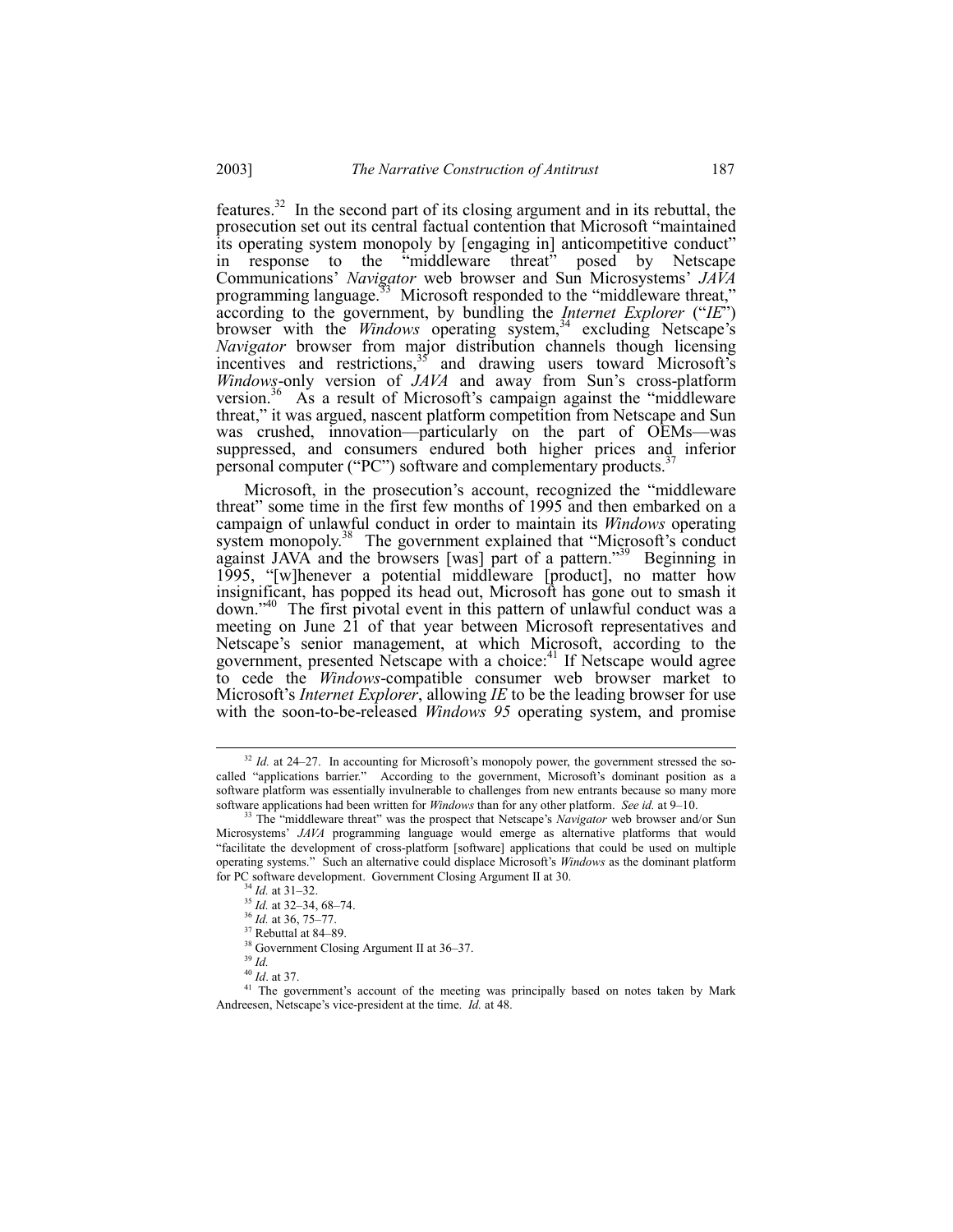not to compete "on the platform level," $42$  Microsoft would provide financial and technical support for Netscape to develop other products and services.<sup>43</sup> If Netscape refused, Microsoft would punish the firm by delaying access to pre-release technical information that the company needed to assure that the *Navigator* browser would function optimally with Windows 95.<sup>44</sup> Emphasizing the significance of this event, the government told the court that the June 21 meeting "*provides a context for everything that went ahead*.<sup>45</sup> This meeting, in the words of the Justice Department's attorney, "provides an insight . . . into Microsoft's soul as to what was *really involved.*<sup>44</sup>

After failing to persuade Netscape to accept its offer, Microsoft, according to the prosecution, used its control of the *Windows* operating system to crush Netscape as a potential platform competitor.<sup> $47$ </sup> The defendant achieved its goal, in part by bundling the *IE* browser with *Windows 95,* and later integrating it into *Windows 98*, at no additional cost to the consumer,<sup>48</sup> thereby discouraging PC manufacturers (OEMs) and internet service providers ("ISPs"), among others, from offering Netscape *Navigator* to their customers.<sup>49</sup> Microsoft also allegedly used a combination of licensing restrictions and incentives to ensure that OEMs would configure the "first screens" of the PCs they manufactured in order

45 Government Closing Argument II at 30 (emphasis added). *See also id.* at 40 (stating that the June 21 meeting "provides . . . important information and evidence to the court as to how the court should interpret other things MS has said and done").

 <sup>42</sup> Government Closing Argument II at 50.

<sup>&</sup>lt;sup>43</sup> *Id.* at 47–50.

<sup>44</sup> *Id.* Microsoft has vigorously disputed this version of what took place at the meeting, suggesting that Mr. Andreessen's notes were tailored to be of use in the antitrust case, and noting that Netscape was lobbying the Justice Department to bring the case before and after the meeting. Rebuttal at 70, *Microsoft Corp.* (No. 98-1232). Although we will never know what actually transpired on June 21, 1995, Netscapeís lobbying campaign to persuade the Justice Department to sue Microsoft is a matter of public record. *See* JOHN HEILEMANN, PRIDE BEFORE THE FALL: THE TRIALS OF BILL GATES AND THE END OF MICROSOFT ERA  $11-25$  (2001) (describing efforts of Netscape's lawyers to persuade the Justice Department to bring a case against Microsoft); MICHAEL LEWIS, THE NEW NEW THING 186–93 (1999) (reporting Netscape's efforts to convince DOJ to bring a case against Microsoft, and Netscape's involvement in the case that was brought); *Netscape Alerts Division to Charges of Anticompetitive Conduct by Microsoft,* 71 ANTITRUST & TRADE REG. REP. 171 (Aug. 22, 1996).

<sup>&</sup>lt;sup>46</sup> *Id.* at 30 (emphasis added). *See also id.* at 40 (arguing that the June 21 meeting "provides . important information and evidence to the court as to how the court should interpret other things that Microsoft has said and done"); *id.* at 46 (claiming that the proposal Microsoft made at the June 21 meeting to secure Netscape's agreement to move out of the consumer browser market exemplifies Microsoft's "disregard for the antitrust laws and for the normal rules of competitive engagement that characterizes what Microsoft has done in its efforts to squelch any competitive threat that develops to its operating system monopoly") (emphasis added); *id.* at 50–51 (claiming that the June 21 meeting "show[s] what Microsoft's intent was, so that the court has a context for considering some of the other actions that they undertook").

<sup>&</sup>lt;sup>47</sup> *See id.* at 52–53.

<sup>&</sup>lt;sup>48</sup> See id. at 30–32. The prosecution also argued that Microsoft "gave away" its web browser for the purpose of forcing Netscape to do the same, thereby denying Netscape a needed source of revenue. *See id.* at 34–35.

<sup>&</sup>lt;sup>19</sup> *See id.* at 32–33.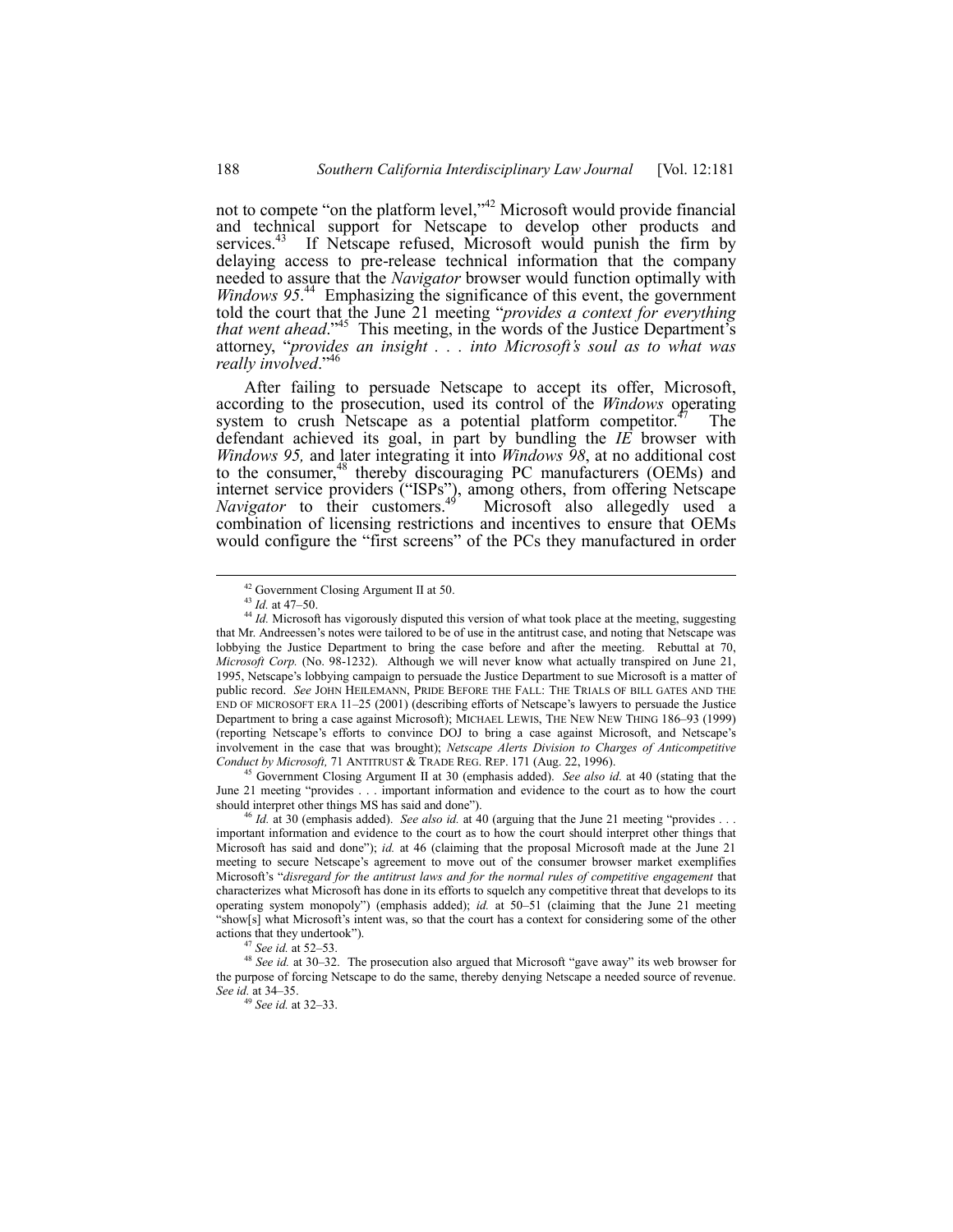to promote *IE* to the exclusion of *Navigator*. According to the prosecution's version of events, as a result of the foreclosure to Netscape of the OEM and ISP distribution channels, Microsoft established *IE* as the leading web browser, marginalized Netscape's *Navigator* in the web browser market, and neutralized Netscape as a potential platform competitor.<sup>51</sup>

The prosecution argued further that while Microsoft was eliminating Netscape as a potential competitor, it was also employing unlawful exclusionary tactics against Sun Microsystems, whose *JAVA* programming language posed the other major middleware threat to *Windows*<sup>3</sup> dominance.<sup>52</sup> According to the government, Microsoft's principal means of preventing *JAVA* from emerging as a successful platform competitor was the development of its own version of *JAVA*. 53 The Microsoft version (ì*MS JAVA*"), unlike Sun's cross-platform *JAVA*, would run only on the *Windows* platform. Thus, it was argued that Microsoft "polluted" *JAVA* in order to draw customers to a platform-specific version that would hamper the further development of cross-platform *JAVA* and maintain the company's dominant position as the standard PC software platform.<sup>54</sup>

Throughout its closing argument, the prosecution attacked the character and motives of Microsoft's managers and advocates. Microsoft was repeatedly characterized as dishonest,<sup>55</sup> bullying,<sup>56</sup> contemptuous of the

Before moving on, I'd like to pause here and say a few words about witness credibility. Your Honor has . . . ample basis to make findings as to [witness] . . . credibility where appropriate. I think such findings are appropriate with regard to Dean Schmalensee's testimony, much of which is inconsistent with his prior statements under oath and his academic writings, is based on data that was faulty or manipulated, is internally inconsistent and/or is simply incredible.

<sup>&</sup>lt;sup>50</sup> *See id.* at 35, 68-74.

<sup>&</sup>lt;sup>51</sup> See Rebuttal at 93-95.

<sup>&</sup>lt;sup>52</sup> See Government Closing Argument II at 30–32, 36.

<sup>53</sup> *See id.* at 30–32, 36, 75–76.

<sup>&</sup>lt;sup>54</sup> *Id.* at 30–32, 36.

<sup>&</sup>lt;sup>55</sup> The government accused Microsoft of lying to the court through testimony that was inconsistent with documents from its files. *See, e.g., id.* at 40-42 (juxtaposing Microsoft's then-chairman Bill Gates' deposition testimony that he did not fear Netscape as a potential competitor as of May and June of 1995 against contemporaneous documentary evidence tending to show that he did); Rebuttal at 97 (accusing Microsoft of saying at trial "[1]et's pretend our documents don't exist"). *See also id.* at 18 (claiming that "Microsoft knows it's a monopoly," but denies it in court); Government Closing Argument II at 47 (accusing Microsoft's lawyers of lying when they said that the company did not think, as of 1995, that Netscape would realize significant earnings from browser sales); *id.* at 60 (accusing Microsoft lawyers of lying when they said that the company bundled *IE* with *Windows* in order to increase demand for *Windows*); *id.* at 70-71 (accusing Microsoft managers and lawyers of lying about the reasons for the first-screen restrictions the company imposed on OEM licensees of Windows). The government also accused Microsoft of raising "creative" legal and economic theories that bore no relation to the "real world." *See, e.g., id.* at 32–33 (arguing that the case was not about <sup>"</sup>*creative legal arguments*" or "*creative economic arguments*," but about "common sense") (emphasis added); Rebuttal at 99 (government counsel saying "I urge the court to look at the contemporaneous documents, look at what people said before their lawyers got to them, and before the economists began to spin *their creative theories*") (emphasis added). With regard to Microsoft's economic expert, Dean Richard Schmalensee of the Massachusetts Institute of Technologyís Sloan School of Business, the government told the court that he was not to be believed: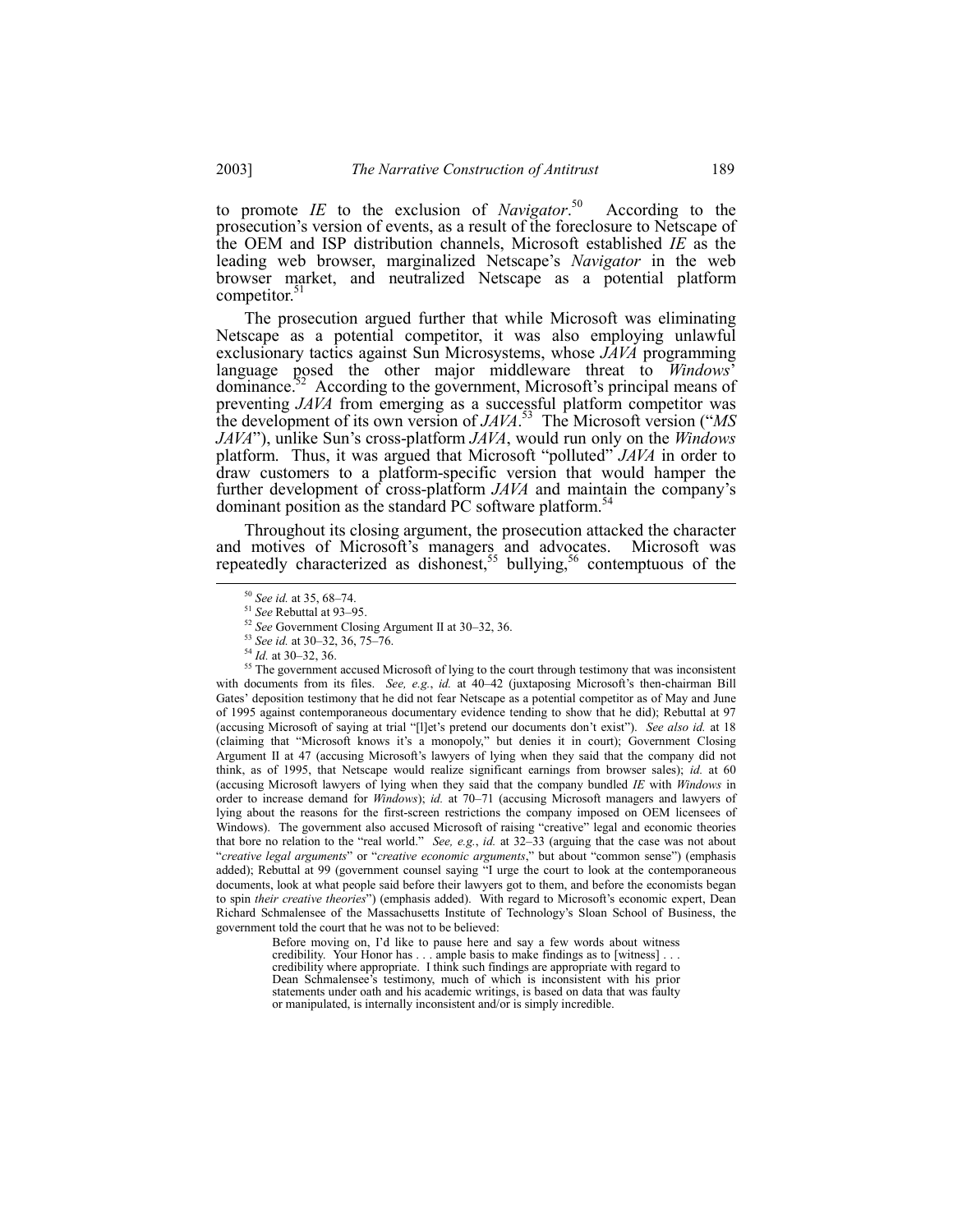law, $57$  and motivated exclusively by the desire to crush legitimate competition in order to protect and extend its monopoly.<sup>58</sup> Regarding the totality of Microsoft's conduct in response to the middleware threat from Netscape and Sun, the prosecution maintained: "This was not about efficiency. This was not about better products. This was not about lower prices. This was not about serving consumers. This was about stopping competition."<sup>59</sup>

Microsoft, if left unchecked, would continue to charge supracompetitive prices, deprive consumers of choice, and inhibit innovation.<sup>60</sup> The company had to be prevented from using its power in the market for operating systems to maintain its monopoly and extend its dominance into other markets.<sup>4</sup>

### B. THE DEFENDANT'S CLOSING ARGUMENT

Microsoft's closing argument<sup>62</sup> was comprised principally of a brief preamble, followed by responses to the government's major claims regarding tying,  $63$  monopoly power,  $64$  attempted monopolization<sup>65</sup> and

<sup>57</sup> See, e.g., Government Closing Argument II at 37 (describing Microsoft as "a monopoly that has shown *it has no limits* to what it will do to prevent emerging competition") (emphasis added); *id.* at 46 (referring to Microsoft's "disregard for the antitrust laws and for the normal rules of competitive *engagement* that characterizes what Microsoft has done in its efforts to squelch any competitive threat that develops to its operating system monopolyî) (emphasis added); Government Closing Argument I at 21 (claiming that Microsoft "*robs consumers* of choice") (emphasis added); *id.* at 24 (asserting that Microsoft is "robbing consumers of choice and dollars") (emphasis added).

See, e.g., Government Closing Argument I at 21 (claiming that the "central objective" of ìMicrosoftís predatory campaign against Netscape . . . was to impede consumer choice by making *Navigator* difficult or impossible to obtain"); *id.* at 23 (arguing that Microsoft's "overriding motive for virtually all of [its] anticompetitive conduct" was to "prevent the commoditization of *Windows*"); Government Closing Argument II at 31-32 (arguing that Microsoft "decided to tie . . . [*Windows* and *IE*] for the simple reason that that was the way of increasing their dominance of the browser market and eliminating the threat that a cross-platform browser and JAVA could eventually erode the application software barrier to entry").

<sup>59</sup> Rebuttal at 99.

<sup>60</sup> Government Closing Argument I at 27; Rebuttal at 84–87. *See also* Government Closing Argument I at 20 (arguing that Microsoft has hurt consumers "by restricting their choices, by denying them the benefits of price competition, and by impeding the development of new products").

<sup>61</sup> *See, e.g.*, Rebuttal at 83.

 $62$  Transcript of Proceedings at 4–79 (Sept. 21, 1999, p.m. session), United States v. Microsoft Corp., 87 F. Supp. 2d 30 (D.D.C. 2000) (No. 98-1232) [hereinafter MS Closing Argument].

<sup>63</sup> See infra notes 74–76 and accompanying text.

<sup>64</sup> In response to the government's claim that the company possessed monopoly power in a relevant market consisting solely of "Intel-compatible P.C. operating systems," Microsoft identified a logical inconsistency in the prosecution's case: While asserting that Microsoft engaged in extensive

Government Closing Argument I at 15.

See, e.g., Government Closing Argument I at 26 (as a result of Microsoft's suppressing innovation, "consumers are *victimized*") (emphasis added); *id.* (claiming that companies will not invest in products that might threaten Microsoft because they are "intimidated" by Microsoft); Government Closing Argument II at 36 (Microsoft characterized as telling other firms: "[e]ither you limit your competition . . . or we will deprive you of the things you need to survive"); *id.* (arguing that Microsoft has "coerced, induced, solicited, and forced many people in this industry to do its will").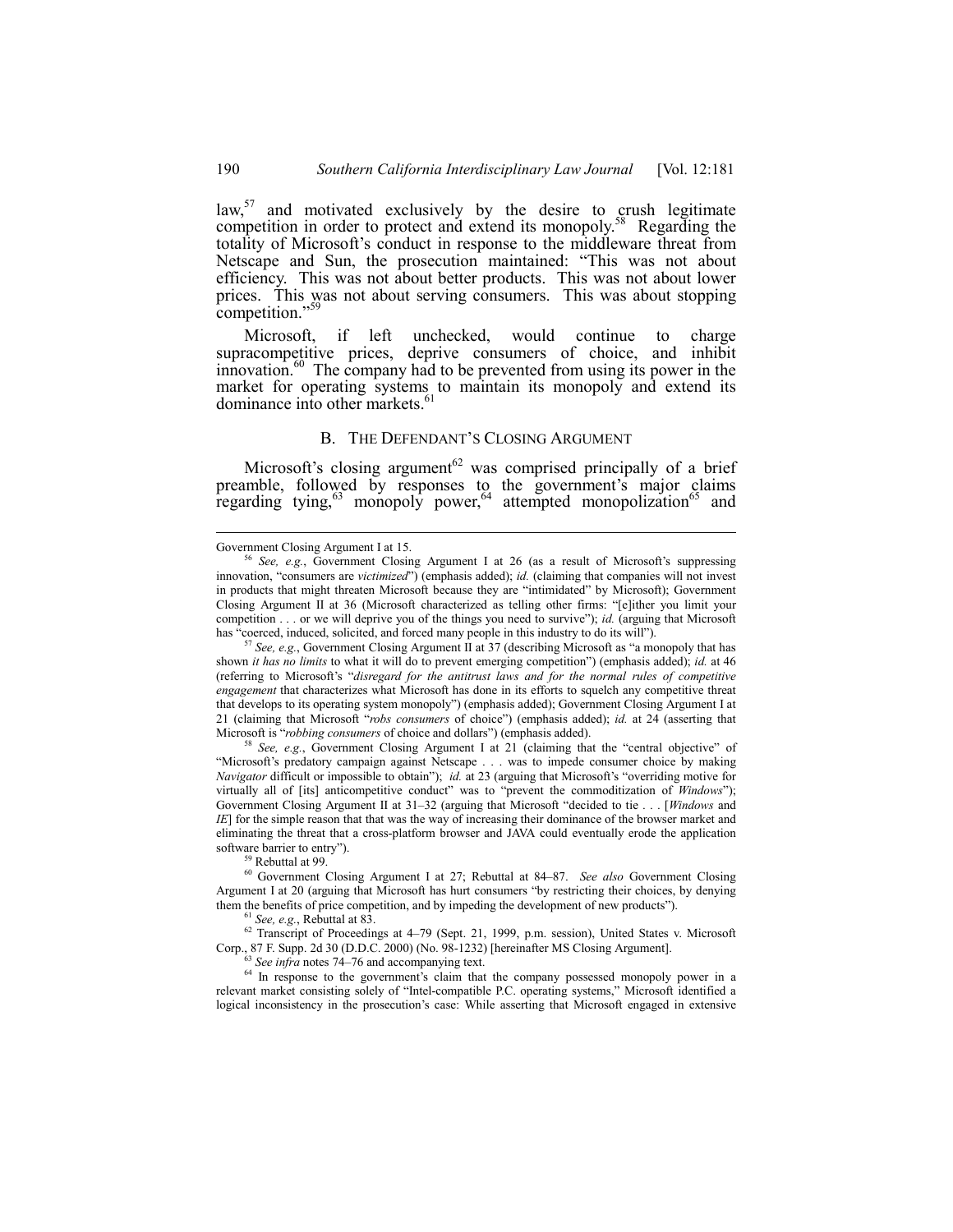foreclosure of browser distribution channels.<sup>66</sup> The defense also disputed the government's argument that Microsoft had prevented Sun from developing and promoting *JAVA* as an alternative platform to *Windows* in order to preserve the dominant position of the *Windows* operating system.<sup>67</sup>

In its preamble, Microsoft articulated some of the principal defense themes. For one thing, the government had failed to prove its pleaded claims.<sup>68</sup> The prosecution's case was good theater,<sup>69</sup> but comported with neither the law, nor the facts.<sup>70</sup> Netscape, far from being marginalized, continued to function as a competitor, and its capacity to challenge Microsoft had been vastly enhanced since it had been acquired by America Online  $("AOL")$ .<sup>71</sup> Microsoft also faced formidable competition from powerful firms such as Sun, IBM, AOL, and Oracle, individually and in combination.<sup>72</sup> Moreover, the government was applying a double standard under which conduct that would be viewed as procompetitive when engaged in by Microsoft's powerful competitors "becomes wrongful and anticompetitive when engaged in by Microsoft."

65 With regard to the attempted monopolization claim, Microsoft argued that there was no market for "web browsers." Web browsing functionality, according to the defense, was a standard *feature* in all of the major operating systems on the market, and that no firm made money from the direct sale of stand-alone web browser programs. *Id.* at 42–43. Microsoft noted further that the company lacked the specific intent to monopolize the web browser market because the goal that every firm has to become the market leader cannot be equated with intent to monopolize, and if there ever was a dangerous probability that Microsoft would succeed in monopolizing the web browser market, that probability had been eliminated by AOL's acquisition of Netscape. *See id.* at 44–47.

<sup>66</sup> *Id.* at 48-56.

<sup>67</sup> *Id.* at 67. Microsoft argued that it had consistently supported *JAVA*, distributed millions of *JAVA* virtual machines, and developed a "blazing fast" *JAVA* implementation—*MS JAVA*—optimized for the *Windows environment. Id. at 67-68.* 

68 Specifically, Microsoft argued that the government had failed to prove that: (1) *Windows 98* was not an integrated product, (2) Microsoft prevented Netscape from distributing its browser, (3) Microsoft has the power to exclude competitors, and (4) the company attempted to monopolize the web browser market. MS Closing Argument at 6.

 $69$  The characterization of the government's case as theater, illusion, and trickery recurs throughout the defense argument. *See infra* Part III.D.

 $0$ <sup>0</sup> MS Closing Argument at 5–6.

<sup>71</sup> *Id.* at 7–9. AOL entered into an agreement to acquire Netscape during the *Microsoft* trial. Steve Lohr & John Markoff, *Deal is Concluded on Netscape Sale to America Online,* N.Y. TIMES, Nov. 25, 1998 at A1. The acquisition price for Netscape at the time the purchase was completed in March of 1999 was \$9.6 billion. Shannon Henry, *AOL-Netscape Merger Official*, WASH. POST, Mar. 18, 1999 at E3.

<sup>73</sup> *Id.* at 9.

unlawful conduct in order to crush the "middleware threat" to the dominance of the *Windows* platform, the government excluded alternative platforms such as *Navigator* and *JAVA* from the relevant market in which Microsoft was said to compete. *Id.* at 34. If Navigator and *JAVA* were technologies that could supplant *Windows*, Microsoft faced significant platform competition and could not be a monopolist. *Id.* at 34–36. Microsoft also noted that the market for computer operating systems "has none of the traditional hallmarks of monopoly.î *Id.* at 36. There is no scarcity of inputs for developing operating systems, no constraints on output, and "no applications barrier to entry," given the thousands of developers of software for *JAVA* and other alternative platforms. *Id.* at 36–38.

 $72$  MS Closing Argument at 8–12.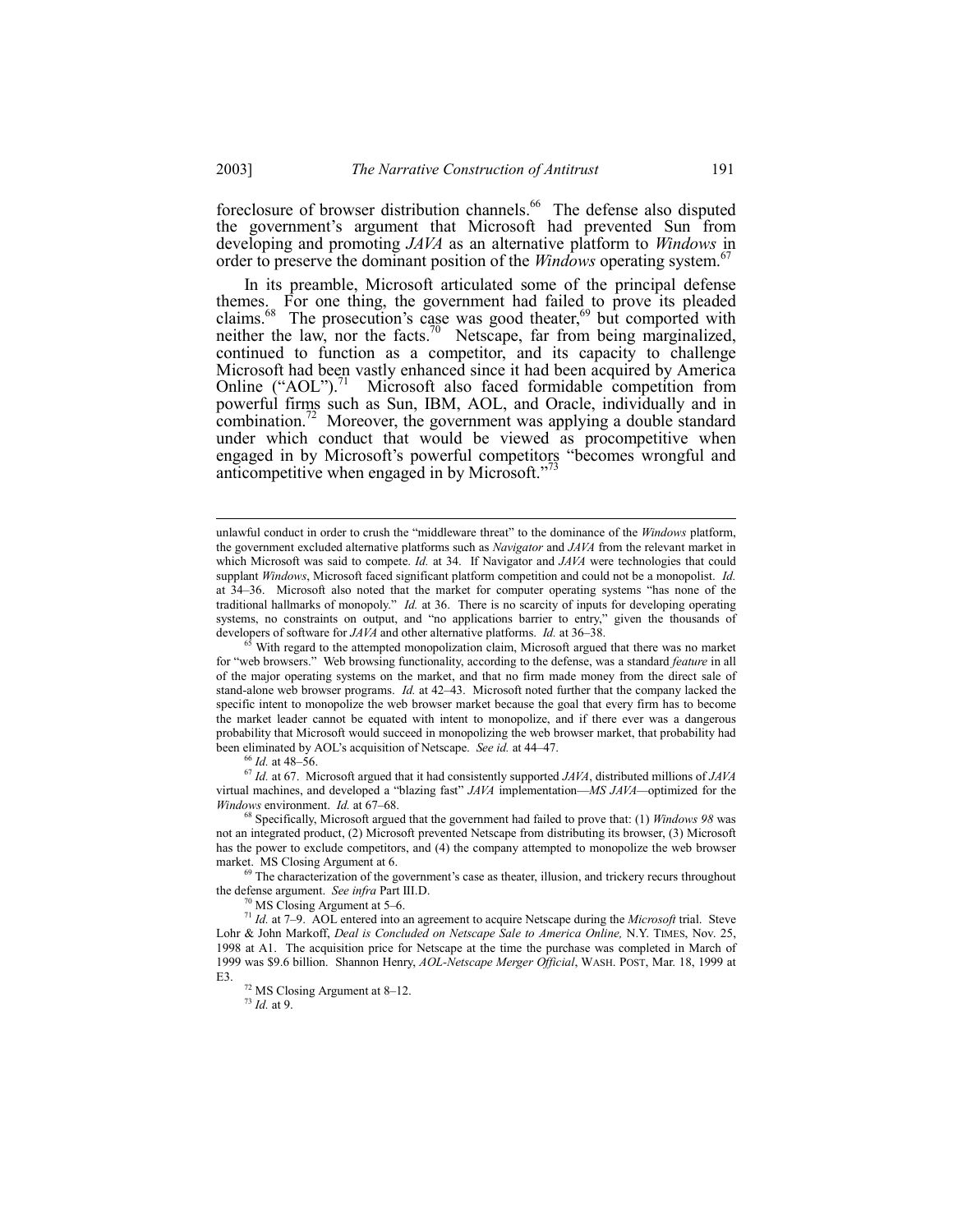After completing the preamble, defense counsel answered the prosecution's claim that Microsoft's bundling of *Windows* and *IE* was anticompetitive and unlawful.<sup>74</sup> The defense explained that the evolution of Microsoft's operating system had been punctuated since the first years of the companyís existence by the periodic integration of previously separate features into the operating system without separate, additional charges to licensees.<sup>75</sup> The integration of *IE* web browser codes into the operating system was just another example of Microsoft's ongoing effort to improve *Windows* by adding functionality for the purpose of "making personal computers more powerful and easier to use.<sup>7</sup>

Toward the end of its closing statement, the defense pressed the argument that the government's case was based on groundless competitor complaints that did not justify judicial interference with the market. <sup>"Large"</sup> companies often take tough stances with one another in business negotiations," explained Microsoft, and the government should not act as a "hall monitor  $\ldots$  under the guise of antitrust enforcement."<sup>77</sup> This was a case "in which disgruntled Microsoft competitors were invited to come in and air their grievances, real and imagined," a case that "was brought to shield huge companies like AOL, Netscape, IBM, and Sun from the rigors of competition.<sup>778</sup> Moreover, according to Microsoft, the government was seeking an "extraordinary intervention in the marketplace in the form of an order regulating product design."

As a final point, the defense recalled Microsoft's historical achievement of transforming the PC industry by establishing a standard platform that could be used with multiple brands of computer hardware and

<sup>&</sup>lt;sup>74</sup> Microsoft identified the "integration" of *Windows* and *IE* as the most important issue in the case. *Id.* at 13 (noting that the tying claim was "central to the government's case under both Section 1 and Section 2"). Based on the 1998 D.C. Circuit opinion in which the court had found that the bundling of *Windows* and *IE* created an integrated product that did not violate the 1995 consent decree, *United States v. Microsoft Corp.*, 147 F. 3d 935 (D.C. Cir. 1998), the defense argued that, in order to establish that the bundling of *IE* and *Windows* was unlawful, the government had to show "the absence of any plausible claim that the integration of *IE* into *Windows* brings some advantage.î MS Closing Argument at 14. In support of its position that the government had failed to meet its burden of proof, Microsoft cited three benefits of integrating *IE* into *Windows 98*: (a) seamless access to information from the internet through the browsing window, (b) continuous updates of the *Windows* operating system from the web, and (c) an HTML *Windows* user help system based in *IE*. The defense also referred to a longer list of benefits in the company's written testimony. *Id.* 

 $75$  MS Closing Argument at 15–16 (noting that "some of those features duplicated functionality that had been offered in separate products").

 $6$  *Id.* at 17. Microsoft also made the point that the company's subjective intent in bundling *Windows and IE*—which was to respond to the emergence of the Internet and to "win"—was both proper and legally irrelevant because product integration is judged under antitrust law according to its *effects*, and the economic effects of combining *Windows* and *IE* were objectively procompetitive. *Id.* at 18ñ19. The defense further noted that the decision to ship *Windows 95* with *IE* substantially predated the June 21, 1995 meeting that figures so prominently in the prosecution's argument. *Id.* at 21–24.

<sup>77</sup> *Id.* at 75.

<sup>78</sup> *Id.* at 76.

<sup>79</sup> *Id.* at 77.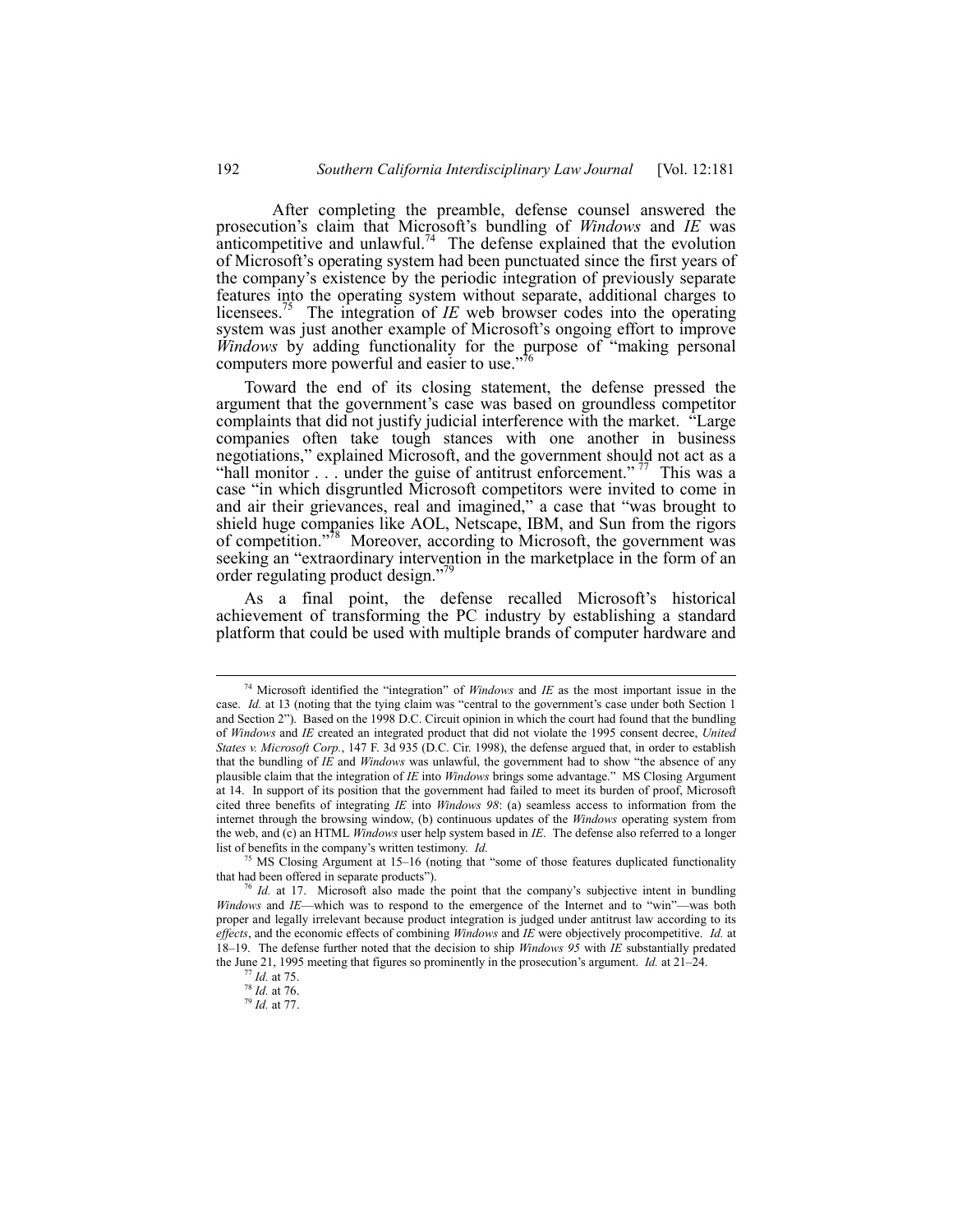for which thousands of software applications could be developed.<sup>80</sup> "Rather than being pilloried," defense counsel concluded, "Microsoft" should be lauded for . . . its striking success which has brought the benefits of competition, the very fruits of competition—improved products, lower prices, and greater output—to consumers around the world."<sup>8</sup>

#### III. THE ARGUMENTS AS NARRATIVE CONSTRUCTIONS

This section examines the closing arguments in the *Microsoft* case as narrative constructions. The analysis focuses on the principal elements of narrative—characters, time, story structure, and schemas—as they were employed by the litigants.

#### A. CHARACTERS

All narratives feature characters<sup>82</sup> whose actions, thoughts, and experiences drive the story and communicate meaning.<sup>83</sup> Thus, the "casting" of the narrative, i.e., the choice of characters and the roles assigned to them, is a significant element of the storyteller's art.<sup>84</sup> It is not surprising then, that although the plaintiff and the defendant drew upon the same record in constructing their closing arguments in the Microsoft case, there were significant differences in their casting decisions.

#### 1. Government

In the government's rhetorical narrative, there is a single villain and many victims. The leading roles are played by Microsoft and Netscape. Microsoft—which is sometimes referred to as an entity, and sometimes personified by specific figures in the company's management structure<sup>86</sup>is the villain of the piece, while Netscape serves as Microsoft's principal victim.<sup>87</sup> Sun Microsystems also plays a prominent role as a victim of Microsoft's bad acts,<sup>88</sup> as do OEMs (sometimes referred to collectively and

2003]

<sup>&</sup>lt;sup>80</sup> See id. at 78. "Before Microsoft began developing and marketing operating systems, the world was populated by vertically integrated companies like IBM and Sun—and Apple, for that matter—that sought to lock consumers into their proprietary and high-priced hardware and software." Id. "[T]he broad availability of Windows as a development platform for ISV's has resulted undoubtedly in large numbers of attractively priced *Windows* applications from which there is huge consumer choice." Id.  $81$  *Id* at 79

<sup>&</sup>lt;sup>82</sup> See AMSTERDAM & BRUNER, supra note 10, at 113 (narrative "needs a cast of human-like characters, beings capable of willing their own actions, forming intentions, holding beliefs, having feelings").

 $^{33}$  *Id.* at 131 ("Narrative deals out fate to protagonists").

 $84$  See id. at 150.

<sup>85</sup> As indicated in Figure 1 below, the government mentions Microsoft 301 times and Netscape 93 times.

<sup>86</sup> These include James Allchin, Bill Gates, Joachim Kempin, Paul Maritz, and Daniel Rosen.  $87$  See Figure 1.

<sup>&</sup>lt;sup>88</sup> In descriptions of Sun's interaction with Microsoft, " $JAYA$ " is often used as a kind of metonym for Sun.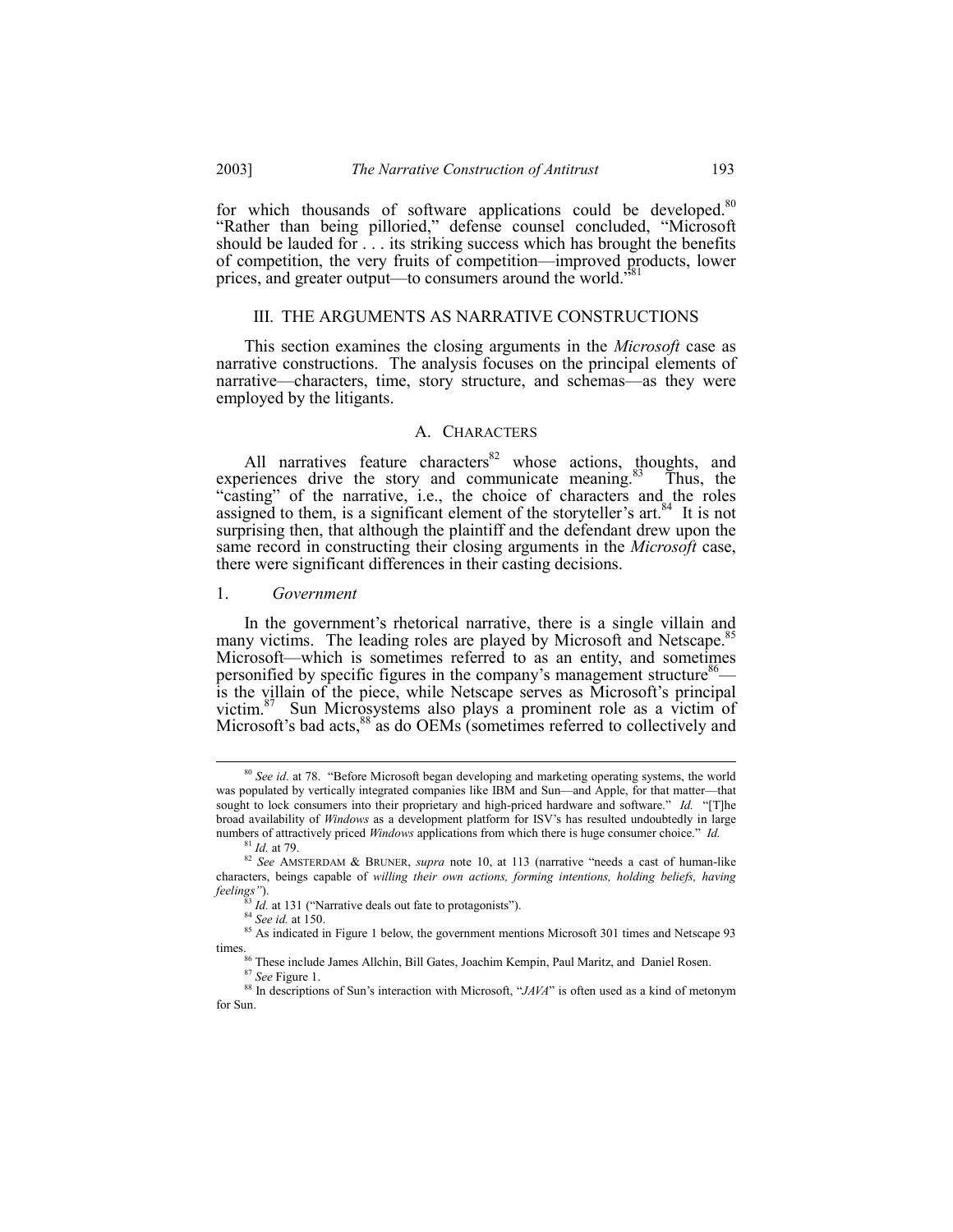sometimes identified individually), $89$  and consumers of PCs. $90$  All of these victims—among them, some of the largest and most prominent companies in the United States, such as IBM and Intel—are portrayed as essentially powerless in their dealings with Microsoft.<sup>91</sup>

| <b>FIGURE 1</b>                                                |     |
|----------------------------------------------------------------|-----|
| REFERENCES TO CHARACTERS IN THE GOVERNMENT'S CLOSING ARGUMENTS |     |
| Microsoft                                                      | 301 |
| Netscape                                                       | 93  |
| Customers/Consumers                                            | 73  |
| OEMs                                                           | 68  |
| Java                                                           | 41  |
| Intel                                                          | 25  |
| <b>ISVs</b>                                                    | 15  |
| The Government                                                 | 14  |
| <b>ISPs</b>                                                    | 13  |
| Apple                                                          | 12  |
| MS rivals in combination                                       | 8   |
| IBM                                                            | 7   |
| OS/2                                                           | 7   |
| AOL                                                            | 6   |
| Sun                                                            | 5   |

# 2. *Microsoft*

The leading characters in the defendant's story are not Microsoft and Netscape, but Microsoft and *the government*. 92 Netscape, Sun, and AOL also appear frequently throughout the defendant's story, as do consumers,  $94$  and Microsoft's actual and potential competitors collectively in a number of different combinations.<sup>95</sup>

 <sup>89</sup> *See* Figure 1.

<sup>&</sup>lt;sup>90</sup> Id. See also Government Closing Argument I at 19 ("Microsoft's illegal conduct has been bad very bad for consumers").

<sup>&</sup>lt;sup>91</sup> See, e.g., Government Closing Argument I at 10–11 (attributing the failure of IBM's competing operating system—OS/2—despite the investment of hundreds of millions of dollars by one of the largest and best-known companies in the world, not to any business or technological missteps of IBM, but to Microsoft's unassailable power and invulnerability).

<sup>92</sup> *See* Figure 2.

 $\frac{93}{1}$   $\frac{1}{6}$ 

<sup>94</sup> *Id.*

<sup>95</sup> Sometimes the firms comprising the group are referred to individually by name. *See, e.g.*, MS Closing Argument at 11 (referring to business alliance among Sun, IBM, Oracle, and Netscape to use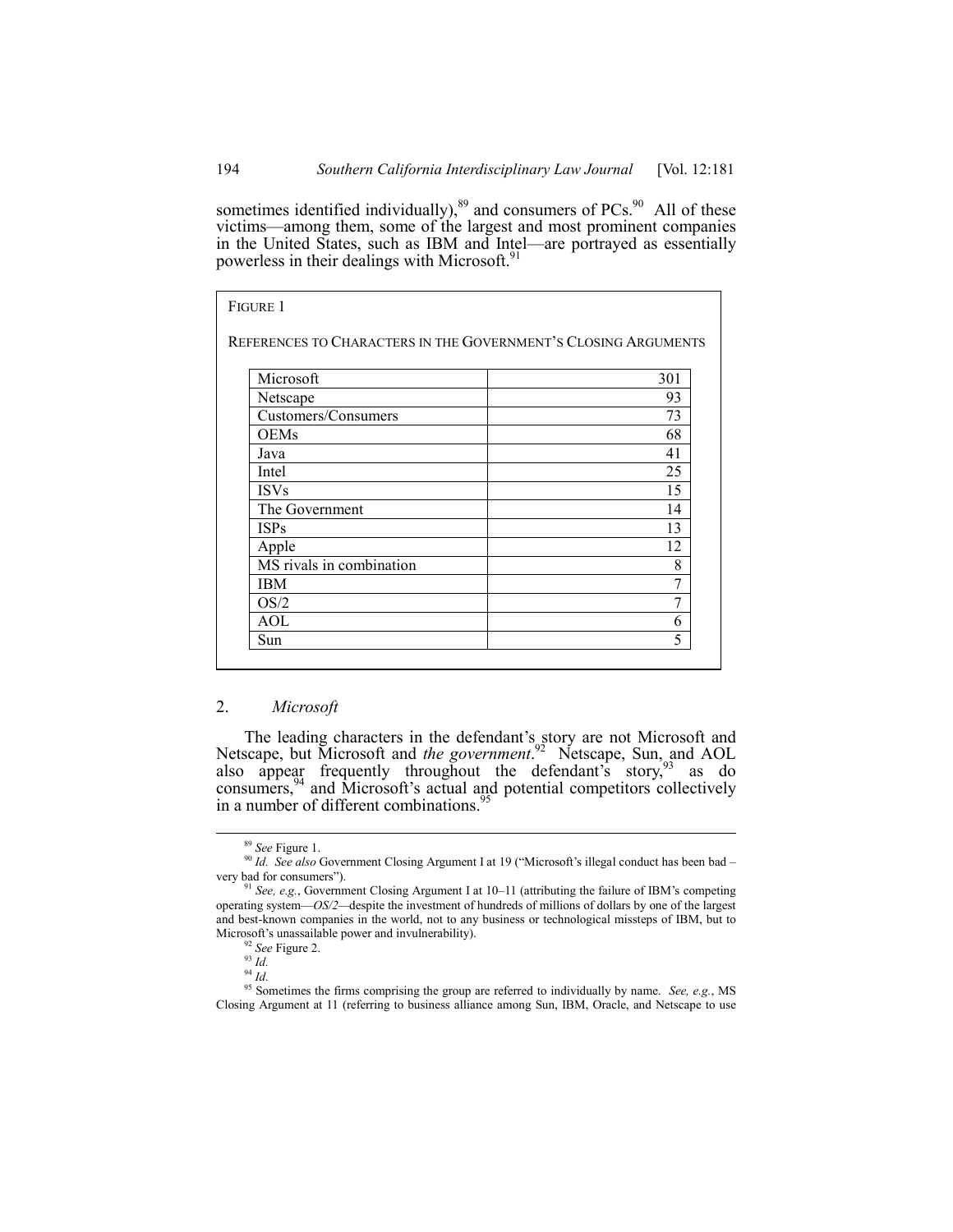| REFERENCES TO CHARACTERS IN THE DEFENDANT'S CLOSING ARGUMENTS |     |
|---------------------------------------------------------------|-----|
| Microsoft                                                     | 168 |
|                                                               |     |
| The Government                                                | 136 |
| Netscape                                                      | 88  |
| AOL                                                           | 59  |
| Customers/Consumers                                           | 47  |
| Sun                                                           | 38  |
| MS rivals in combination                                      | 32  |
| Java                                                          | 30  |
| IBM                                                           | 18  |
| <b>OEMs</b>                                                   | 18  |
| <b>ISVs</b>                                                   | 17  |
| Apple                                                         | 17  |
| Intel                                                         | 12  |
| <b>ISPs</b>                                                   | 8   |
| OS/2                                                          | 4   |

While Microsoft casts most of the same characters that appear in the government's narrative, the company assigns the characters strikingly different roles. In the defendant's narrative, Microsoft is both the hero (innovating, serving consumers, and succeeding in the marketplace) and the victim (falsely accused and attacked by competitors who have enlisted the government as their champion). Whereas the government portrays Microsoft as rapacious and criminal, the defense draws the company as a somewhat idealized "good corporate citizen" managed by customer-driven problem-solvers.<sup>96</sup> While the government's Microsoft character acts only for the purpose of stifling competition,  $97$  the Microsoft of the defense narrative exists to satisfy customer needs and, in so doing, to win fairly in the marketplace.<sup>9</sup>

l

*JAVA* to "promote *JAVA* as a competitor to *Windows*"). At other times, they are referred to collectively. See id. at 9 (collective reference to "Microsoft's competitors").

<sup>&</sup>lt;sup>96</sup> This character is somewhat reminiscent of the noble images presented in the television commercials large companies run on Sunday morning news shows. In such advertisements, Archer-Daniels-Midland, for example, is the "supermarket to the world" and General Electric "bring[s] good things to life."

<sup>97</sup> *See supra* Part III.A.

<sup>&</sup>lt;sup>98</sup> See, e.g., MS Closing Argument at 17 (saying that integrating browser functionality into the *Windows* operating system is part of a twenty-year history of "making personal computers more powerful and easier to use").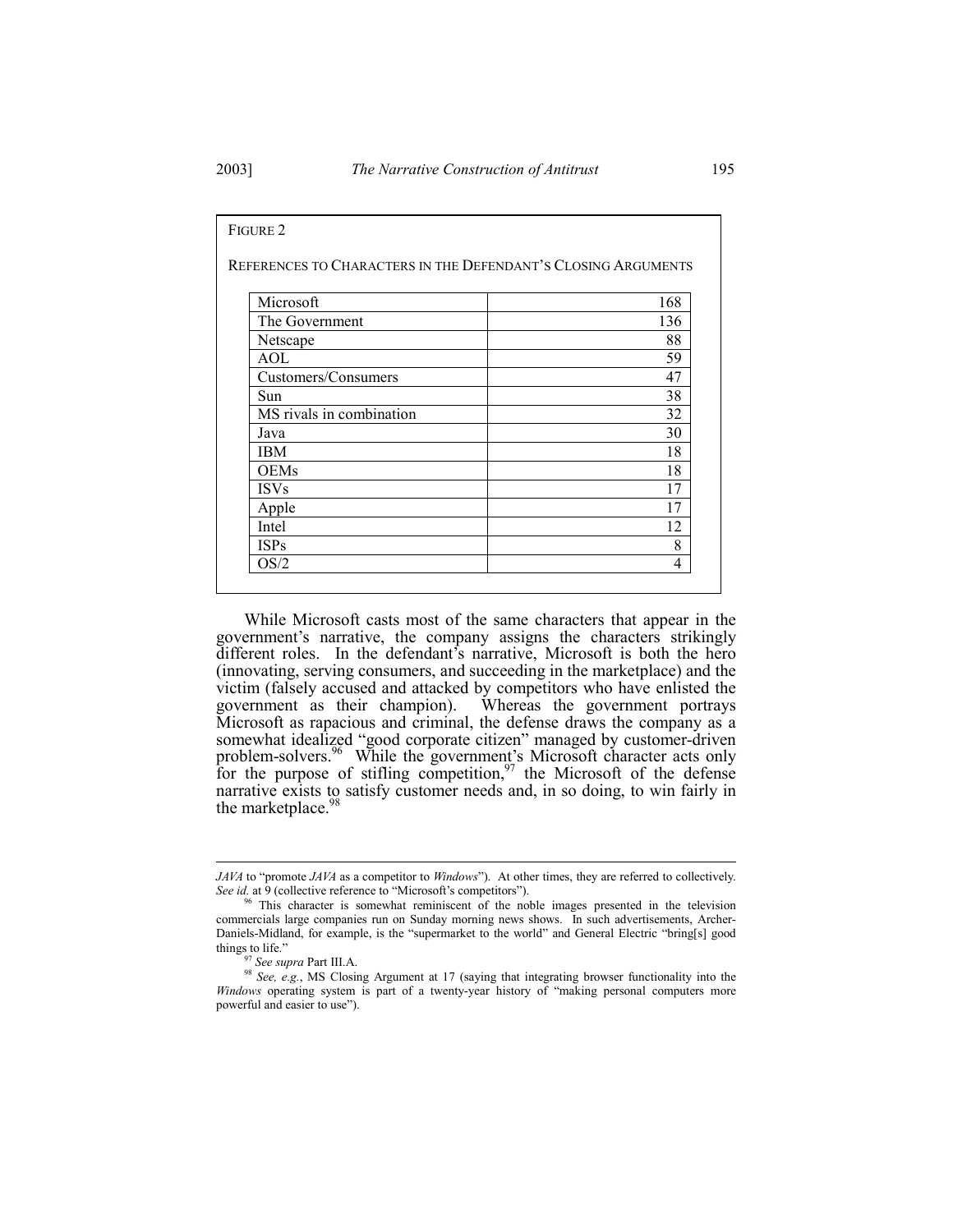The government is Microsoft's main antagonist,<sup>99</sup> but it acts as the instrument of Microsoft's competitors, on whose behalf the case has been brought.<sup>100</sup> The "victims" of the government's narrative, e.g., Netscape, Sun, and IBM, appear in the defendant's narrative either as competitors that have been fairly beaten by Microsoft in the market<sup>101</sup> or as business partners (principally licensees who sell products that complement Microsoft's software) with whom Microsoft maintains normal and lawful business relationships.<sup>102</sup> Consumers, in contrast with the passive victims in the government's story, are both active (their demands drive Microsoft's innovations)<sup>103</sup> and very satisfied with Microsoft's products.<sup>104</sup> The "customers [,]" in Microsoft's story, "want *Windows*."<sup>105</sup>

#### B. TIME

Narratives unfold in narrative time.<sup>106</sup> Indeed, narrative is defined, in part, by the sequentiality of the events recounted.107 In the *Microsoft* closing statements, the time frames selected by the litigants are important elements of the stories they tell.<sup>108</sup>

#### 1. *Plaintiffs*

In the government's narrative, time begins in 1995 when Netscape's *Navigator* emerged as the dominant web browser and Microsoft was waking up to the challenge of the "middleware threat."<sup>109</sup> Although the prosecution's story is unfinished at the time of the trial, the narrative essentially stops progressing by 1998 when *Windows 98* is released and *IE* has overtaken *Navigator* as the leading web browser. This retrospective vantage point frames the conduct described by the government as completed bad acts that are ripe for punishment at the time of the trial.

<sup>106</sup> See AMSTERDAM & BRUNER, *supra* note 10, 124–27 (discussing narrative time); Paul Ricoeur, *Narrative Time, in ON NARRATIVE* 165-87 (W.J.T. Mitchell ed., 1981) (same).

<sup>107</sup> See JEROME BRUNER, ACTS OF MEANING 43 (1990) ("Perhaps [the] . . . principal property [of narrative] is its inherent sequentiality: a narrative is composed of a unique sequence of events, mental states, happenings involving human beings as characters or actors").

<sup>108</sup> *See generally* Kim Lane Scheppele, *Foreword: Telling Stories,* 87 MICH. L. REV. 2073, 2094 (1989) ("[I]n legal stories, 'where one begins' has a substantial effect because it influences just how the story pulls in the direction of a legal outcome.").

109 *See supra* Part III.A.

 <sup>99</sup> *See infra* Part III.C.2.

<sup>100</sup> *Id.*

<sup>&</sup>lt;sup>101</sup> *See, e.g.*, MS Closing Argument at 59 (arguing that "there was . . . a head-to-head competition for the AOL business [to become AOL's default browser], and Netscape lost it" because *IE* was better suited to AOLís needs than *Navigator*).

<sup>&</sup>lt;sup>102</sup> *See, e.g., id.* at 41–42 (OEMs license *Windows* not because of a lack of alternatives, but "because their customers want *Windows* and because they can get *Windows* at an attractive price").

<sup>&</sup>lt;sup>103</sup> *See, e.g., id.* at 66 ("consumers pick winners and losers in our system").

<sup>&</sup>lt;sup>104</sup> *Id.* at 78 (by establishing a standard PC software platform, Microsoft had facilitated "huge consumer choice").

*Id.* at 41-42.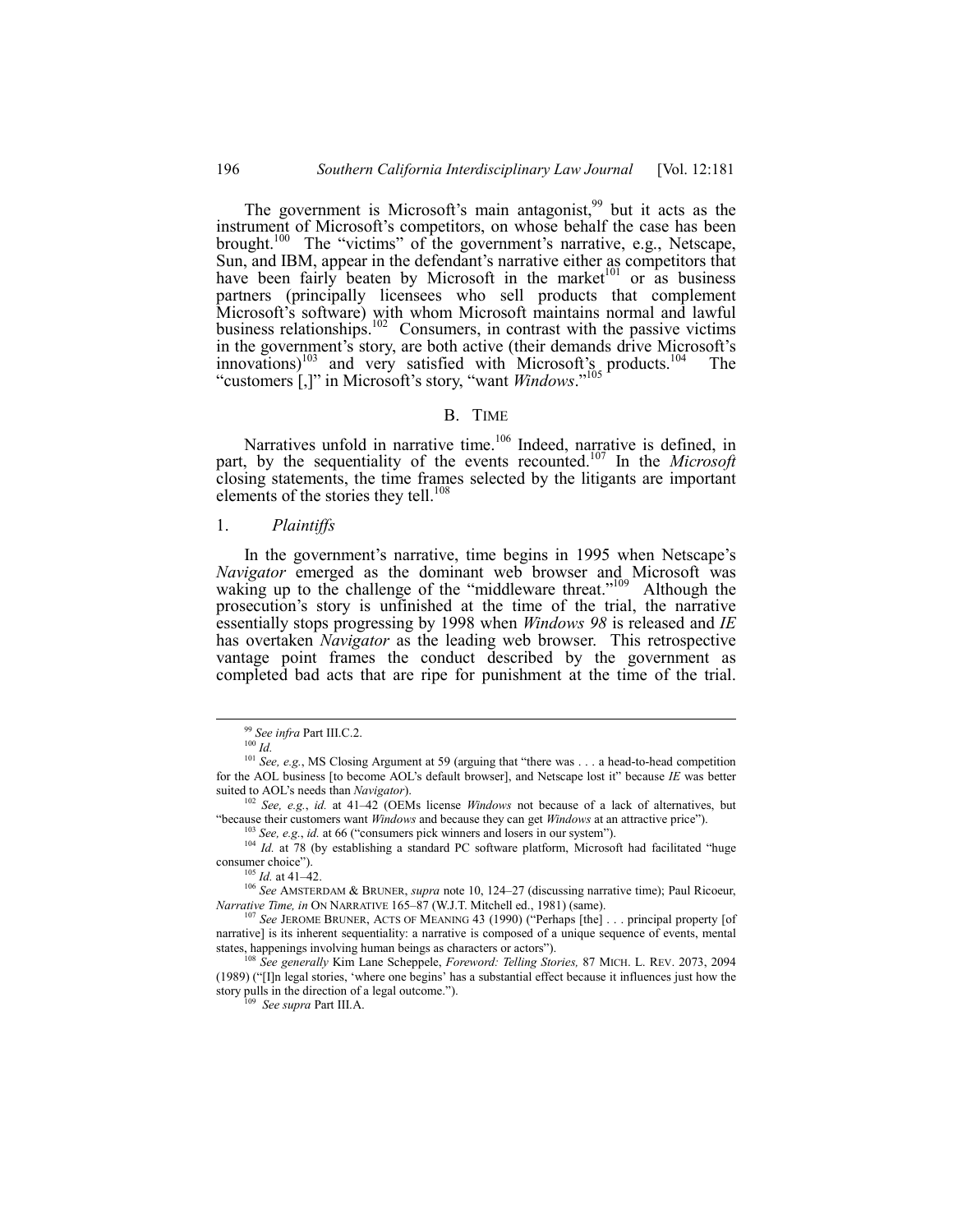Consistent with this approach, the prosecution resists Microsoft's efforts to focus the court's attention on the present and the future.<sup>110</sup>

# 2. *Defendant*

The sense of narrative time is less clear and less consistent in Microsoft's closing statement. To be sure, compared with the government, the defense locates more of its narrative in the present<sup>111</sup> and the future,<sup>112</sup> highlighting, for example, AOLís acquisition of Netscape, which occurred while the trial was in progress. $^{113}$  In so doing, the defense advances its argument that Microsoft is not harming the competitive process today and faces substantial competition in the future, so it would be inappropriate for the court to intervene against the company now. However, the bulk of Microsoft's narrative takes place between 1995 and 1998 because it largely consists of responses to the government's claims regarding the events of that period.114 To a substantial extent, then, Microsoft effectively ceded the definition of the relevant time frame to the government.

Twice in its closing argument, Microsoft very briefly shifted the narrative focus to the years before 1995. The first of these instances was the defendant's recounting of the development of its operating system through the integration of previously-separate features.<sup>115</sup> The second was the reference to the companyís early history when Microsoft transformed the PC industry by establishing a single operating system platform that became the industry standard.<sup>116</sup> These brief excursions into Microsoft's past suggest a line of argument that the defense never developed in any detail, though it is notable that the company presented a brief review of its historical achievement as the capstone of its closing statement. The implicit argument is that Microsoft should be judged by its entire record, rather than just the record from 1995 to 1998, and that when the entire record is taken into account, the procompetitive benefits of the company's conduct substantially outweigh its anticompetitive effects.

<sup>&</sup>lt;sup>110</sup> Government Closing Argument I at 13 (rejecting Microsoft's arguments regarding the competitive effects of emerging technologies that threaten to displace *Windows*); Rebuttal at 83 (rejecting Microsoft's arguments as well).

<sup>&</sup>lt;sup>111</sup> See, e.g., MS Closing Argument at 31 (responding to government cross-examination regarding integration of *IE* into *Windows 95* with points regarding the integration of *IE* into *Windows 98*); *id.* at 34ñ35 (maintaining that *JAVA* and *Navigator* are serious platform competitors in the present that threaten to displace *Windows*).

 $112$  *Id.* at 35 (discussing AOL's plans to challenge the *Windows* platform by becoming "the de facto" user environment"); *id.* at 77 (noting four current indicators of dynamic present and future competition: (a) the AOL/Sun/Netscape alliance, (b) emergence of web-based application software, (c) increasing popularity of *Linux*, and (d) increasing numbers of non-PC computing devices).

<sup>&</sup>lt;sup>113</sup> *See, e.g., id.* at 47–48, 51–52.

<sup>114</sup> *See supra* Part III.B.

<sup>115</sup> *Id.*

<sup>&</sup>lt;sup>116</sup> See supra note 80 and accompanying text. Microsoft was founded in 1979.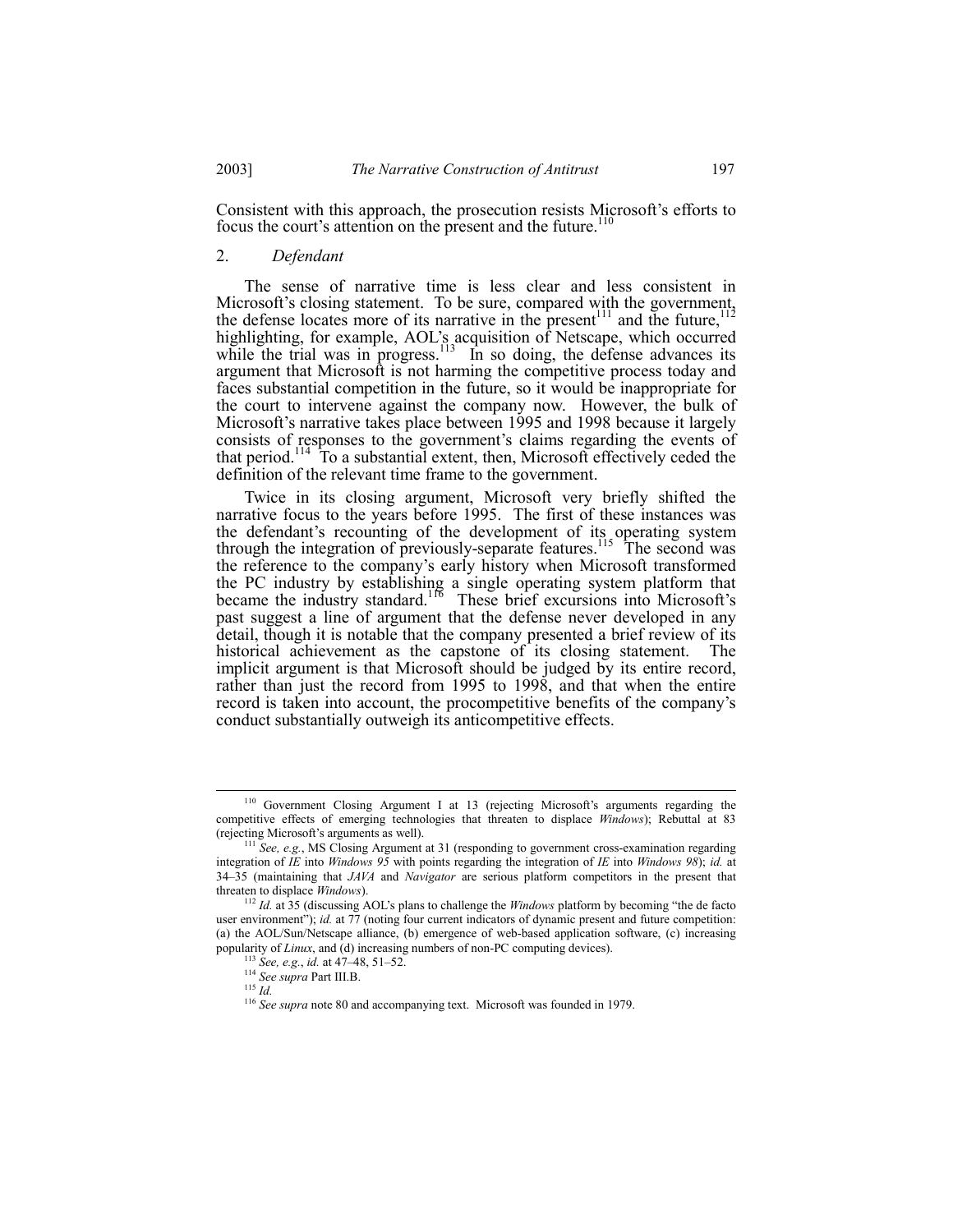### C. NARRATIVE STRUCTURE / PLOT

The events in narratives are generally recounted in broadly recognizable forms.<sup>117</sup> At the most basic structural level, narratives typically begin with an initial steady state of ordinary life.<sup>118</sup> This steady state is disrupted by some sort of trouble or challenge,  $19$  the trouble is then resolved by characters in the story, and "the old steady state is *restored* or a new *transformed* steady state is created.<sup>7120</sup> Overlaid upon this generic architecture is plot—the author's selection and ordering of events in the story.<sup>121</sup>

1. *Government*

In the *Microsoft* case, the government's narrative took the form of an unfinished history.<sup>122</sup> In this tale, the world was in a steady state until early 1995, when the trouble began: A rapacious villain recognized threats to its dominance and proceeded to victimize a long list of firms. "Microsoft," according to the government, "used its monopoly power not merely to exclude—but to *extirpate*—competition," conducting "a campaign of predation against Netscape, Sun and others."<sup>123</sup> No match for Microsoft's power and ruthlessness, these companies either capitulated to Microsoft's demands or faced grievous consequences. The government put the matter in striking terms:

<sup>&</sup>lt;sup>117</sup> This is not to say that most storytellers (trial lawyers included) generally choose narrative forms with self-conscious deliberation. Some certainly do. However, narrative forms are probably most often employed without much thought as to labels or categories, but based, instead, on a sense of what feels "right."

<sup>118</sup> *See* AMSTERDAM & BRUNER, *supra* note 10, at 113.

<sup>&</sup>lt;sup>119</sup> *See id.* at 114. *See also* Bruner, *supra* note 9, at 11–12.

<sup>120</sup> *See* AMSTERDAM & BRUNER, *supra* note 10, at 114 (emphasis in the original).

 $121$  Familiar plots include the ascent from "rags to riches" (as in Horatio Alger stories), the spiritual awakening, death and resurrection, star-crossed love, the hero's journey, and pride goeth before a fall stories. It is interesting to note that the story of Bill Gates and Microsoft is sometimes told in popular accounts as a "pride goeth before a fall" story, see, e.g., HEILEMANN, *supra* note 44, while in other accounts, the story of Microsoft and its managers is told in something like the form of the "hero's journey." *See, e.g.*, CHERYL TSANG, MICROSOFT FIRST GENERATION: THE SUCCESS SECRETS OF THE VISIONARIES WHO LAUNCHED A TECHNOLOGY EMPIRE (1999); MICHAEL A. CUSUMANO & RICHARD W. SELBY, MICROSOFT SECRETS: HOW THE WORLD'S MOST POWERFUL SOFTWARE COMPANY CREATES TECHNOLOGY, SHAPES MARKETS AND MANAGES PEOPLE (1998).

<sup>&</sup>lt;sup>122</sup> The history can be an enormously effective tool in the hands of a skilled advocate because of its power to endow a reconstruction of events with the ring of objective truth. *See generally* Hayden White, *The Value of Narrativity in the Representation of Reality, in ON NARRATIVE 19* (W.J.T. Mitchell ed., 1981) (arguing that "[t]he authority of the historical narrative is the authority of reality itself"). Nevertheless, it is important to bear in mind that all histories are "constructed" narratives, if only by virtue of the author's selection of content. *See generally* NORTHROP FRYE, MYTH AND METAPHOR 3-4 (1990); Louis O. Mink, *Narrative Form as a Cognitive Instrument, in* THE WRITING OF HISTORY 145 (Robert H. Canary & Henry Kozicki eds., 1978) ("narrative form in history, as in fiction, is an artifice, the product of individual imagination").

<sup>&</sup>lt;sup>123</sup> Government Closing Argument I at 19 (emphasis added).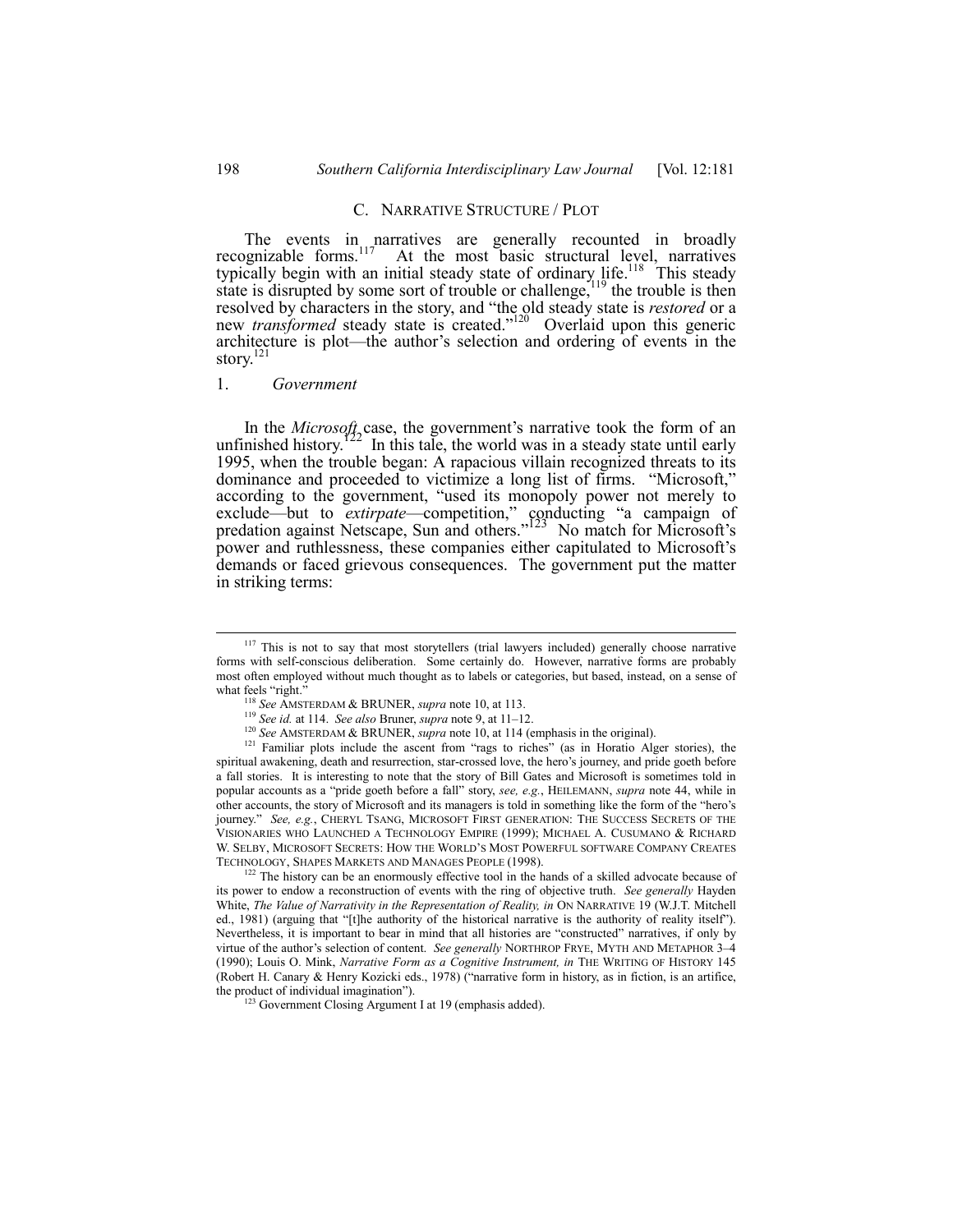[Microsoft] coerced, induced, solicited and forced many people in this industry to do its will: OEM's, Intel, Apple. And the evidence in this record is replete with examples of where Microsoft has come to people and said 'either you do our bidding—either you limit your competition, or either you limit your support of competitive products or we will deprive you of the things that you need to survive.<sup>124</sup>

As a result of this campaign to "extirpate" competition, consumers were robbed daily through monopoly prices for the *Windows* operating system, while Microsoft's vise-like control over innovation in the computer industry deprived them of the benefits of technological progress.<sup>125</sup> The narrative was unfinished when the trial began because the defendant's anticompetitive conduct continued unabated and no single firm, nor any combination of firms and/or consumers, could possibly subdue the Colossus of Redmond.<sup>126</sup> Thus, the story could be brought to a satisfactory resolution only through the court's heroic intervention to bring Microsoft  $down<sup>12</sup>$ 

The government's narrative was a great story: dramatic, emotional, character-driven, internally coherent, accessible, and vividly told in striking rhetoric.<sup>128</sup> The story actively enlisted the judge's emotional and moral

<sup>127</sup> There is an intriguing echo here of a biblical narrative—the Exodus story from the Old Testament. The Exodus story is a narrative of national liberation in which the Hebrews are rescued from the oppression of a powerful tyrant through the intercession of a national hero-Moses, acting as Yahweh's instrument. In the government's unfinished story, Microsoft's licensees and competitors are not entirely unlike a powerless people oppressed by a tyrannical Pharaoh, and the judge is offered the role of the heroic liberator.

<sup>&</sup>lt;sup>124</sup> Government Closing Argument II at 36.

<sup>&</sup>lt;sup>125</sup> See, e.g., Government Closing Argument I at 20 (arguing that Microsoft harms consumers by: (a) "restricting their choices;" (b) "denying them the benefits of price competition;" and (c) "impeding the development of new products"); Rebuttal at 84-86 (claiming that Microsoft harmed consumers by raising OEM and ISV costs and impeding innovation).<br><sup>126</sup> See, e.g., Government Closing Argument I at 10–11 (asserting that the commercial failure of

IBM's OS/2 operating system proved that Microsoft's dominance was invulnerable to challenge, even by firms with enormous resources); Rebuttal at 81 ("in the real world . . . neither Sun nor Netscape nor anyone else effectively competes with Microsoft in the operating system market"); id. at 82 ("there is no evidence that any prospect exists in the immediate future for such competition").

<sup>&</sup>lt;sup>3</sup> The prosecution's story is also "cinematic." Once the government's story of anticompetitive conduct began in earnest in the second part of the prosecution's closing argument presented by David Boies, its structure was consistent with the basic "Hollywood formula for screenwriting success." See generally Philip N. Meyer, "Desperate for Love": Cinematic Influences upon a Defendant's Closing Argument to a Jury, 18 VERMONT L. REV. 721, 728-40 (1994). Mr. Boies almost immediately "hooks" the audience by focusing the court's attention on the dramatic June 21, 1995, meeting with Netscape's managers. And within the first ten pages of the anticompetitive conduct narrative, the audience learns "who the main character is, what the premise of the story is and what the situation is." See id. at 728 (quoting SYD FIELD, SCREENPLAY: THE FOUNDATIONS OF SCREENWRITING (1984)). The government also quickly establishes the dramatic situation and the dramatic conflict between Microsoft and its victims, with Netscape singled out as the "victim-in-chief," and then later (in the "third act," so to speak) sets up the resolution of the story by implicitly inviting the court to intervene heroically against Microsoft on behalf of the victims.

Microsoft's conduct, as presented in the government's narrative, also recalls some archetypal patterns of "villain" conduct from folktales. See generally VLADIMIR PROPP, MORPHOLOGY OF THE FOLKTALE (1968). Thus, for example, Microsoft's conduct vis-à-vis Netscape is portrayed as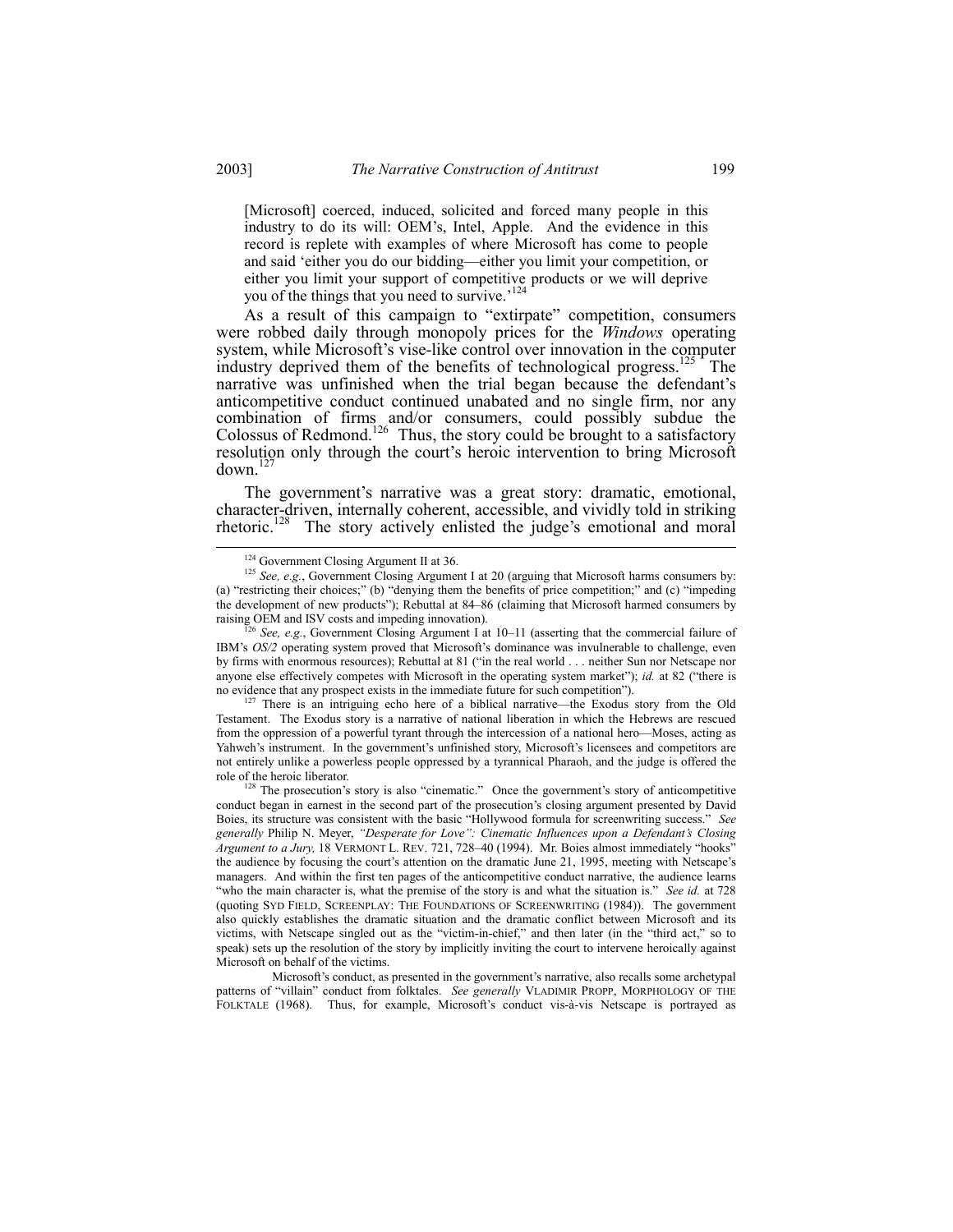engagement by presenting a stark, "black and white," tale of a powerful villain hurting blameless, vulnerable victims. And in so doing, the narrative may also have helped the government overcome some of the key problems with its case. Armed with a compelling story in which Microsoft is vividly drawn as *both* invincible *and* consumed by the fear of losing its dominant position, the government elided the problem of simultaneously maintaining, on the one hand, that Microsoft faced mortal threats from Netscape and Sun middleware, and, on the other hand, that Microsoft's *Windows platform faced no competition.*<sup>129</sup> The narrative also simplified the case in ways that appear to have mitigated some of the problems of establishing causation and anticompetitive effects. Consider, for example, the question whether *Internet Explorer* may have displaced *Navigator* as the leading web browser, at least in part, because some customers came to view *IE* as the superior product.<sup>130</sup> In the narrative universe created by the prosecution, a superior Microsoft browser was impossible because: (a) rapacious monopolists do not prevail by making superior products and competing on the merits<sup>131</sup> and (b) Microsoft developed *IE* not to improve *Windows'* functionality in response to customer needs, but for the sole purpose of destroying Netscape as a potential competitor.<sup>132</sup>

<sup>131</sup> See generally Government Closing Argument I at 25 (quoting Judge Wyzanski's assertion in the *United Shoe* decision that "creativity in business, as in other areas, is best nourished by multiple centers of activity," United States v. United Shoe Machinery Corp., 110 F. Supp. 295 (D. Mass. 1953)).

progressing from reconnaissance (studying and realizing the middleware threat from Netscape), to the use of trickery and persuasion (attempting to convince Netscape to capitulate at the June 21, 1995 meeting), to causing actual harm to the victim (crushing *Navigator* by bundling *IE* with *Windows*). *Id.* at 26-32.

 $129$  In a remarkable tactical victory for the government, the proposition that firms developing middleware platforms constituted a profound competitive "threat," but did not "compete" with Microsoft for purposes of market definition and the assessment of monopoly power, was accepted by both the District Court at trial and the D.C. Circuit on appeal. *See* United States v. Microsoft Corp., 84 F. Supp. 2d 9, 17-19, 28-33 (D.D.C. 1999); United States v. Microsoft Corp., 253 F. 3d 34, 52-54 (D.C. Cir. 2001).

<sup>&</sup>lt;sup>130</sup> *See, e.g.*, MS Closing Argument at 59 (arguing that "there was . . . a head-to-head competition for the AOL business [to become AOLís default browser], and Netscape lost itî because *IE* was better suited to AOLís needs than *Navigator*).

<sup>&</sup>lt;sup>132</sup> See, e.g., Government Closing Argument I at 21 (stating that Microsoft's "central objective," in its conduct vis-à-vis Netscape, "was to impede consumer choice by making Navigator difficult or impossible to obtain"); *id.* at 23 (arguing that that Microsoft's "overriding *motive* for virtually all of [its] anticompetitive conduct" was to "prevent the commoditization of *Windows*"). See also Government Closing Argument II at 59 ("Here you have a company that is so intent on using its monopoly power over *Windows* to tie the browser . . . to force people to take it, that they are prepared to hold back on other technological advances . . . even though their customers will suffer.î). The government makes similar arguments regarding Microsoft's development of *MS JAVA*. Although *MS JAVA* ran *JAVA* implementations customized for the *Windows* environment faster than Sunís cross-platform *JAVA*, according to the prosecution, the advantages of the Microsoft product were to be discounted because Microsoft had only developed it for the purpose of thwarting platform competition from Sun. *See generally id.* at 75–77.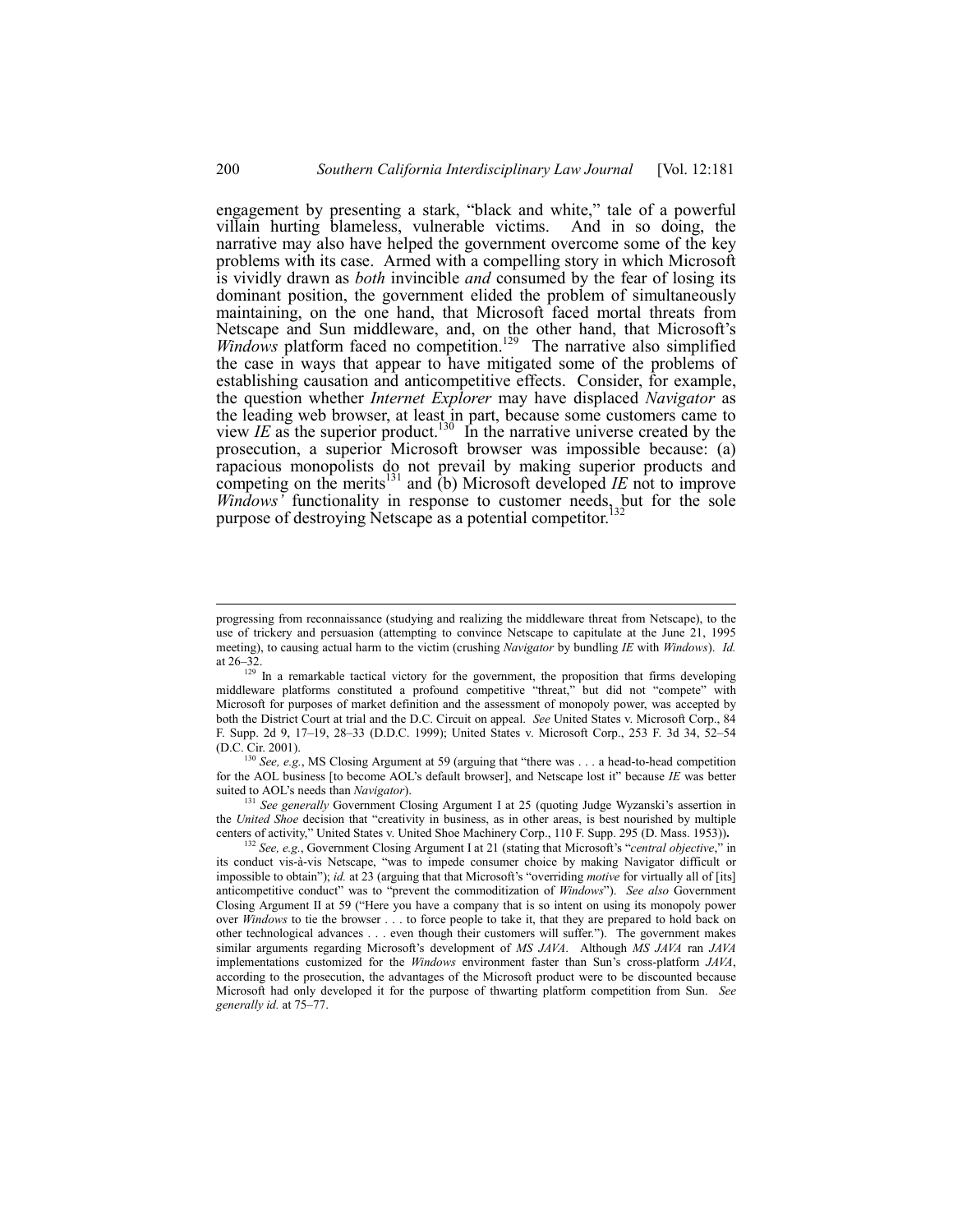#### 2. *Microsoft*

In contrast to the government's approach, the Microsoft closing argument lacked a single, unifying narrative structure.<sup>133</sup> As noted earlier, for most of its closing argument, the defense responded methodically to the government's principal claims, identifying weaknesses in the case and offering exculpatory responses, issue by issue.<sup>134</sup> Although this type of narrative that can be very effective in many cases, it relies upon a dry recitation of facts and debating points, rather than a vivid, character-driven "story."

Substantially obscured in this thicket of debating points was another defense narrative, articulated in fragments and communicated as much by implication as by express statement. This second narrative combined elements of an unfinished history and a present courtroom drama in which a worthy, free market winner struggles against bitter, defeated competitors championed by the government. In this story, Microsoft competed aggressively, but fairly, during the period at issue in the case.<sup>135</sup> It won more battles than others because it did a better job of responding to the needs of consumers. However, in this narrative, Microsoft's actual and potential competitors—Sun, IBM, Oracle, AOL, and Netscape—having been defeated in honest market competition, refused to accept the judgment of consumers. Instead of focusing their energies on working harder and winning on the merits, they enlisted the power of the State to obtain what they had been unable to secure through competition in the marketplace.<sup>136</sup> The defeated, but powerful, firms persuaded the Justice Department to be their champion and to bring a meritless antitrust case on their behalf.<sup>137</sup> Microsoft, for all of its resources, was cast in the role of David forced to

<sup>135</sup> See MS Closing Argument at 41–42 (OEMs ship PCs loaded with *Windows* because customers want it and it is attractively priced). Regarding the propriety of Microsoft continuing to compete aggressively after it achieved a leading position in the industry, the defendant argued:

<sup>&</sup>lt;sup>133</sup> Of course, the government had the burden of proof. So Microsoft was under no obligation to present a story of its own.

<sup>&</sup>lt;sup>134</sup> *See supra* Part III.B. As noted earlier, defendants may challenge elements of the plaintiff's story, reframe issues to suggest that there has been no violation of the law, present an alternative story, or employ some combination of these approaches. *See* BENNETT & FELDMAN, *supra* note 12, at 94–95. Most of Microsoft's closing argument consisted of challenging the prosecution's story, while seeking to reframe some issues, such as the nature of monopoly power.

Your honor, the Sherman Act is not a TV game show, where once you win a prize you have to give up your seat to another contestant. In our free enterprise system, even if you win the first game, you keep on playing in the second and the third. And you not only keep on playing, you get to keep on winning until somebody better or smarter beats you. It is not the office of government to decide who is better or smarter. That is done by consumers.

*Id.* at 33.

<sup>&</sup>lt;sup>136</sup> See, e.g., MS Closing Argument at 4 (noting that several of the firms on the government's witness list "were Microsoft's competitors, several of whom actively lobbied the Justice Department to bring this case"); *id.* at 70 (referring Netscape's efforts devoted to "ginning up" a case against Microsoft).

 $137$ See, e.g., MS Closing Argument at 76 (arguing that the case "was brought to shield huge companies like AOL, Netscape, IBM and Sun, from the rigors of competitionî).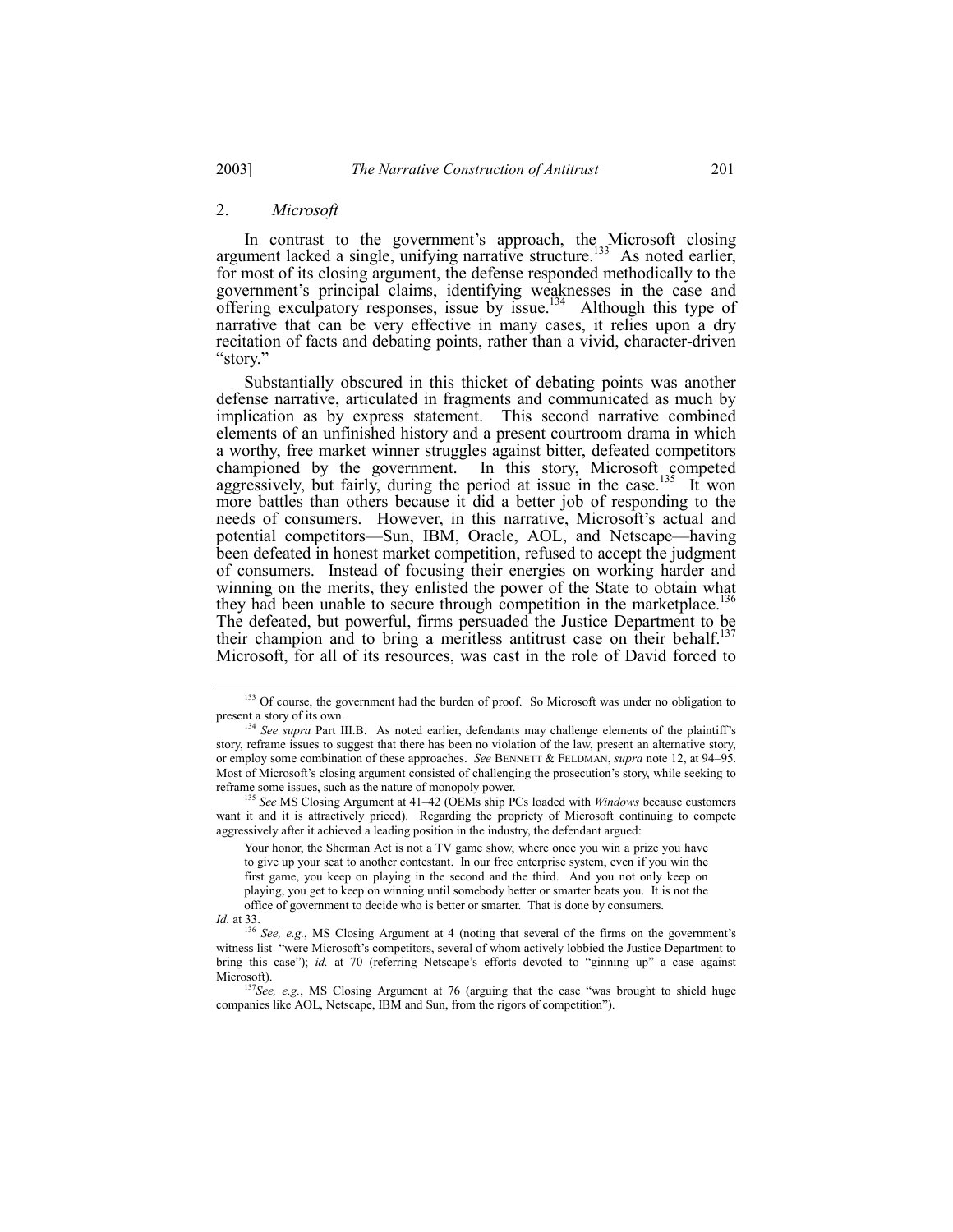defend itself against the government Goliath. Moreover, since its case on behalf of capitalism's "also-rans" was fundamentally baseless, the prosecution was resorting to trickery, illusion, and deception in its effort to prevail at trial.138 The question presented by this narrative, as of the close of the trial, was this: Would the court be able to see through the prosecution's desperate trickery and rule in favor of Microsoft?

This second narrative casts Microsoft in the sympathetic roles of underdog and victim. It also invests the company with the cachet of the free market victor. The story, moreover, characterizes the present courtroom drama as a miscarriage of justice in-the-making that can be averted only if the court rules in favor of Microsoft. But although this narrative is not without appeal, it is highly problematic in several important respects. First, it asks the court to view Microsoft—at various times the most valuable company in history<sup>139</sup>—as a persecuted victim. Second, it suggests that the government's position in the case is not just wrong, but fundamentally corrupt.140 Third, it casts the judge in a very unflattering role. According to Microsoft, the government has inundated the court with specious arguments, trickery, and deceptions. Instead of casting the judge as the hero whose courage and wisdom will lead him to the correct result, Microsoft lectures the court on all of the antics of the prosecution, as if to say: "We shouldn't even be here acting out this travesty. If you're not careful, Judge, these guys are going to bamboozle you into the colossal mistake of holding for the government."

#### D. SCHEMAS

All narratives, from the anecdotes told over the backyard fence to the rhetorical narratives presented in litigation, are composed in substantial part of references that elicit understandings and associations based on the audience's pre-existing knowledge structures or "schemas."<sup>141</sup> Broadly

<sup>&</sup>lt;sup>138</sup> *See, e.g., id.* at 76 ("[W]hen it became clear that the initial allegations were legally unsound and factually baseless, the government changed course in a classic bait-and-switch maneuver. This began the litany of allegations of pushing people around, wrongful conduct . . . .").

<sup>&</sup>lt;sup>3</sup> In September of 1998, shortly before the start of the trial, Microsoft's market capitalization passed General Electric's to become the highest of any publicly traded U.S. firm. *See* Rob Landley, *Microsoft and Its Competition*, THE MOTLEY FOOL (Sept. 21, 1998), *at* http://www.fool.com/ server/foolprint.asp?+/cashking/1998/cashkingport980921.htm.

<sup>&</sup>lt;sup>140</sup> Microsoft's "government" character acts not in the public interest as is its solemn duty, but on behalf of the private interests of Microsoft's competitors.

<sup>&</sup>lt;sup>141</sup> As explained by one commentator:

<sup>[</sup>Schemas or scripts] are the mental blueprints that we carry around in our head for quick assessments of what we may or should be seeing or feeling in a given situation. Such blueprints are simplified models of experiences we have had before. They represent a kind of short hand that transcribes our stored knowledge of the world, describing kinds of situations, problems, and personalities. These models allow us to economize on mental energy: we need not interpret things afresh when there are preexisting categories that cover the experience or condition in question.

Richard K. Sherwin, *The Narrative Construction of Legal Reality,* 18 VERMONT L. REV. 681, 700 (1994) (citations omitted). *See also* RICHARD NISBETT & LEE ROSS, HUMAN INFERENCE: STRATEGIES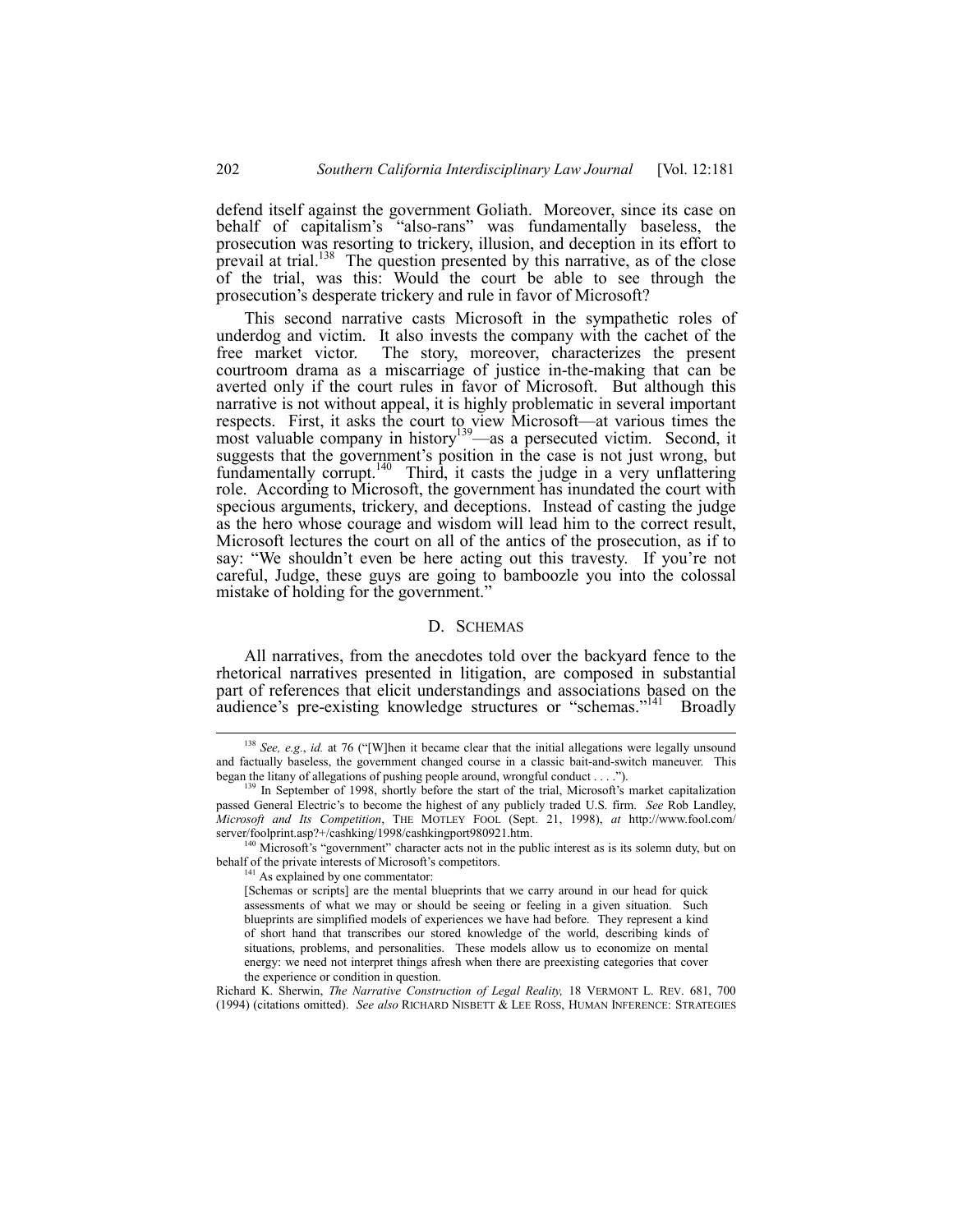defined, "a schema is a category in the mind which contains information about a particular subject.<sup> $142$ </sup> Thus the term encompasses a vast array of understandings and expectations of what things are and how the world works.  $\text{``Genses,}^{143} \text{``stock stories,}^{144} \text{``scripts,}^{145} \text{ and} \text{``stock}$ characters<sup>7146</sup> are among the types of schemas that are often employed in the construction of narratives. Schemas function as efficient short cuts for conveying information without going into detail.<sup>147</sup> But they also suggest conclusions and trigger judgments<sup>148</sup> that can be particularly useful in the

<sup>5</sup> See generally THE CONCISE OXFORD DICTIONARY OF LITERARY TERMS 104–05 (Chris Baldick ed., 2001) (defining a "literary genre" as "a recognizable and established category of written work employing such common conventions as will prevent readers or audiences from mistaking it for another kind"); THE CASSELL DICTIONARY OF LITERARY AND LANGUAGE TERMS 129 (Christina Ruse  $\&$ Marilyn Hopton eds., 1992) (defining "genre" as "a category into which a literary work can be put according to type and purpose, and also to whether the work conforms to a particular set of techniques. Comedy, tragedy, tragic-comedy, ballad, epic, one-act play, documentary drama, short story and novel are all genresî). Regarding film genre, *see generally* Rick Altman, *A Semantic/Syntactic Approach to Film Genre, in FILM GENRE READER 29 (Barry Keith Grant ed., 1986) ("genres are simply the* generalized, identifiable structures through which Hollywoodís rhetoric flowsî). *See also* Bruner, *supra* note 4, at 180 (1992) (noting choice of genre in the construction of judicial opinions).

<sup>144</sup> "Stock stories"—also sometimes referred to as "stock scripts," or "frames"—are familiar story structures that are widely recognized and "embody our deepest human, social, and political values." *See* Gerald P. Lopez, *Lay Lawyering,* 32 UCLA L. REV. 1, 3 (1984).

<sup>145</sup> "Scripts" or "event schemas" are widely shared understandings of the ways in which events in life normally unfold. *See* Moore, *supra* note 142, at 281. Although "script," "stock script," and "stock story" are loose terms that may be used interchangeably, it may be useful to think of "scripts" as the broadest category of internalized stories about the way events take place. *See generally* SCHANK & ABELSON, *supra* note 142, at 36-68. Thus we have scripts for virtually all activities and events from crossing the street to setting the alarm clock. "Stock scripts" or "stock stories"—categories that can overlap with genre—might be understood as a subset of somewhat more complex and value-laden scripts, such as the fish out of water, the abuse of power, or the realization that comes too late.

<sup>146</sup> "Stock characters" or "person schemas" are widely recognized personality types, such as the life of the party, the family man, or the know-it-all**.** *See generally* Moore, *supra* note 142, at 281; NISBETT & ROSS, *supra* note 141, at 35.

<sup>147</sup> See SCHANK & ABELSON, *supra* note 142, at 38; NISBETT & ROSS, *supra* note 141, at 34-35 (scripts make "events [or secondhand accounts of events] readily comprehensible").

<sup>148</sup> *See generally* Bernard S. Jackson, *Narrative Models in Legal Proof, in* NARRATIVE AND LEGAL DISCOURSE: A READER IN STORYTELLING AND THE LAW 128, 168 (David Ray Papke ed., 1991) (noting that narrative always contains social judgment); BRUNER, *supra* note 107, at 51 (1990) ("To tell a story is inescapably to take a moral stance."). Thus, if a lawyer says "my client, a devoted family man, had just returned from helping his elderly neighbor bring in her groceries," it calls forth one set of

AND SHORTCOMINGS OF SOCIAL JUDGMENT 28-41 (1980); Steven L. Winter, *The Cognitive Dimension of the Agon Between Legal Power and Narrative Meaning, 87 MICH. L. REV. 2225, 2230–35 (1989).*<br><sup>142</sup> Albert J. M. C. Rev. 2225, 2230–35 (1989).

Albert J. Moore, *Trial by Schema: Cognitive Filters in the Courtroom*, 37 UCLA L. REV. 273, 279 (1989). *See also* ROGER C. SCHANK & ROBERT P. ABELSON, SCRIPTS, PLANS, GOALS AND UNDERSTANDING: AN INQUIRY INTO HUMAN KNOWLEDGE STRUCTURES (1977). If, for example, one says "I went to the dry cleaner yesterday," it brings to the listener's mind a set of understandings about what happens when one goes to the dry cleaner. Because of the knowledge structures the listener brings to the conversation, it is unnecessary to explain the concept of "going to a place," to define "yesterday," or to explain that a "dry cleaner" is a commercial establishment at which clothes are cleaned by means of a chemical treatment in exchange for money. Multiple schemas are also employed in statements such as: "I will mow my lawn tomorrow," "she has a cold," or "they like to go bowling." The important point is that we organize much of our knowledge in the form of shared understandings about the way things normally work that can be accessed through the use of cues to the listener.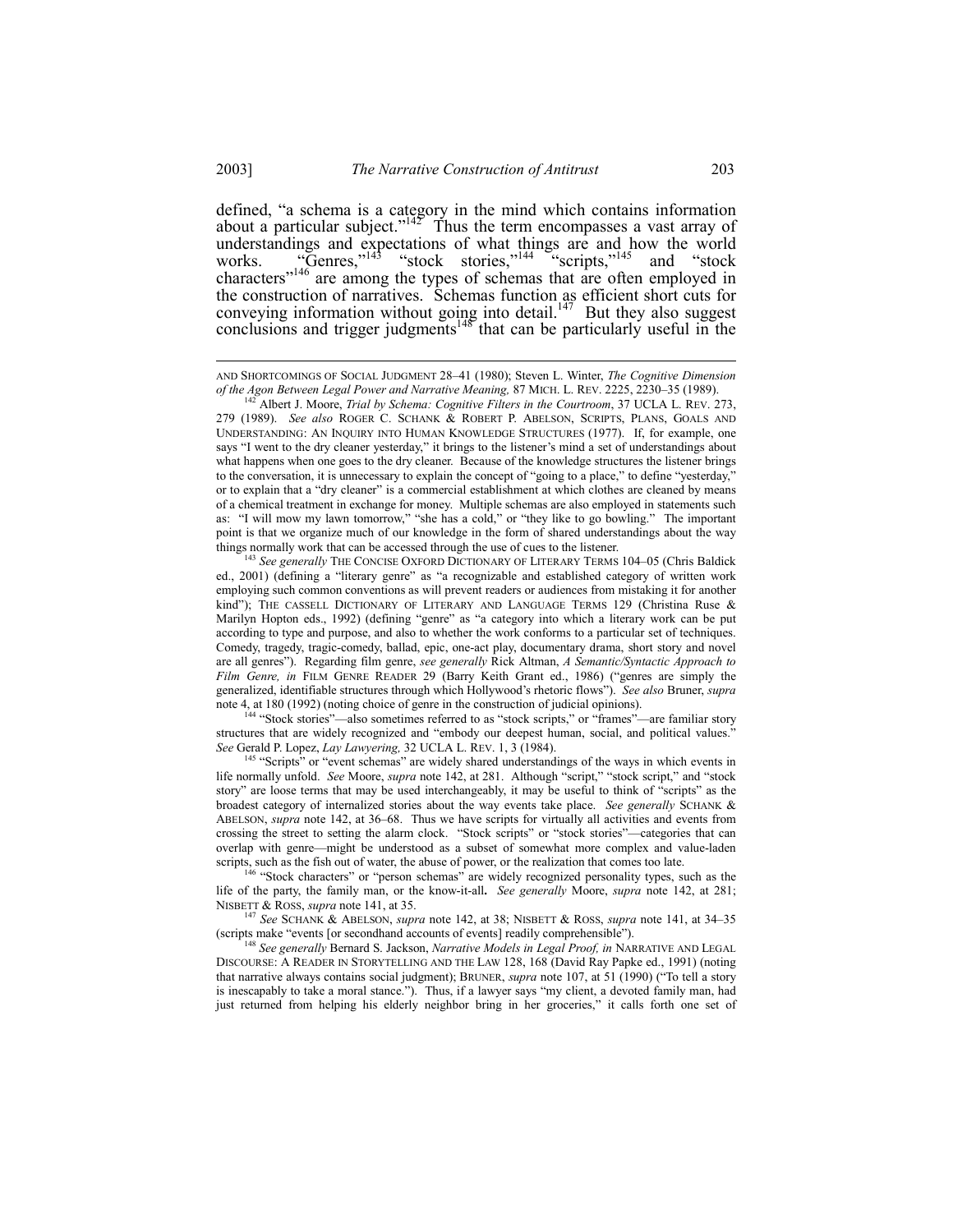construction of persuasive rhetorical narratives.<sup>149</sup> By evoking a stock story or a well-known genre,<sup>150</sup> for example, the storyteller can summon in the mind of the listener a resonant set of understandings, feelings, and judgments and associate them with his own narrative.<sup>151</sup>

# 1. *Plaintiffs*

The most striking use of schemas in either of the *Microsoft* closing arguments is the government's evocation of a staple of popular culture—the gangster film.<sup>152</sup> The June 21, 1995, meeting between Microsoft's gangster film.<sup>152</sup> The June 21, 1995, meeting between Microsoft's representatives and Netscape's senior management<sup>153</sup> is presented by the prosecution in the form of  $\hat{a}$  classic gangster "shakedown" scene—a stock story that is instantly recognizable from countless film and television portrayals.<sup>154</sup> In the government's version of the event, the Microsoft

<sup>150</sup> The list of archetypal genres includes tragedy, comedy, romance, and satire. JOHN G. CAWELTI, ADVENTURE, MYSTERY AND ROMANCE 6 (1976). Contemporary genres (which may also draw upon elements of archetypal forms) include the Western and the Detective Story. *Id.* at 139–161, 192–259.

<sup>151</sup> See Sherwin, *supra* note 141, at 709. A storyteller might say, for example: "When they met in that conference room last August, they were like two gunslingers just itching for a fight." For most listeners, the simile would likely bring the Western genre to mind. For discussion of the association between factual narratives and stock stories in the context of historical writing, *see* Hayden White, *The Historical Text as Literary Artifact, in* THE WRITING OF HISTORY 52 (Robert H. Canary & Henry Kozicki eds., 1978) ("The historical narrative . . . mediates between the events reported in it and the generic plot-structures conventionally used in our culture to endow unfamiliar events and situations with meanings.").

<sup>152</sup> Because of their near universality, forms and images from films and other popular media can be especially useful tools in the construction of persuasive rhetorical narratives. *See* Sherwin, *supra* note 141, at 692 ("[I]n order to perform effectively, many lawyers, particularly litigators, may be obliged to keep abreast of [in order to tap into] the popular storytelling forms and images that people commonly carry around in their heads. Today the main source of these forms and images is the electronic mass media.î) (citations omitted); Anthony G. Amsterdam & Randy Hertz, *An Analysis of Closing Arguments to a Jury, 37 N.Y.L. SCH. L. REV. 55, 105-06 (1992) ("Motion pictures and other sources of* popular culture (television, best-selling novels, and so forth) offer a window into the stock scripts that are familiar to our culture. By taking these stock scripts into account, an advocate can prompt his or her audience to supply the 'right' answers to the syllogisms that s/he sets up.") (citations omitted). On the gangster film genre, *see generally* NICOLE RAFTER, SHOTS IN THE MIRROR (2000); JONATHAN MUNBY, PUBLIC ENEMIES, PUBLIC HEROES (1999); MARILYN YAQUINTO, PUMP ëEM FULL OF LEAD: A LOOK AT GANGSTERS ON FILM (1998); CARLOS CLARENS, CRIME MOVIES (1997); DAVID E. RUTH, INVENTING THE PUBLIC ENEMY (1996); EUGENE ROSOW, BORN TO LOSE (1978); CARLOS CLARENS, CRIME MOVIES (1980); JACK SHADOIAN, DREAMS AND DEAD ENDS (1977). *See also* David Remnick, *Is This the End of Rico?* THE NEW YORKER, Apr. 2, 2001, at 38 (cultural analysis of popular Home Box Office television series—"The Sopranos"—based on the conventions of the gangster film); Manohla Dargis, *Dark Side of the Dream,* 8 SIGHT & SOUND 16 (1996) (discussing widespread and enduring resonance of the gangster film genre).

<sup>153</sup> *See supra* Part III.A.

<sup>154</sup> A "shakedown" is a form of extortion. Typically, one person or group of persons threatens another person with violence or some other type of grievous loss that will befall the threatened person if

understandings and associations. If, by contrast, a lawyer says "the defendant, a drifter, had just returned from the racetrack," it calls forth an equally vivid, but rather different, set of understandings and associations.

<sup>149</sup> *See* Paul Gerwitz, *Narrative and Rhetoric in the Law, in* LAWíS STORIES, *supra* note 4, at 2, 8 (noting that "lawyers will have an easier time persuading a jury that their side's story is true if they can shape it to fit some favorable stock story").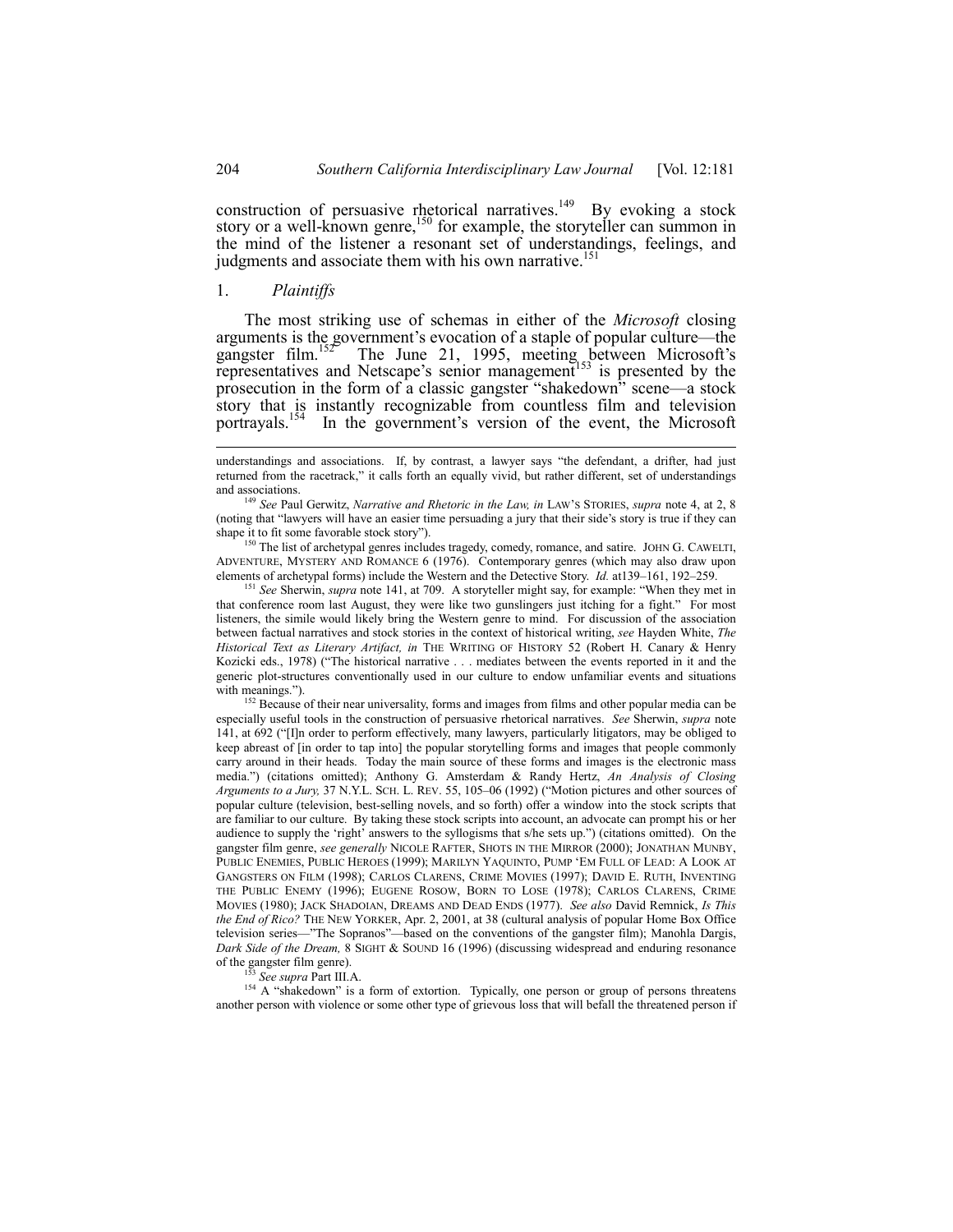representatives speak as if they were drawn straight from central casting when they make their proposal to Netscape's management:

Look, you need these API's.<sup>155</sup> We know you need these API's. If we had a special relationship, you wouldn't have a problem getting them from us. And if we walk out of the room today with an agreement, we have a solution for your API problem, or else maybe in three months you will see them.<sup>156</sup>

This use of the stock script of the shakedown scene from the gangster film genre was not simply a flourish or an aside. It was the dramatic keystone of the government's narrative.<sup>157</sup> It will be recalled that the prosecution told the court that this 1995 meeting *"provides a context for*<br>prosecution told the court that this 1995 meeting *"provides a context for everything that went ahead*" and "*an insight . . . into Microsoft's soul.*" The government's heavy emphasis on this shakedown scene, in combination with descriptive rhetoric throughout the argument,<sup>159</sup> powerfully associated Microsoft's management with lawlessness and criminality. $16$ 

The government also used selected case references to associate Microsoft's conduct with other damaging schemas. For example, the prosecution responded to Microsoft's argument that products threatening to displace the *Windows* operating system should be understood as competing with *Windows*, by referring to the ninety-year-old monopolization case against John D. Rockefeller's Standard Oil of New Jersey<sup>161</sup> as follows:

I mean, Standard Oil, from the old Standard Oil case, made a point of trying to restrict the availability of railroad service to its competitors in competing with Standard Oil. That was a wonderful device. It didn't

<sup>56</sup> Government Closing Argument II at 24.

<sup>157</sup> Indeed, the government discusses the meeting on one out of every ten pages of its closing argument. *See id.* at 30-31, 37, 39-40, 47-51.

Government Closing Argument II at 30 (emphasis added).

he fails to give something of value to the person or persons making the threat.A classic example of a gangster film shakedown scene can be found in THE PUBLIC ENEMY (Warner Brothers 1931), in which Tom Powers (played by James Cagney) threatens the owner of a speakeasy with violence and destruction if the owner refuses to sell beer supplied by Powers' gang. An inventive variation on the classic shakedown script appears in THE GODFATHER (Paramount Pictures 1972) when Vito Corleoneís lawyer and adopted son, Tom Hagen, is dispatched to Hollywood with instructions to meet with a film producer and "make him an offer he can't refuse."

<sup>&</sup>lt;sup>1</sup> "API's," Application Programming Interfaces, are technical specifications made available to application software developers—such as Netscape—in advance of the release of a new version of *Windows*. Application software developers need access to API's in order to design their software to run optimally with *Windows*.

<sup>159</sup> *See supra* notes 57, 59.

<sup>&</sup>lt;sup>160</sup> Judge Jackson made several statements in press interviews comparing Microsoft managers to criminals. *See* United States v. Microsoft, 253 F.3d 34, 109-10 (D.C. Cir. 2001) (noting that the judge compared Microsoft to drug dealers, street gang members who had been convicted of murder, and Napoleon Bonaparte because he believed that Gates' and Microsoft's "crime" of "hubris" derived from Napoleonic "arrogance" and "unalloyed success"). These statements and others helped to convince the D.C. Circuit to remove Judge Jackson from the case because of the appearance of bias. *See also* KEN AULETTA, WORLD WAR 3.0: MICROSOFT AND ITS ENEMIES 369-70 (2001).

<sup>161</sup> Standard Oil Co. of N.J. v. United States, 221 U.S. 1 (1911).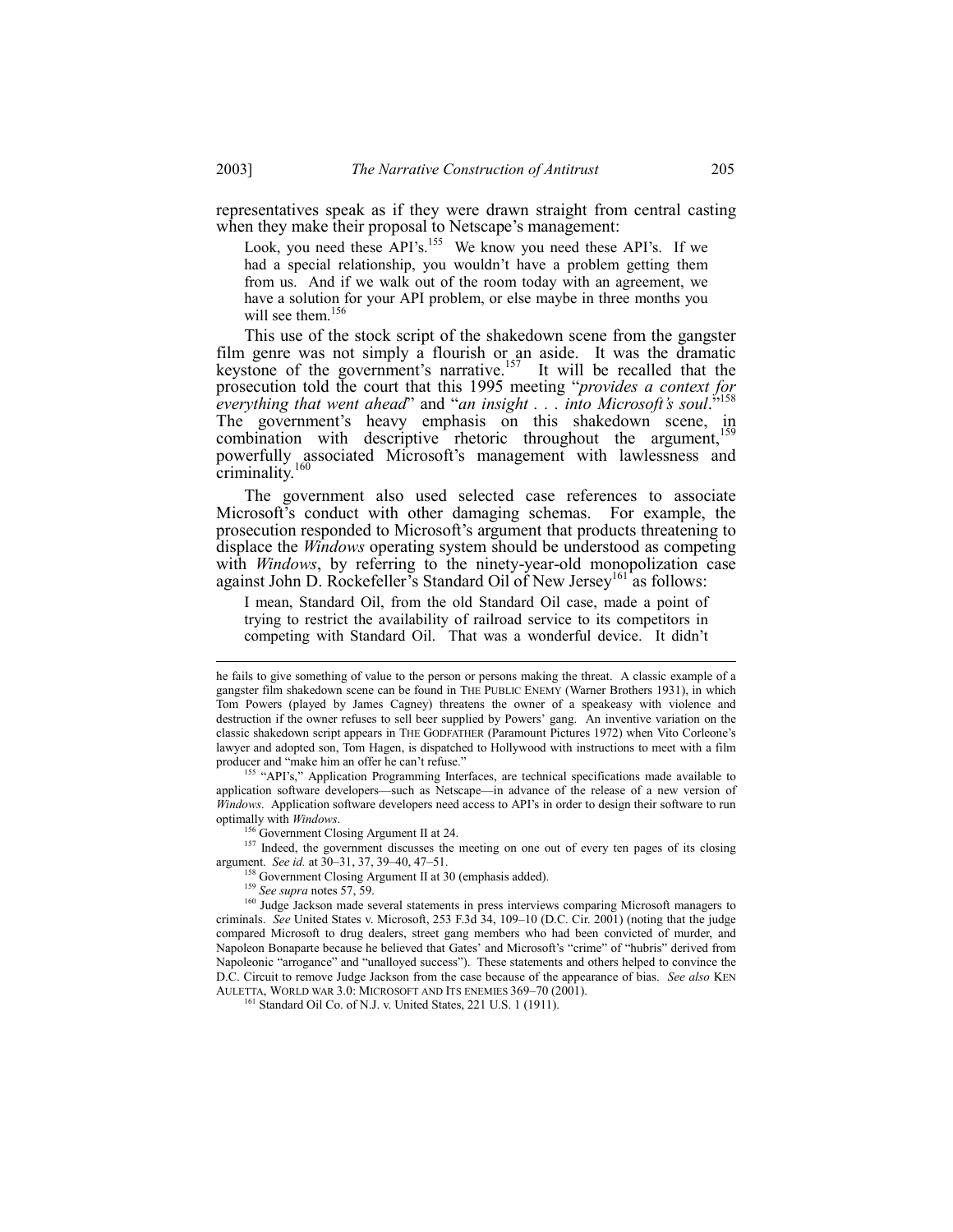make railroads in the same market as oil, but it was a facilitating device.<sup>162</sup>

As a syllogistic response to Microsoft's argument about monopoly power and market definition, the government's legal reasoning is less than entirely persuasive.<sup>163</sup> However, the tactical value of the reference lies not in the strength of the legal analogy, but in the schemas it calls to mind. By linking Microsoft's conduct to the *Standard Oil* case, the prosecution associated the "New Economy" defendant with the stock story of the traditional—indeed, the quintessential—"Old Economy" industrial monopoly.<sup>164</sup> The government's brief discussion of *Standard Oil* also implicitly drew an analogy between Bill Gates (Microsoft's then-C.E.O. and the richest man in the world) and the stock character of the infamous, rapacious "robber-baron" of the late 19th and early 20th centuries, exemplified by John D. Rockefeller.<sup>165</sup>

In addition to its use of genre, stock scripts, and stock characters, the government also used highly evocative words throughout its closing

<sup>1</sup> *Standard Oil* was the only case mentioned by David Boies (the Justice Department's attorney) in the eighty pages of closing arguments he presented on behalf of the government. Mr. Houck also identified Microsoft with a traditional industrial monopoly in the first part of the government's closing argument by quoting Judge Wyzanski's observation in the *United Shoe* decision "that monopoly is bad even though a monopolist doesn't opt for the quiet life because, as he put it, 'creativity in business, as in other areas, is best nourished by multiple centers of activity." Government Closing Argument I at 25 (quoting United States v. United Shoe Machinery Corp., 110 F. Supp. 295, 347 (D. Mass. 1953)).

165 In its (implicit) association of Gates with Rockefeller, the government was echoing an analogy that has often been drawn in the press coverage of Microsoft. *See, e.g.*, Gary Chapman, *Digital Nation; ìNew Economyî Fears Familiar to Authors of Century-Old Law,* L.A. TIMES, June 19, 2000 (noting that the *Standard Oil* and *Microsoft* cases both arose in times of profound economic transformation); Max Frankel, *How To Bust His Trust*, N.Y. TIMES, Dec. 12, 1999 (stating that "[t]he parallels [between Gates and Rockefeller] are uncannyî); K.K. Campbell, *Gates a Modern Day Rockefeller?,* TORONTO STAR, Nov. 12, 1998; Linton Weeks, *Money Magnates; At Opposite Ends of a Century, John D. Rockefeller and Bill Gates Converge;* WASH. POST, June 18, 1998; Allen R. Myerson, *Rating the Bigshots: Gates v. Rockefeller,* N.Y. TIMES, May 24, 1998; Holman W. Jenkins Jr., *Business World on Microsoft, Standard Oil and Trustbusters,* WALL ST. J., May 20, 1998 (crediting Gates with introducing efficiencies that transformed the PC industry in much the same way Rockefeller transformed the petroleum industry); David Frum, *Bill Gates—A Rockefeller for the '90s*, FIN. POST DAILY, May 19, 1998 (observing that "[t]he parallels between the careers of Rockefeller and Gates are striking"); Richard Kain, *Microsoft ë97 is Just Another Standard Oil ë07,* L.A. TIMES, Aug. 8, 1997; Darrell M. West, *Microsoft Doesnít Play D.C. Ball,* NEWSDAY, Oct. 23, 1997, at A47 (arguing that Microsoft, like Standard Oil, failed to pay sufficient attention to cultivating public support and support among federal officials); Ted C. Fishman, *Microsoft Rules Cyberhighway,* USA TODAY, Dec. 11, 1997 (observing that ì[o]ne near analogue [to Microsoft] is John D. Rockefellerís Standard Oil Trust Before its 1911 breakup"); Robert Marquand, *U.S. Antitrust Chief Battles Crosscurrents*, CHRISTIAN SCI. MONITOR, Feb. 16, 1995 (reporting that competitors maintained that Microsoft was "poised . . . to become the Standard Oil of the Computer World").

<sup>&</sup>lt;sup>162</sup> Rebuttal at 89.

<sup>163</sup> In the *Standard Oil* case, *supra* note 161, neither the government, nor the defendant maintained that Standard Oil engaged in anticompetitive conduct in response to a perceived competitive threat from railroads. However, in the *Microsoft* case, the government's argument depended on the notion that *Navigator* and/or *JAVA* constituted alternative platforms that could *substitute* for *Windows* and thereby displace it as the dominant platform. Thus, the prosecution appears to have raised an input foreclosure point from *Standard Oil* in response to an argument regarding monopoly power and relevant market.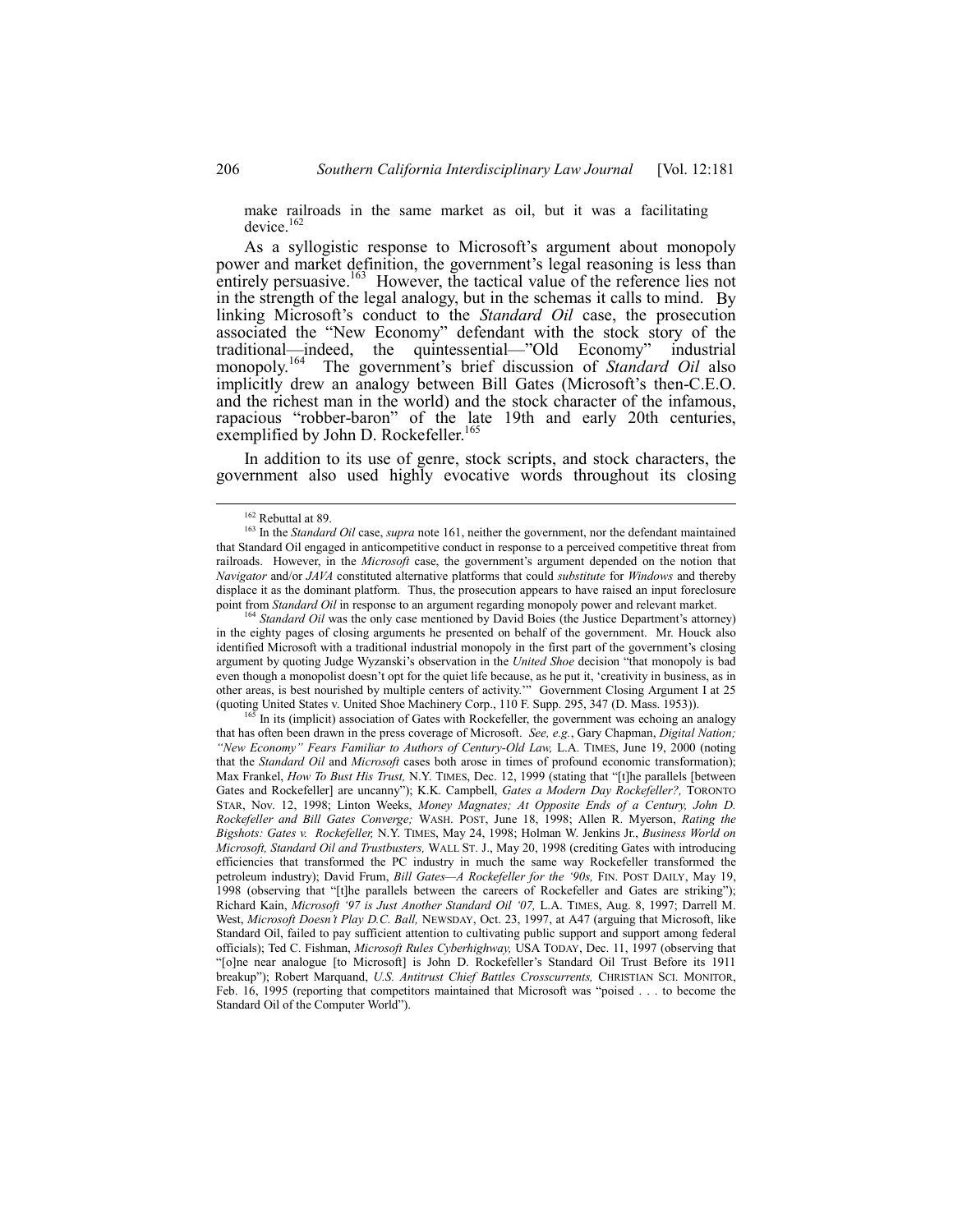argument to bring to mind schemas that reinforced its story. Thus, for example, the government repeatedly described Microsoft's power and conduct in language that conjured images of constriction, coercion, obstruction, and destruction. The defendant was said to have a "stranglehold?" on the market.<sup>166</sup> The verbs "stifle" or "stifling" were used five times.<sup>167</sup> The word "squelch," three times.<sup>168</sup> And the words "extirpate,<sup> $\frac{169}{123}$ </sup> "suppress, $\frac{170}{10}$  "impose, $\frac{171}{10}$  "force, $\frac{172}{12}$  "coerce, $\frac{173}{12}$ "crush," $^{174}$  "stymie," $^{175}$ " restrict, $^{175}$ " foreclose," $^{177}$  "smash," $^{178}$ "eliminate,"<sup>179</sup> "control,"<sup>180</sup> "inhibit,  $i^{181}$  "preclude,"<sup>182</sup> "harm,"<sup>183</sup> and "attack"<sup>184</sup> were also liberally employed in the characterization of Microsoft's motives and acts. These words bring to mind schemas that propel plot development and reinforce the government's central claim that Microsoft was managed by bad people who did bad things.

# 2. *Defendant*

The defense also used various types of schemas in constructing its rhetorical narrative, though not as effectively as the prosecution. There are suggestions of stock stories and stock characters in the defense narrative, for example. But none of the schemas evoked in Microsoft's closing argument had the resonance of the gangster film genre<sup>185</sup> or the venerable *Standard Oil* case.

<sup>173</sup> Government Closing Argument II at 36, 71, 74; Rebuttal at 85.

<sup>175</sup> *Id.*

Although TUCKER is a compelling story, it was not a very successful film. In theatrical release, the film grossed a modest \$19.7 million in domestic ticket sales, making it the 105th most popular

<sup>&</sup>lt;sup>166</sup> Government Closing Argument I at 5, 13.

<sup>&</sup>lt;sup>167</sup> *Id.* at 21, 25, 27; Government Closing Argument II at 76; Rebuttal at 99.

<sup>&</sup>lt;sup>168</sup> Government Closing Argument II at 29, 46, 81.

<sup>169</sup> Government Closing Argument I at 19. <sup>170</sup> *Id.* at 24.

<sup>171</sup> *Id.* at 21.

<sup>&</sup>lt;sup>172</sup> *Id.* at 25; Government Closing Argument II at 53, 56, 63, 72; Rebuttal at 95.

<sup>&</sup>lt;sup>174</sup> Government Closing Argument II at 31, 51.

<sup>&</sup>lt;sup>176</sup> Government Closing Argument I at 27; Government Closing Argument II at 32, 36, 53, 80.

<sup>&</sup>lt;sup>177</sup> Government Closing Argument II at 32, 34; Rebuttal at 93.

<sup>&</sup>lt;sup>178</sup> Government Closing Argument II at 37.

<sup>179</sup> *Id.* at 52, 53.

<sup>&</sup>lt;sup>180</sup> Government Closing Argument I at 24; Government Closing Argument II at 42, 59.

 $181$  Rebuttal at 85, 86, 93.

<sup>182</sup> *Id.* at 95.

<sup>&</sup>lt;sup>183</sup> Government Closing Argument II at 71; Rebuttal at 83, 84.

<sup>&</sup>lt;sup>184</sup> Government Closing Argument II at 36.

<sup>&</sup>lt;sup>185</sup> The Hollywood motion picture that perhaps most closely parallels the defendant's "Microsoftas-victim" narrative is Francis Ford Coppola's TUCKER, (Paramount Pictures 1988). In that film, the eponymous inventor/entrepreneur/visionary designs a technologically advanced, highly innovative, and exceptionally safe automobile immediately following World War II. But his efforts to manufacture and market the product are aggressively and successfully resisted by the established "Big Three" automakers and their influential allies in the federal government. At the behest of powerful members of Congress, the Securities and Exchange Commission prosecutes Tucker for securities fraud. A jury acquits him, but he and his company are ruined by the ordeal.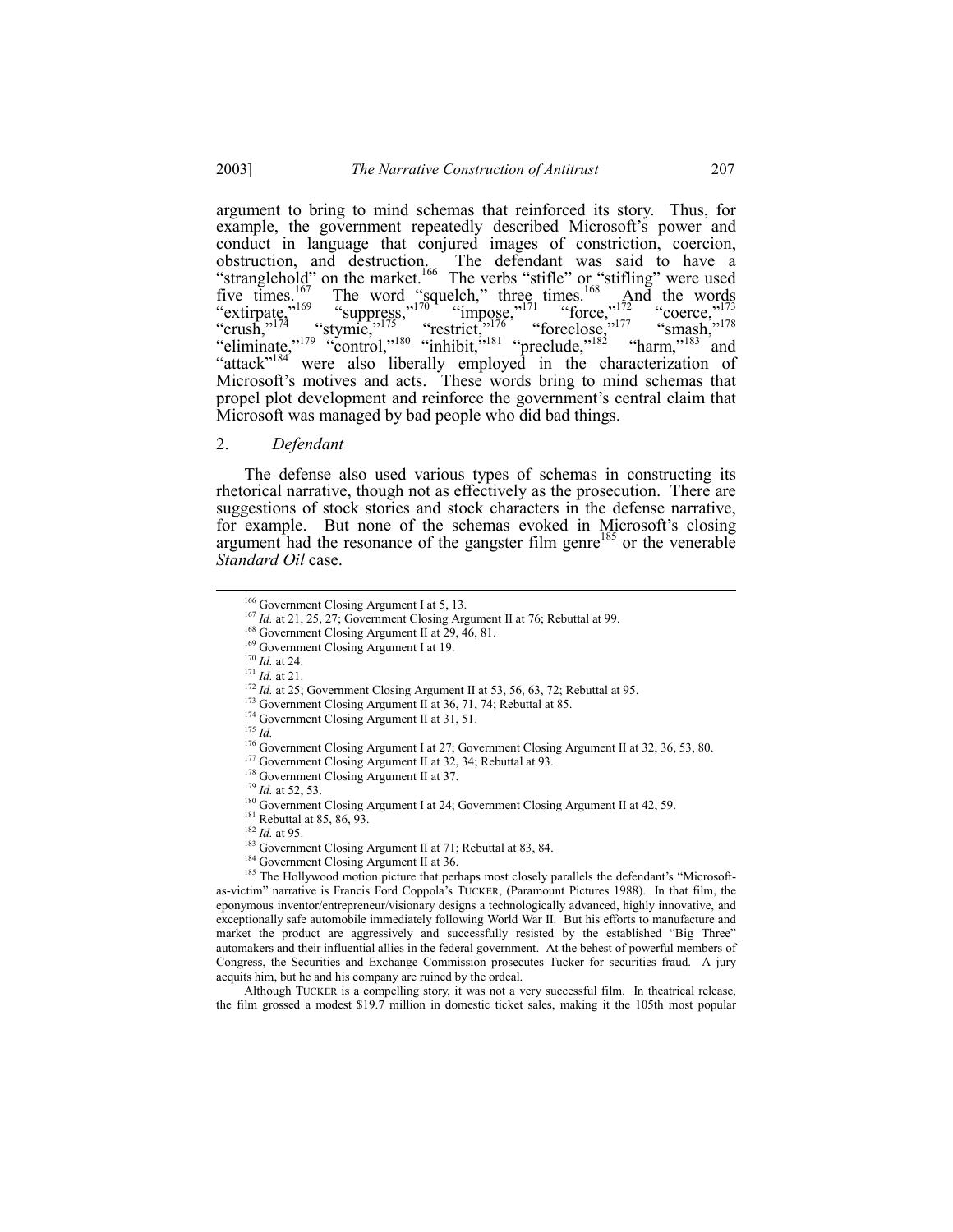Perhaps the most interesting use of schemas in Microsoft's closing statement is the evocation of the stock character of the oppressive government agency and the stock story of government out of control.<sup>186</sup> It will be recalled that the principal antagonist in the defense narrative is the Justice Department acting on behalf of Microsoft's competitors.<sup>187</sup> Entrusted with the power to enforce the antitrust laws impartially and in the public interest, the agency portrayed by Microsoft instead devotes the full weight of the federal government to the task of overturning the judgment of the market and bringing a successful company to its knees.

The lawless and out-of-control government is a recognizable set piece of U.S. political culture.<sup>189</sup> Thus, it is not uncommon for the rhetoric of some politicians and commentators to feature government agencies, such as the Internal Revenue Service or OSHA, hurting, and in some cases, destroying, productive, law-abiding citizens and businesses through oppressive regulatory measures and law enforcement activities. $\frac{1}{2}$ However, the stock story of government out of control lacks the nearuniversality of the gangster film shakedown scene. Moreover, the most sympathetic victims in stories of oppressive government agencies tend to

<sup>189</sup> *See, e.g.*, Jim Abrams, *Armey Promises IRS Overhaul Bill This Year,* WASH. POST, Sept. 30, 1997 (reporting statement by Sen. Orrin Hatch that the IRS is "out of control"); John E. Yang, *Revenue* Day and Rhetoric, WASH. POST, Apr. 16, 1997, at A10 (reporting then-House Speaker Newt Gingrich's statement that "April 15, is the appropriate day to emphasize the IRS is too big, too complicated, out of controlî). *See also* PHILIP K. HOWARD, THE DEATH OF COMMON SENSE: HOW LAW IS SUFFOCATING AMERICA (1994) (detailing examples of unfair, inappropriate, and economically damaging policies of regulatory agencies).

 $<sup>9</sup>$  Regarding the Internal Revenue Service as an oppressive, out-of-control government agency,</sup> *see, e.g*., Jonathan Weisman, *Congress and Country Fired up After Hearings on IRS Abuses,* CONG. Q., Oct. 4, 1997 at 2379 (reporting that Senate hearings on IRS abuses had sparked a "firestorm of protest" against the agency); Albert B. Crenshaw, *IRS Issues Mid-Level Suspensions; Actions in Response to Internal Probe, Senate Panel Warnings,* WASH. POST, Sept. 29, 1997, at A1 (reporting on the fallout after "three days of explosive [Senate] hearings . . . in which several taxpayers detailed how they were pursued by the agency for taxes they did not owe or had paid or tried to payî). Regarding OSHA, *see, e.g.*, U.S. Senate Committee on Small Business, *Bond Urges Senate to Strike Clinton Ergo Rule; Protect Small Firms from Regulatory Menace*, (Mar. 6, 2001) *at* http://sbc.senate.gov/republican/ 107press/mar0601.html, (announcing that Sen. Christopher Bond characterized an OSHA ergonomics regulation "the most menacing adversary facing small business"); Office of Sen. Rick Santorum, *Santorum Asks OSHA to Retract Advisory That Threatens Future of Telecommuting, (*Jan. 5, 2000) *at* http://santorum.senate.gov/press/000105.html (announcing letter from Sen. Santorum to OSHA expressing "outrage" regarding an OSHA advisory opinion on telecommuting and stating that the advisory opinion "grossly extends the reach of the federal government into the homes of millions of telecommuters and teleworkers").

picture of 1988. *See generally* Chuck Kahn, *WorldwideBoxOffice*, *at* http://www.worldwideboxoffice.com (last visited May 10, 2003). By comparison, the most popular movie of that year—RAIN MAN (United Artists 1988)—earned \$172.8 million in the U.S., and THE GODFATHER (Paramount 1972) grossed \$134.8 million upon its release in 1972, at a time when ticket prices were lower than in 1988. *Id.* TUCKER, moreover, spawned no sequels or parodies and there is no popular genre of similar films. Therefore, telling a "Tucker"-like story lacks the impact of evoking the almost universal gangster film genre.

<sup>186</sup> *See supra* Part III.C.2.

<sup>187</sup> *See id.*

<sup>188</sup> *See id.*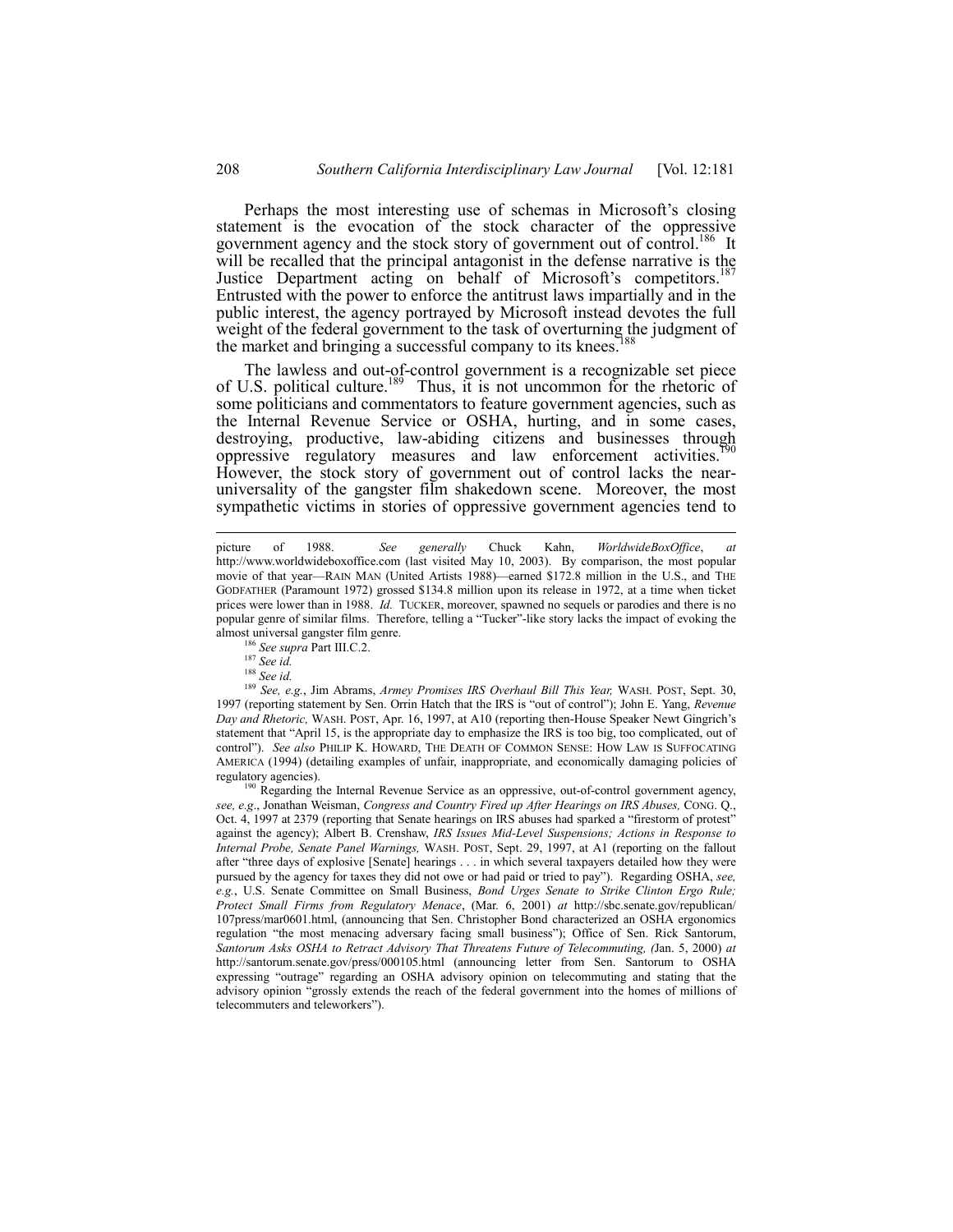be "little guys;" i.e., individuals or smaller businesses that are hopelessly over-matched in any conflict with the state.<sup>[9]</sup> With its high profile and vast resources. Microsoft is at a considerable disadvantage in attempting to portray itself as a besieged victim of government run amok.<sup>192</sup>

Like the government, Microsoft also used evocative words throughout its closing argument to summon up schemas that reinforced its story. This is particularly evident in the language employed to characterize the government's case as fundamentally baseless and to accuse the prosecution of resorting to trickery, illusion, and deception in its crusade against the Microsoft advanced this story line by, for example, defendant. detendant. Microsoft advanced this story line by, for example,<br>characterizing various aspects of the government's case as "courtroom<br>melodrama,"<sup>193</sup> "spin doctoring,"<sup>194</sup> "red herrings,"<sup>195</sup> "misstatements,"<sup>196</sup><br>"the

### IV. THE PREVAILING NARRATIVE AND THE SEARCH FOR TRUTH

As outlined above, the government presented a more coherent and compelling narrative than did the defense in the *Microsoft* case. The prosecution's arguments coalesced in a single, dramatic story line brimming with bad acts, guilty minds, and sympathetic victims<sup>210</sup>—that

 $^{209}$  *Id.* at 51.

<sup>&</sup>lt;sup>191</sup> See generally IRS Treatment of Employees and Taxpayers: Hearings Before the Senate Finance Committee, 106th CONG. (1997) (hearing testimony of IRS abuses of ordinary citizens); IRS Abuses, CONG. Q., *supra* note 190, at 2379 (reporting, for example, Senate testimony of a retired priest recounting IRS abuses against him); Hearing on Exploring the Development of Taxpayer Bill of Rights II Legislation Before the Subcommittee on Oversight of the House Committee on Ways and Means, 104th CONG. 3 (1995) ("When the average taxpayer goes up against the IRS, it's like a contest between David and Goliath.").

<sup>&</sup>lt;sup>192</sup> See supra Part III.C.2.

<sup>&</sup>lt;sup>193</sup> MS Closing Argument at 5.

 $194$  *Id.* at 9.

<sup>&</sup>lt;sup>195</sup> United States v. Microsoft Corp., No. 90-345 (D.D.C. 2000); United States v. Microsoft Corp., 253 F3d X 34 (2001).

<sup>&</sup>lt;sup>196</sup> MS Closing Argument at 6.

 $197$  *Id.* at 25.

 $198$  *Id.* at 26.

 $199$  *Id.* at 32.

 $^{200}$  *Id.* at 36.

 $^{201}$  *Id.* at 37.  $^{202}$  *Id.* at 41.

 $^{203}$  *Id.* at 69.

 $^{204}$  *Id.* at 60.

 $^{205}$  *Id.* 

 $^{206}$  *Id.* at 76.

 $^{207}$  *Id.* at 61.

 $^{208}\dot{Id}.$ 

 $210$  See supra Part III.C.1.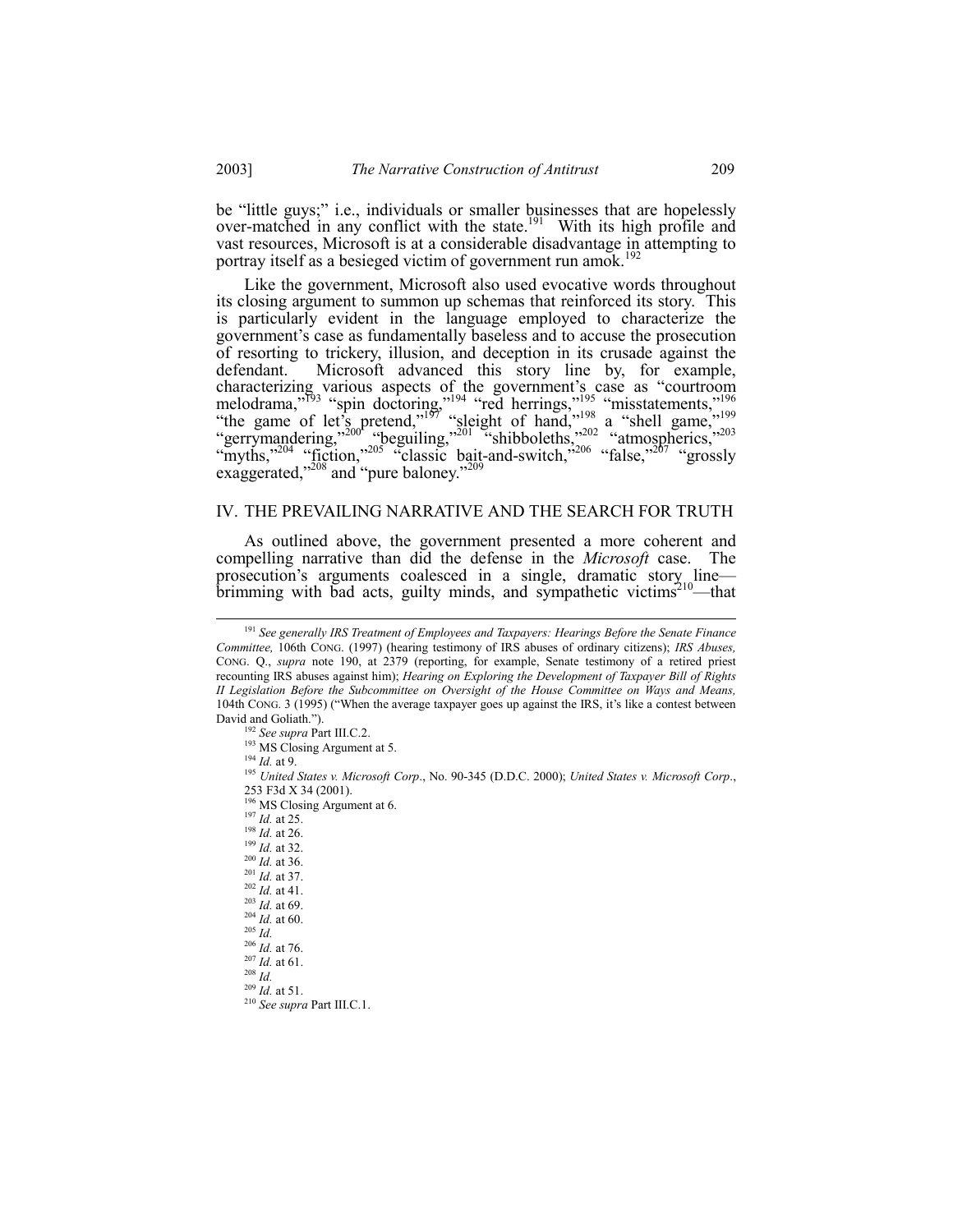helped the government win a stunning victory at trial. But more is at stake in litigation than who wins and who loses. Trials are also searches for truth, occasions to do justice, and exercises in making public policy.<sup>211</sup> Antitrust law in the United States, it will be recalled, is substantially formulated through the decisions of the federal courts.<sup>212</sup> Thus, it is principally left to the courts to adapt and develop antitrust doctrine in response to changing economic conditions and advances in the understanding and analysis of economic competition.<sup>213</sup> As the first major antitrust prosecution litigated against a leading "New Economy" firm, the *Microsoft* case raised significant competition policy questions and offered an extraordinary opportunity for a rigorous examination of the application of established antitrust doctrine to business practices in a dynamic, high technology industry. $214$ 

<sup>214</sup> *See* Michael A. Carrier, *Unraveling the Patent-Antitrust Paradox,* 150 U. PA. L. REV. 761, 784  $(2001)$  ( $\text{``The Microsoft case has garnered widespread attention as a paradigmatic case of the application}$ ) of antitrust to the 'new economy.'"). For discussion of the characteristics of dynamic competition in high technology industries, *see generally* Jerry Ellig & Daniel Lin, *A Taxonomy of Dynamic Competition Theories, in* DYNAMIC COMPETITION AND PUBLIC POLICY 16 (Jerry Ellig ed., 2001); Joshua A. Newberg, *Antitrust for the Economy of Ideas: The Logic of Technology Markets,* 14 HARV. J.L. & TECH. 83, 131-134 (2000); David J. Teece & Mary Coleman, *The Meaning of Monopoly: Antitrust Analysis in High-Technology Industries,* 43 ANTITRUST BULL. 801 (1998); FEDERAL TRADE COMMISSION STAFF, ANTICIPATING THE 21ST CENTURY: COMPETITION POLICY IN THE NEW HIGH-TECH, GLOBAL MARKETPLACE (1996); Raymond Hartman, David Teece, Will Mitchell, & Thomas Jorde, *Assessing Market Power in Regimes of Rapid Technological Change*, 2 INDUS. & CORP. CHANGE 317 (1993); Andrew C. Hruska, *A Broad Market Approach to Antitrust Product Market Definition in Innovative Industries*, 102 YALE L.J. 305 (1992). *See also* Thomas M. Jorde & David J. Teece, *Introduction*, *in* ANTITRUST, INNOVATION, AND COMPETITIVENESS 3, 7 (Thomas M. Jorde & David J. Teece eds., 1992) (positing that "dynamic, not static, competition is what the antitrust laws should promote to advance the goal of enhancing economic welfareî); JOSEPH SCHUMPETER, CAPITALISM, SOCIALISM, DEMOCRACY (1950); Richard R. Nelson & Sidney G. Winter, *The Schumpeterian Tradeoff Revisited*, 72 AM. ECON. REV. 114 (1982).

At the core of the *Microsoft* case is a debate over the application of traditional antitrust analysis to high-technology markets in which firms achieve a dominant position by virtue of establishing a technological standard with substantial network effects. *See generally* DAVID S. EVANS, FRANKLIN M. FISHER, DANIEL L. RUBINFELD, & RICHARD L. SCHMALENSEE, DID MICROSOFT HARM CONSUMERS? (2000) (debating the economic issues in the *Microsoft* case); Richard Schmalensee, *Antitrust Issues in Schumpeterian Industries*, 90 AM. ECON. ASS'N PAPERS & PROCEEDINGS 193 (2000) (articulating the theoretical basis for Microsoft's defense). Among the most important questions before the court were the following: (1) Did Microsoft have monopoly power in the context of its specific competitive environment, i.e., a dynamic, high-technology market? (2) If Microsoft faced relatively little static competition *within* the PC operating system market from substitutable products, how should antitrust law weigh the evidence that the firm faced intense platform competition *for* the market to become the *next* leading PC platform? (3) If the firm had something like monopoly power by virtue of its position

<sup>&</sup>lt;sup>211</sup> See generally Roger C. Park, *Character at the Crossroads*, 49 HASTINGS L.J. 717, 749-54 (1998) (arguing that truth seeking is the principal goal of trials); David P. Leonard, *The Use of Character to Prove Conduct: Rationality and Catharsis in the Law of Evidence,* 58 U. COLO. L. REV. 1, 2-3 (1986-87) (arguing that rational truth seeking is the "dominant paradigm" underlying the modern trial); William Twining, *Evidence and Legal Theory*, 47 Mod. L. REV. 261, 272 (1984) ("There is undoubtedly a dominant underlying theory of evidence in adjudication, in which the central notions are truth, reason, and justice under the law.").

<sup>&</sup>lt;sup>2</sup> *See supra* note 13 and accompanying text.

<sup>&</sup>lt;sup>213</sup> *See supra* note 14 and accompanying text.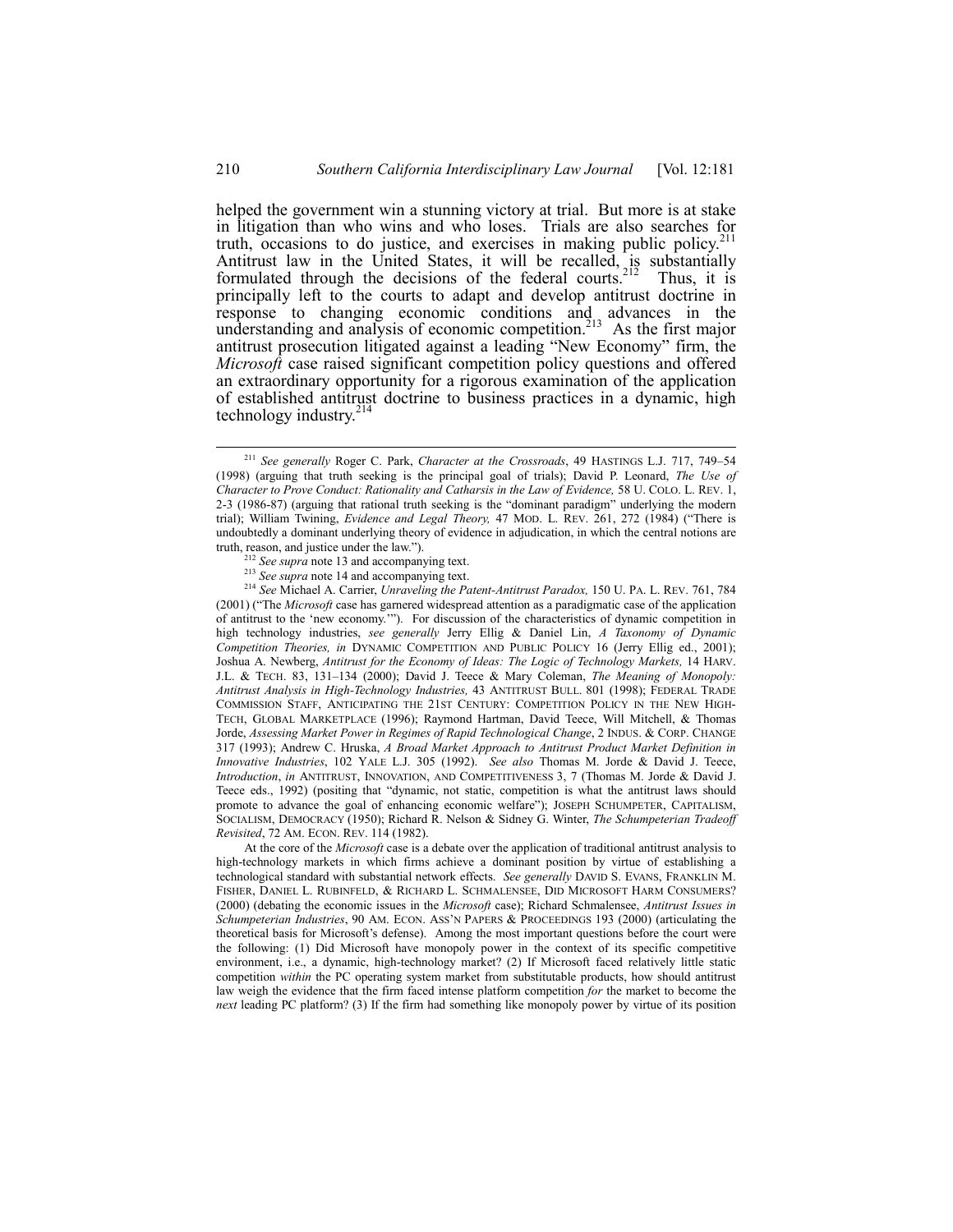Ideally, in an adversarial adjudication process, something approximating truth emerges from the consideration of the litigants' competing versions of reality, and that truth forms the basis for a just and prudent result.<sup>215</sup> There can be little doubt, however, that some courtroom narratives serve the process better than others.<sup>216</sup> It is worth asking, then, whether the prosecution's tactically successful story advanced or hindered the cause of thoughtful and reasoned inquiry in this important case. Although there was nothing legally improper about the government's narrative construction of reality, on balance, the record suggests that it diminished the trial as an exercise in thoughtful and reasoned inquiry by encouraging the court to analyze the case in reductive terms.

#### A. CULTIVATING COGNITIVE ERROR

"Narrative is," as one commentator has observed, "a primary cognitive instrument."<sup>218</sup> Thus, the discipline of psychology offers insights into some of the basic problems with the government's approach.

Research in cognitive psychology has established that when faced with a complex decision, people often use intuitive strategies or "heuristics" to understand the problem and reach a conclusion.<sup>219</sup> Although heuristics are,

This is not to say that this describes what actually happens in most litigation. But ideals are worthy of consideration and, in some cases, aspiration, even if institutions often fail to live up to them.

<sup>216</sup> See generally William Twining, Narrative and Generalizations in Argumentation About Questions of Fact, 40 S. TEX. L. REV. 351, 359 (1999) (observing that "[s]tory telling can also be shown to be dangerous in legal contexts in that it can be, and is often, used to violate or evade conventional legal norms about relevance, reliability, completeness, prejudicial effect, etc"). Indeed, it has been observed that some types of narratives should be excluded from certain legal proceedings. See, e.g., Susan Bandes, Empathy, Narrative, and Victim Impact Statements, 63 U. CHI. L. REV. 361, 365 (1996) ("[V]ictim impact statements are narratives that should be suppressed because they evoke emotions inappropriate in the context of criminal sentencing."); Elaine Scarry, Speech Acts in Criminal Cases, in LAW'S STORIES, supra note 4, 165, 171 ("the victim impact statement in death penalty cases [and probably in all cases] ought to be eliminated altogether").

<sup>217</sup> This discussion focuses on the government's narrative because it was the prosecution's story that prevailed in court. This is not to suggest that the defense narrative was any better or worse than the government's narrative in this regard.

<sup>218</sup> Louis O. Mink, Narrative Form as a Cognitive Instrument, in THE WRITING OF HISTORY 131 (Robert H. Canary & Henry Kozicki eds., 1978). See also BRUNER, supra note 107 (1990) (arguing that "narrative is . . . an instrument for making meaning"); Donald C. Langevoort, Taking Myths Seriously: An Essay for Lawyers, 74 CHI-KENT. L. REV. 1569 (2000).

<sup>219</sup> See generally Moore, supra note 142, at 276 n.4 ("Heuristics are intuitive strategies or theories that people employ in complex decision-making tasks."); JUDGMENT UNDER UNCERTAINTY: HEURISTICS AND BIASES (Daniel Kahneman, Paul Slovic, & Amos Tversky eds., 1999) [hereinafter JUDGMENT UNDER UNCERTAINTY]; NISBETT & ROSS, *supra* note 141. Recognized heuristics include: (1) the "availability heuristic" (judging "the relative frequency of particular objects or the likelihood of

2003]

controlling access to the Windows platform, should Microsoft be barred absolutely from entering other markets, or from implementing technological innovations that might have the effect of disadvantaging or excluding actual or potential competitors? (4) If not, what types of conduct—for example, exclusive licensing or other potentially exclusionary contractual restrictions on the conduct of licensees, or technological "tying"—should be proscribed for such a firm? and (5) How should the court weigh exclusionary effects of Microsoft's conduct on competitors against procompetitive benefits of such conduct for consumers?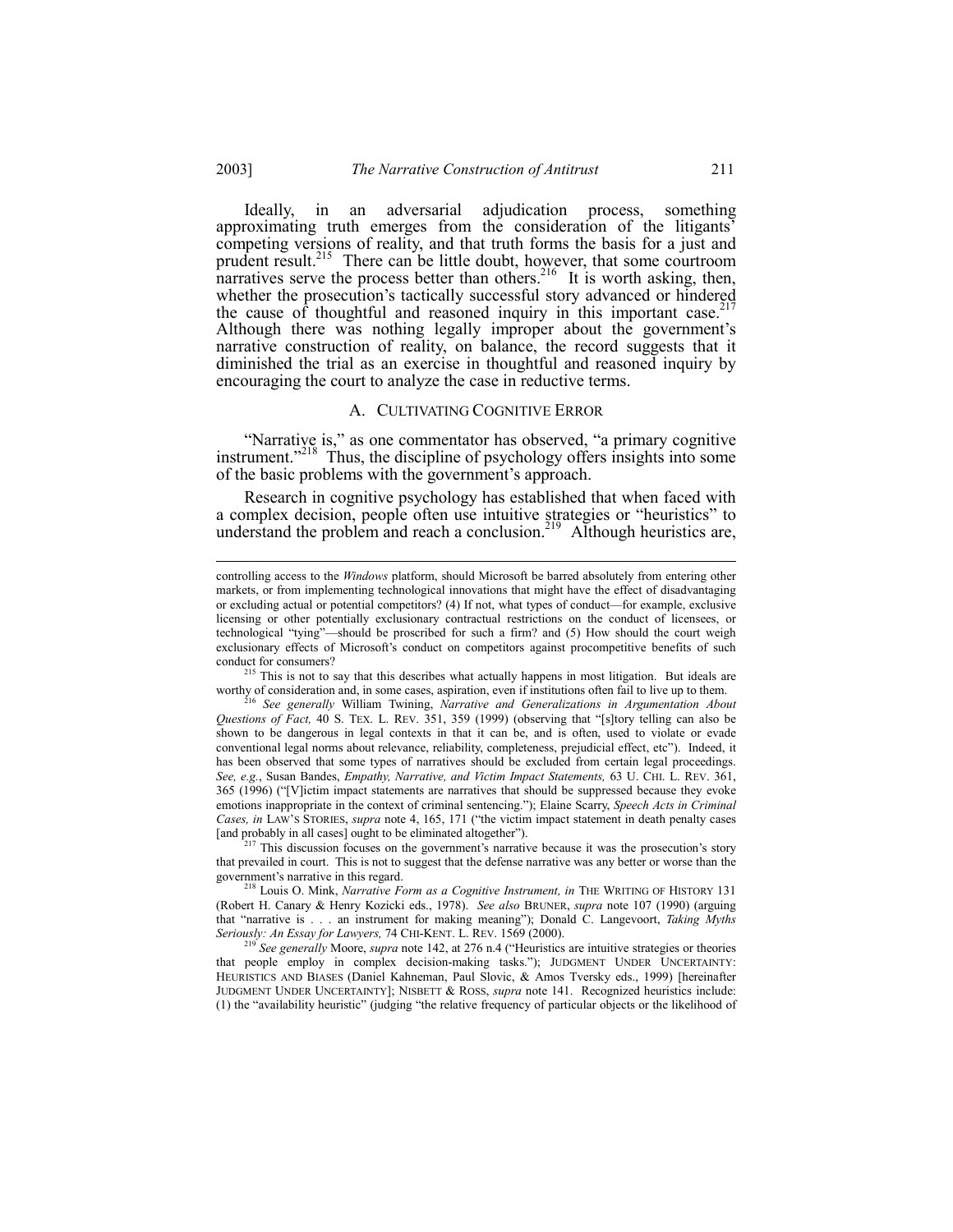for the most part, efficient and effective analytical short cuts, psychologists have identified several recurrent cognitive errors to which we are prone when applying them.<sup>220</sup> In its closing argument, the government's rhetorical narrative implicitly encouraged the court to make two such recognized types of cognitive error-"fundamental attribution error" and "misguided parsimony"—in its analysis of the issues presented in the Microsoft case.

Fundamental attribution error is "the tendency to attribute behavior to the actor's dispositions and to ignore powerful situational determinants of the behavior.<sup>3221</sup> The government's narrative cultivated fundamental attribution error by telling a story that: (a) attacked the defendant's character and subjective motives<sup>222</sup> and (b) urged the court to view Microsoft's conduct as the product of the firm's bad character and bad motives.<sup>223</sup> In this story, the actions Microsoft took to promote its *Internet Explorer* browser over Netscape's *Navigator*, for example, were not legitimate competitive responses to a major situational determinant arising in the firm's business environment, i.e., the emergence of the Internet as a significant factor in personal computing.<sup>224</sup> Instead, the prosecution fostered the impression that Microsoft's conduct to promote *Explorer* was driven by the firm's characterological *dispositions* to "crush" competitors, "rob" consumers, and "disregard" the law.<sup>2</sup>

In the government's defense, it could be argued that the prosecution was actually attributing Microsoft's conduct to the situational determinant of the "middleware threat."<sup>226</sup> This argument is not without merit because situational determinants certainly play a significant role in the

particular events" based on "the relative *availability* of the objects or events, that is, their accessibility in the processes of perception, memory or construction from imagination"), *id.* at  $18-19$ ; and (2) the "representativeness heuristic" (making assessments regarding the extent to which something is representative of a given category), id. at 24.

<sup>&</sup>lt;sup>220</sup> See generally Elizabeth R. Loftus & Lee Roy Beach, Human Inference and Judgment: Is the Glass Half Empty or Half Full?, 34 STAN L. REV. 939 (1982) (book review); Amos Tversky & Daniel Kahneman, Judgment Under Uncertainty: Heuristics and Biases, 185 SCIENCE 1124 (1974) ("In general .. heuristics are quite useful, but sometimes they lead to severe and systematic errors."); Chris W. Sanchirico, Character Evidence and the Object of Trial, 101 COLUM. L. REV. 1227, 1242-46 (surveying literature on cognitive error in jury decision-making).

 $^{221}$  See NISBETT & ROSS, supra note 141, at 31. See also id. at 120-27 (reviewing empirical research); JUDGMENT UNDER UNCERTAINTY, supra note 219, 135 ("[F]undamental attribution error is the tendency for attributers to underestimate the impact of situational factors and to overestimate the role of dispositional factors in controlling behavior.").

<sup>&</sup>lt;sup>222</sup> See supra Part III.A. See also CHARLES T. MCCORMICK, HANDBOOK OF THE LAW OF EVIDENCE 340-41 (1st ed. 1954) (defining "character" as "a generalized description of one's disposition, or of one's disposition in respect to a general trait such as honesty, temperance, or peacefulness").

<sup>&</sup>lt;sup>223</sup> See supra Part III.A.

<sup>&</sup>lt;sup>224</sup> See MS Closing Argument at 17–19.

<sup>&</sup>lt;sup>225</sup> The government also claimed, among other things, that Microsoft substantially standardized the look and feel of the first screens of PCs shipped with Windows, and developed a version of JAVA optimized for the Windows platform, for the sole purpose of stopping competition.  $^{226}$  *Id.*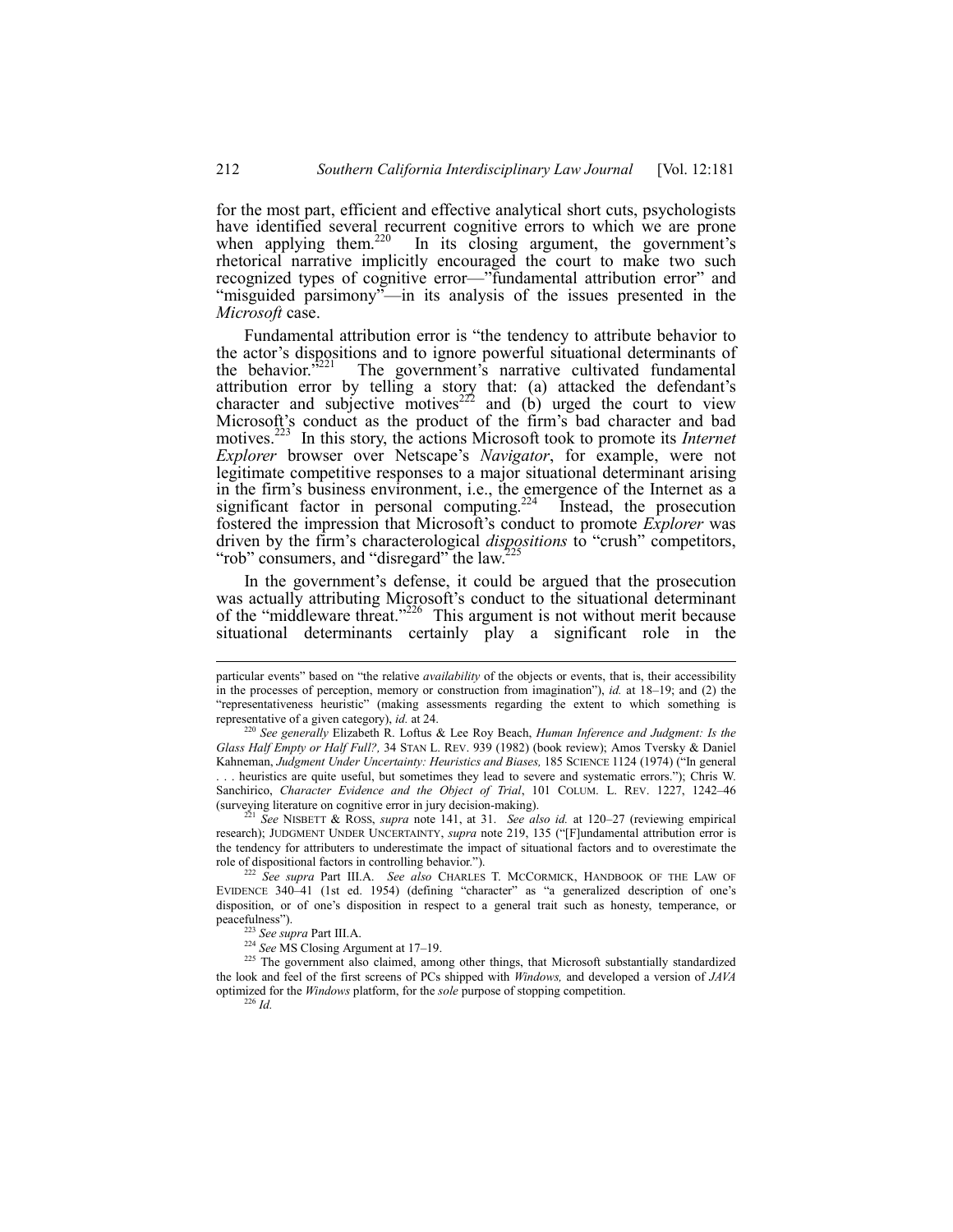governmentís case. But such an interpretation does not account for the government's characterizations of Microsoft as, among other things, dishonest and criminal in temperament.<sup>227</sup> Similarly, if the winning narrative were not substantially based on attributing Microsoft's conduct to the firmís character, it is not clear why the government would urge the court to focus on "insight into Microsoft's *soul*" and to apply this "insight" in order to understand "what was really involved" in the case.<sup>228</sup> In its narrative, the government made the nature of Microsoft's soul a central issue and presented it as a matter for the court to judge.

The second cognitive error that was encouraged by the government's narrative—"misguided parsimony"—is closely related to fundamental attribution error. Misguided parsimony is the tendency to attribute events and actions to unitary, as opposed to multiple, causes.<sup>229</sup> This notion of a unitary cause for all of Microsoft's bad acts played a significant role in the prosecutionís story. Indeed, it was part of what made the story so compelling and accessible. As noted earlier, the government characterized Microsoft's conduct vis-à-vis Netscape and Sun in one-dimensional terms:

This was not about efficiency. This was not about better products. This was not about lower prices. This was not about serving consumers. This was about stopping competition.<sup>230</sup>

Thus, the cultivation of fundamental attribution error and misguided parsimony complemented each other. The former encouraged the court to understand Microsoft's conduct as a result of its character, while the latter encouraged the court to discount the importance of other factors.

#### B. WHY IT MATTERS

Of course, there is nothing new or exceptional about trial attorneys attacking the character of a defendant and intimating, in one way or another, that the defendant's bad acts principally emanate from his malevolent soul. So even if the government's narrative invited fundamental attribution error and misguided parsimony in the *Microsoft* case, it might reasonably be asked why we should care. We should care, first, because it raises the risk of an unjust result. Bad character is not a violation of the antitrust laws. But fundamental attribution error and

 <sup>227</sup> *Id.*

<sup>&</sup>lt;sup>228</sup> Government Closing Argument II at 30 (emphasis added).

<sup>&</sup>lt;sup>229</sup> NISBETT & ROSS, *supra* note 141, at  $127-28$ . This type of cognitive error often arises, for example, in judgments regarding the causes of political events. *Id.* at 130. For example, some may assert that "Bush lost the '92 election because he raised taxes" or "Clinton was impeached for having an affair with an intern," even though a careful consideration of the evidence would reveal multiple causes for each event.

<sup>&</sup>lt;sup>230</sup> Rebuttal at 99. Throughout its closing argument, the government urges the court to view Microsoft's conduct in dichotomous terms: Either Microsoft was engaging in "normal competitive" conduct, or acting solely to thwart competition. *See, e.g.*, Government Closing Argument II at 31, 60.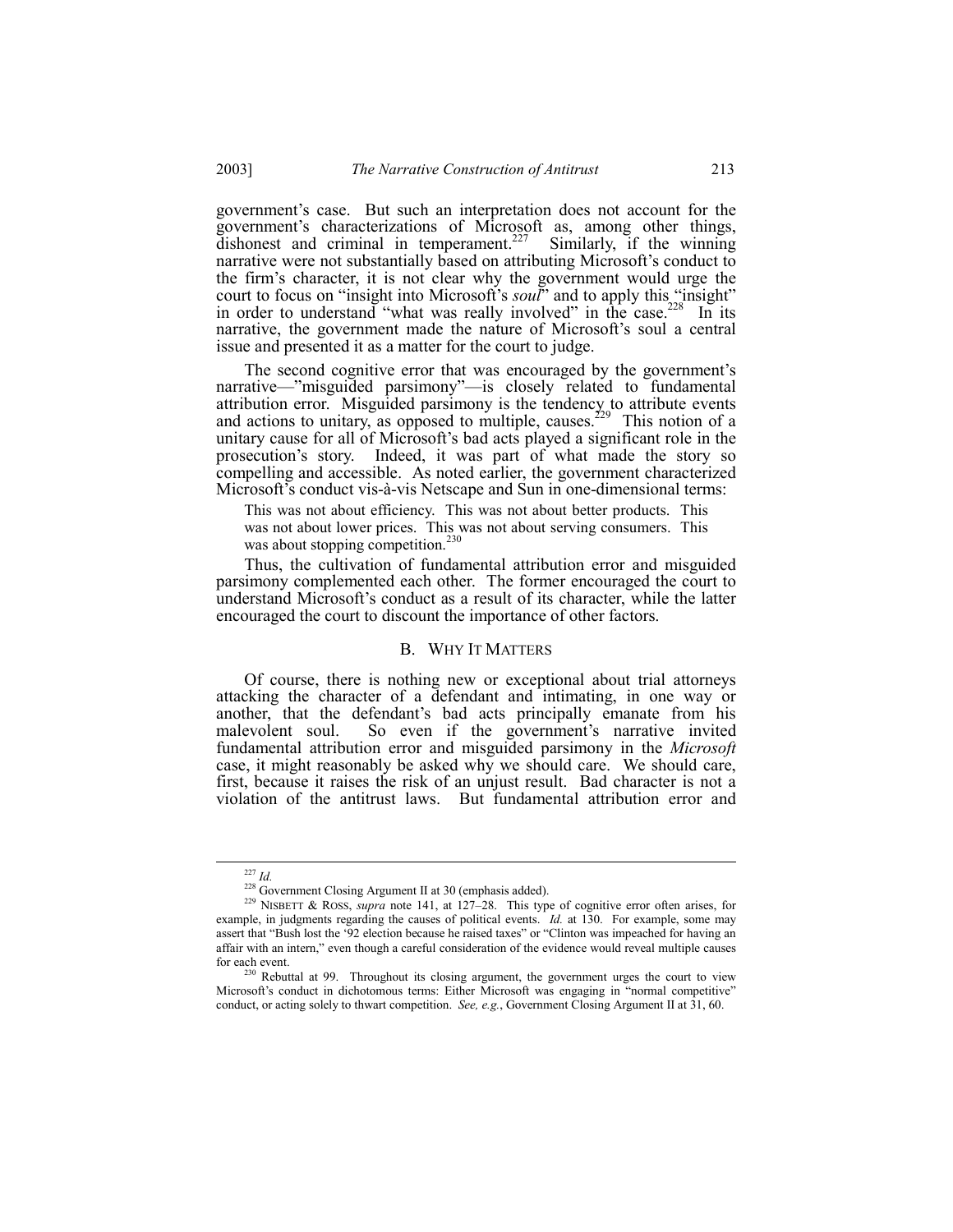misguided parsimony increase the likelihood that a court will judge the *actor*, rather than judging his *acts*. 231

A second concern is that fundamental attribution error and misguided parsimony, especially in the context of evaluating corporate policies, are highly reductive and simplistic. In the government's narrative, Microsoft's senior managers are driven only by the disposition to thwart competition and innovation. Concerns such as efficiency, quality, reputation/good will, technological potentialities or constraints, internal research and development trajectories, ease of use, or other customer preferences *never* enter into their decision-making process.<sup>232</sup> Moreover, even if one accepts the government's portrait of the inner life of the firm's leaders, it would be of no more than passing relevance. *All* firms may be presumed to want to win in the marketplace.<sup>233</sup> Hence the primary focus in monopolization cases is appropriately placed not on subjective motives, but on the conduct by which monopoly is preserved and its competitive effects.<sup>234</sup> The

 $^{232}$  Significantly, the government rejected the possibility that Microsoft, like many other firms, might have developed innovations (such as integrating *IE* into *Windows*) for the purpose of gaining advantage over competitors, but in so doing, improved its products and benefited consumers. Thus the prosecution argued, for example, that *all* of the claimed benefits of integrating *IE* with *Windows* could be realized without any technological integration of the two programs. *Compare* Government Closing Argument II at 61-63, *with* United States v. Microsoft Corp., 147 F. 3d 935 (D.C. Cir. 1998) (finding that there was a plausible efficiency in Microsoft's bundling of *IE* with *Windows*).

<sup>233</sup> *See* A.A. Poultry Farms, Inc. v. Rose Acre Farms, Inc., 881 F.2d 1396, 1401 (7th Cir. 1989) ("Firms 'intend' to do all the business they can, to crush their rivals if they can . . . . If courts use the vigorous, nasty pursuit of sales as evidence of forbidden 'intent,' they run the risk of penalizing the motive forces of competition.î); Herbert Hovenkamp, *The Monopolization Offense*, 61 OHIO ST. L.J. 1035, 1039 (2000) ("any competitively energetic firm 'intends' to prevail over its actual or potential rivals.  $\ldots$  [I]n most circumstances involving monopoly, the 'intent' to create a monopoly anticompetitively cannot be distinguished from the intent to do so competitively.").

 $231$  *See* WILLIAM TWINING, RETHINKING EVIDENCE 231, 243-45, 259 (1994) (discussing the precept that courts are called upon to "judge the act not the actor"); Paul Gerwitz, *Victims and Voyeurs: Two Narrative Problems at the Criminal Trial, in LAW'S STORIES, <i>supra* note 4, at 144 ("a central part of the prevailing ideology of law is that it is a realm of reason, not emotionî). Although there is no way to determine how much of it was inspired by the government's trial advocacy, statements indicating Judge Jackson's poor opinion of Microsoft's character helped to convince the D.C. Circuit to remove him from the case because of the appearance of bias. *See United States v. Microsoft, 253 F.3d 34, 109* (D.C. Cir. 2001) ("Reports of . . . interviews [Judge Jackson gave while the trial and remedy phases were in progress] have the District Court Judge describing Microsoft's conduct, with particular emphasis on what he regarded as the company's prevarication, hubris and impenitence."); *id.* at 110 ("The Judge told a college audience [a few months after the final judgment] that 'Bill Gates is an ingenious engineer, but I don't think he is that adept at business ethics.""). In the utterances that were cited by the Circuit Court, it is difficult to avoid the impression that the judge found fault with the character of Bill Gates and his Microsoft colleagues.

<sup>234</sup> *See generally* Barry Wright Corp. v. ITT Grinnell Corp., 724 F.2d 227, 232 (1st Cir. 1983) (Breyer, J., holding that subjective intent is irrelevant); Hovenkamp, *supra* note 233, at 1039 ("The critical point is that [in the antitrust analysis of conduct] the nature and consequences of a particular practice are the vital consideration, not the purpose or intent. Qualifying anticompetitive conduct must always be established first by objective facts about the relevant market and the defendant, quite apart from any manifestation of subjective intent."). Before becoming an expert witness for the government in the *Microsoft* case, Professor Franklin Fisher also argued that intent should not play a role in monopolization cases. *See* FRANKLIN M. FISHER, JOHN J. MCGOWAN & JOAN E. GREENWOOD, FOLDED, SPINDLED, AND MUTILATED: ECONOMIC ANALYSIS AND *U.S. V. IBM* 272 (1983). *But see also*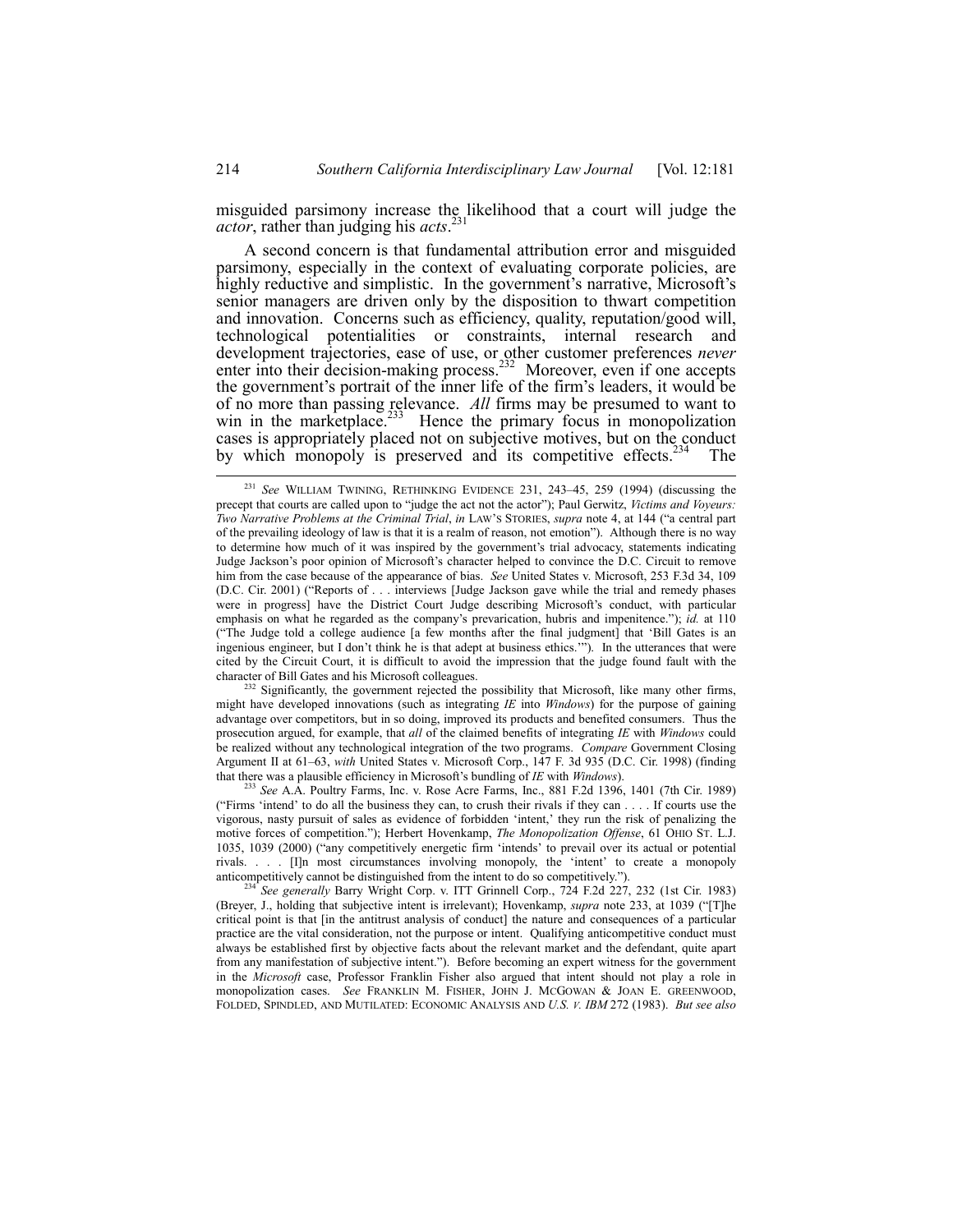governmentís approach urged the court to discount evidence of multiple causes and varied competitive effects, and thus to assume away the situational complexities that may have informed Microsoft's conduct. To a significant extent, that appears to be what the court did. Judge Jackson's voluminous findings of fact include a series of statements in which he: (1) discounts or ignores evidence of alternative explanations for, or consumer benefits from, Microsoft's conduct; (2) purports to have discerned Microsoft's "true motive" for the conduct; and  $(3)$  finds the true motive to

As noted above, the government's attempts to focus the court's attention on judging the defendant's character (its "dispositions") was neither exceptional, nor legally improper. But to the extent that it directed the court's limited time and attention away from a more searching consideration of market dynamics, conditions of competition, relevant economic theory, and empirical evidence, the goals of reasoned inquiry and understanding the momentous issues before the court were not well served. This is not to say that a deeper consideration of market conditions necessarily would, or should, have changed the result in the *Microsoft* case. But it might have improved the trial and the resulting opinion of the court as guides for understanding the issues arising in future antitrust actions against high technology firms in industries characterized by dynamic competition.

be anticompetitive. $\frac{2}{3}$ 

Ronald A. Cass & Keith N. Hylton, *Antitrust Intent*, 74 S. CAL. L. REV. 657, 659 (2001) (rejecting subjective intent inquiry, but arguing that requiring a showing of specific intent, inferred from conduct, "minimizes the costs of error in applying section 2").

<sup>&</sup>lt;sup>235</sup> See, e.g., United States v. Microsoft, 84 F. Supp. 2d 9, 44 (D.D.C. 1999) (asserting that "while Microsoft might have bundled Internet Explorer with Windows at no additional charge even absent its determination to preserve the applications barrier to entry, that determination was *the main force driving its decision* to price the product at zero") (emphasis added); *id.* at 46 (discounting the notion that Microsoft gave away and promoted *IE* in hopes of generating future revenue, the court states that "the *purpose of the effort* had little to do with attracting ancillary revenues and everything to do with protecting the applications barrier from the threat posed by [*Navigator* and *JAVA*]") (emphasis added); *id.* at 65 (noting that Microsoft eased certain restrictions on OEM modifications of the boot sequence and first screens in 1998, the court declared: "Either Microsoft stopped caring about the consistency of the Windows experience in 1998, when it tempered its restrictions on modifications to the boot sequence, or preserving consistency was never Microsoft's *true motivation* for imposing for imposing those restrictions in the first place.") (emphasis added); *id.* at 74 ("The *real motivation* behind the exclusionary terms in the Referral Server agreements was *Microsoftís conviction* that even if IAPs ["Internet Access Providers"] were compelled to promote and distribute Internet Explorer, the majority of their subscribers would nevertheless elect to use Navigator if the IAPs made it readily available to them.") (emphasis added); *id.* at 106 (regarding Microsoft's development of "its own Java development tools and its own Windows-compatible Java runtime environment" [that allowed Java applications to run faster than with Sun's Java], the court asserts: "[F]ar from being the unintended consequence of an attempt to help Java developers more easily develop high-performance applications, *incompatibility* was the intended result of Microsoft's efforts.") (emphasis added).